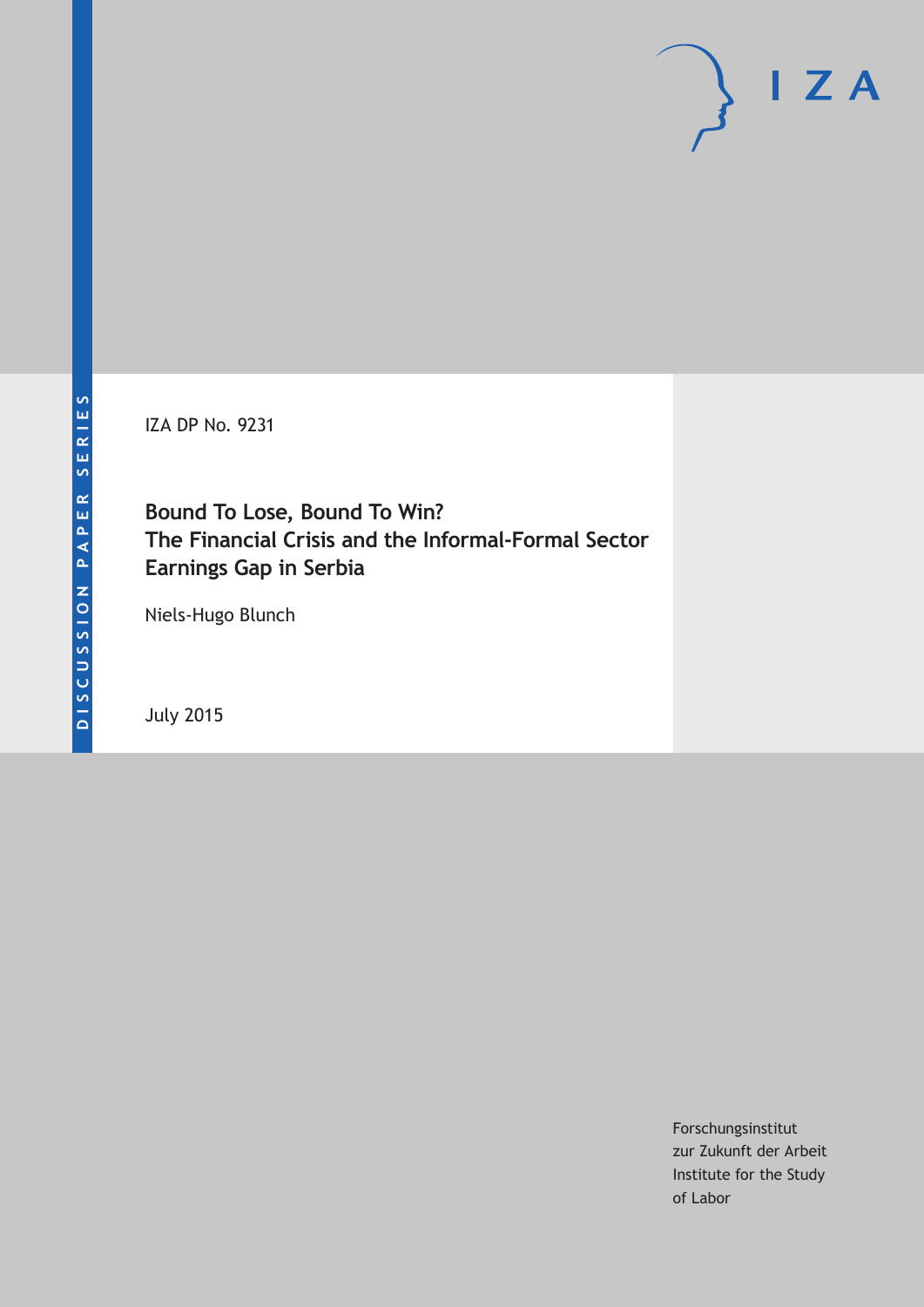# **Bound To Lose, Bound To Win? The Financial Crisis and the Informal-Formal Sector Earnings Gap in Serbia**

**Niels-Hugo Blunch** 

*Washington and Lee University and IZA* 

Discussion Paper No. 9231 July 2015

IZA

P.O. Box 7240 53072 Bonn Germany

Phone: +49-228-3894-0 Fax: +49-228-3894-180 E-mail: iza@iza.org

Any opinions expressed here are those of the author(s) and not those of IZA. Research published in this series may include views on policy, but the institute itself takes no institutional policy positions. The IZA research network is committed to the IZA Guiding Principles of Research Integrity.

The Institute for the Study of Labor (IZA) in Bonn is a local and virtual international research center and a place of communication between science, politics and business. IZA is an independent nonprofit organization supported by Deutsche Post Foundation. The center is associated with the University of Bonn and offers a stimulating research environment through its international network, workshops and conferences, data service, project support, research visits and doctoral program. IZA engages in (i) original and internationally competitive research in all fields of labor economics, (ii) development of policy concepts, and (iii) dissemination of research results and concepts to the interested public.

IZA Discussion Papers often represent preliminary work and are circulated to encourage discussion. Citation of such a paper should account for its provisional character. A revised version may be available directly from the author.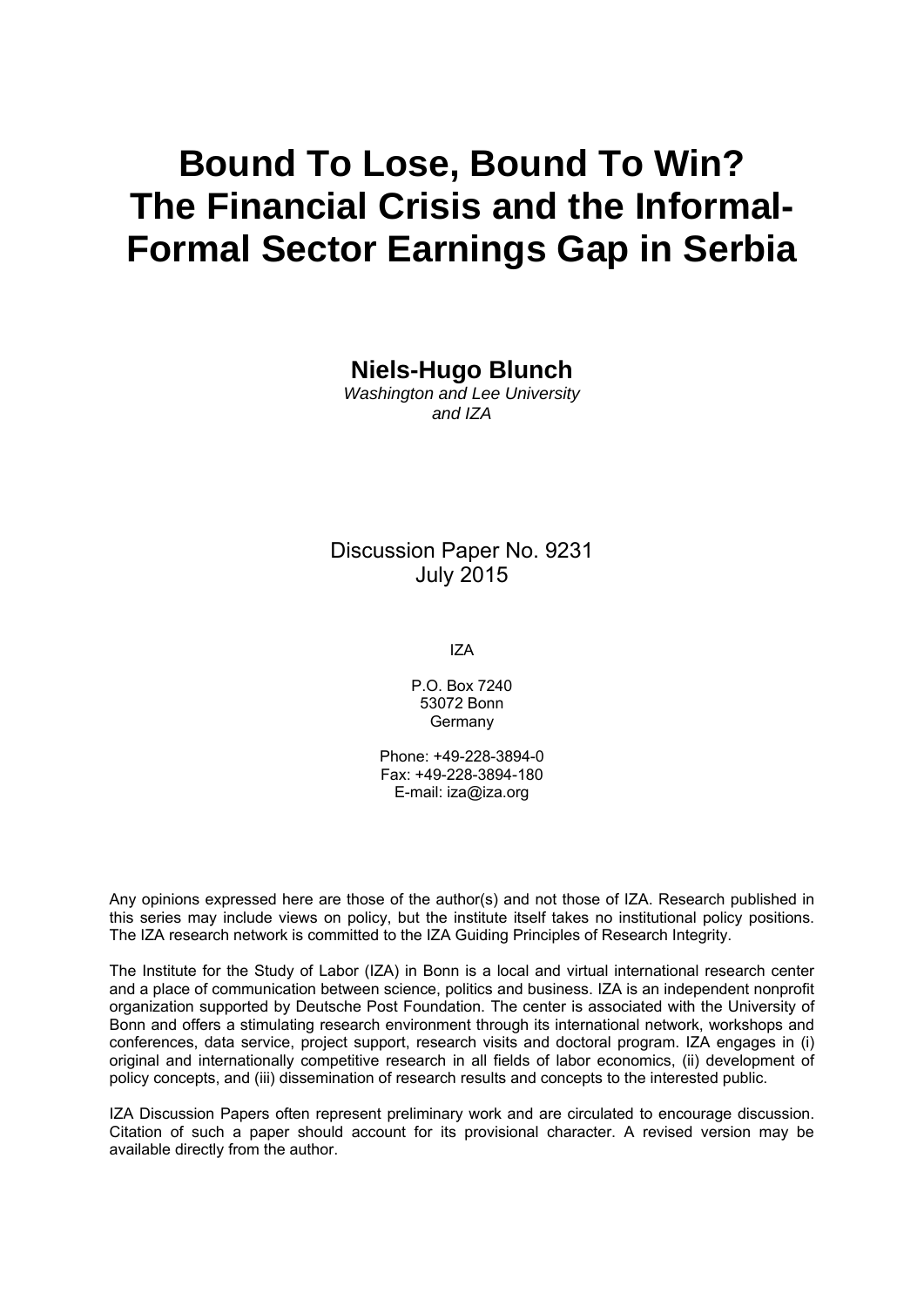IZA Discussion Paper No. 9231 July 2015

# **ABSTRACT**

# **Bound To Lose, Bound To Win? The Financial Crisis and the Informal-Formal Sector Earnings Gap in Serbia \***

While the informal sector has received widespread attention in academic and policy arenas in recent decades, knowledge gaps and controversies remain. First, while the evidence is starting to emerge, there is still more to learn about the formal-informal sector earnings gap of the former Socialist regimes of Eastern Europe and Central Asia. Second, the widespread debate in both academic and policy circles of what constitutes "the" informal sector has led to substantial controversy and different definitions. Third, our knowledge is scarce regarding the impact of the current financial crisis on labor markets – both formal and informal. By examining the incidence and determinants of the formal-informal sector earnings gap for adult male dependent employees using two identical, nationally representative labor force surveys for Serbia – one just prior to the impact of the recent international financial crisis and one about a year into the crisis – for three alternative measures of informality, this paper adds to our understanding in all three of these dimensions. Among the main results is the finding of a substantively large formal-informal sector gap (favoring the formal sector), which appears to have decreased substantially overall following the crisis. Additional results suggest that formal sector workers are concentrated in better paying industries and occupations and have more education and other favorable characteristics than informal sector workers, and at the same time also have higher returns to their (already favorable) characteristics overall, with education and part-time status consistently among the main drivers of the observed gap.

JEL Classification: I24, J31, J42, J46

Keywords: formal-informal sector earnings gap, labor market segmentation, earnings decomposition, detailed earnings decomposition, international financial crisis, Serbia

Corresponding author:

 $\overline{a}$ 

Niels-Hugo Blunch Washington and Lee University Department of Economics Lexington, VA 24450 USA E-mail: blunchn@wlu.edu

<sup>\*</sup> I thank Johannes Koettl, Hartmut Lehmann, Klara Peter, David Ribar, Indhira Santos, Konstantinos Tatsiramos, and participants at the IZA/World Bank workshop on Institutions and Informal Employment in Emerging and Transition Economies and at the Annual Meetings of the European Society for Population Economics (Aarhus) for helpful comments and suggestions. I am also thankful to an anonymous referee for many valuable comments and suggestions. Remaining errors and omissions are my own. The data were kindly provided by the Statistical Office of the Republic of Serbia (RSO). The assistance of Vladan Božanić, RSO, to help me understand the data better is highly appreciated. The findings and interpretations are those of the author and should not be attributed to the Statistical Office of the Republic of Serbia.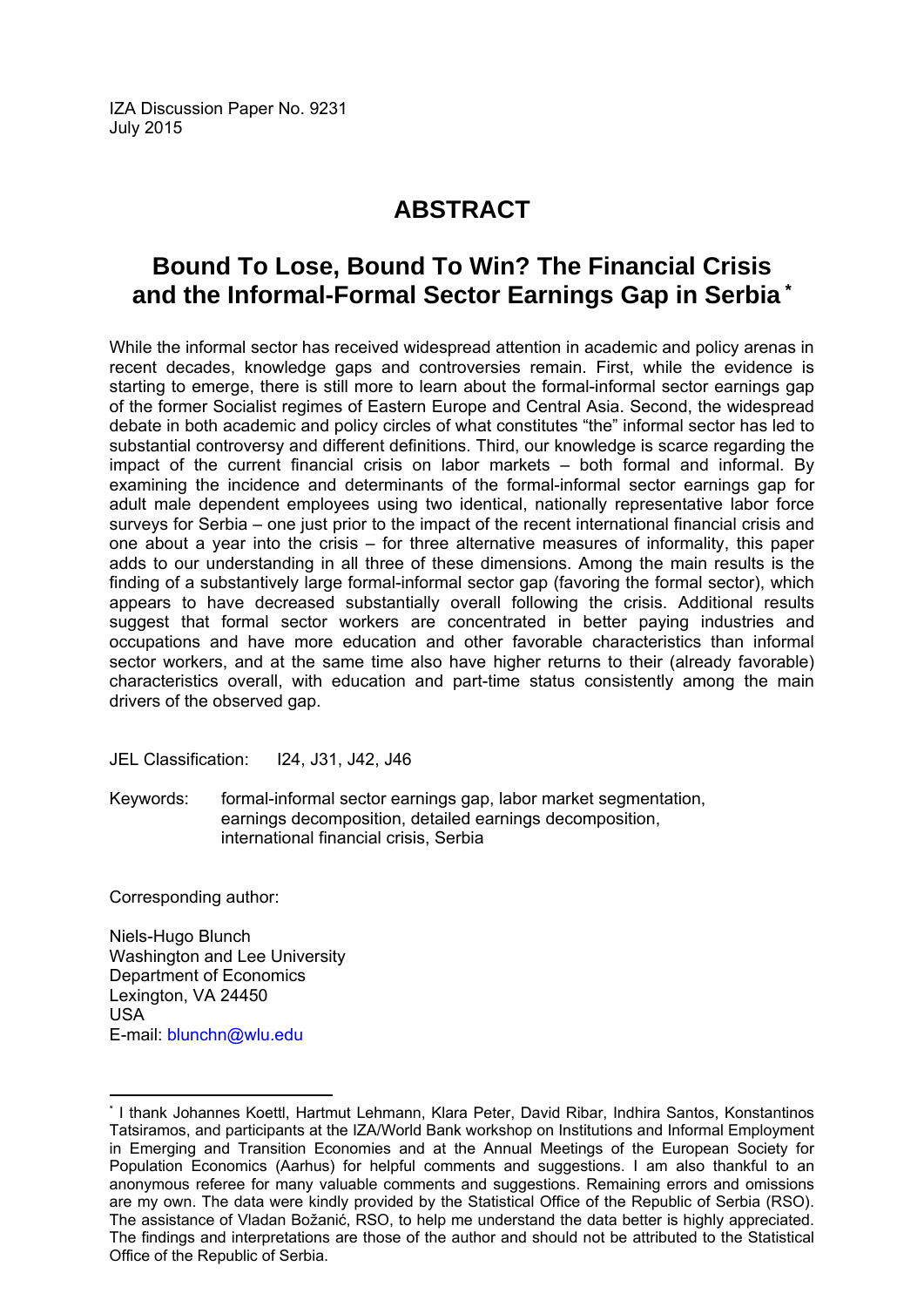#### **1. Introduction**

Since the concept of the informal sector was first introduced by Hart (1971), the informal sector has received substantial attention both in the academic literature and in the policy arena.<sup>1</sup> But even despite the wealth of available evidence, some issues are still poorly understood. First, what exactly is the informal sector? Despite years of research and public policy debate it does not seem that the concept is used in a uniform, transparent way. Some definitions seem to be based on legality versus illegality (especially in terms of tax evasion), others on whether workers receive benefits such as health and/or pensions benefits or not, while still others seem to be based solely on the size of a given enterprise, characterizing small enterprises as informal and larger ones as formal. Yet, what is "small" and "large" is clearly debatable—and likely also highly contextual, as may be some of the other (potential) informality measures. For example, it has been argued that firm size is not a very precise measure of informality for transition countries (Lehmann and Pignatti, 2007).<sup>2</sup> It therefore seems appropriate, when desiring to explore some aspect or other of the informal sector to adhere to not just a single definition but to apply a multifaceted framework, incorporating instead several alternative definitions of informality.<sup>3</sup> Second, despite the amount of empirical evidence currently available for both developed and developing countries, the evidence from the former socialist countries of Eastern Europe and Central Asia is still scarce, though starting to emerge (Lehmann, 2010, 2014). The issue here is the relative scarcity of data available for these countries, though this is likely to change in the coming years as more and higher quality data becomes available from these countries. Third, only little, if anything, is known about the impact of international financial crises on the informal sector. The issue again here is lack of relevant data since, fortunately, the international crises are few and far between.

<sup>&</sup>lt;sup>1</sup> For extensive reviews see, for example, Blunch et al. (2001), Fields (2007), Kanbur (2009), Lehmann (2010), Perry et al. (2007), and Ruffer and Knight (2007). This is also related to the notion of segmented labor markets originating with Lewis (1954) and Kuznets (1955) and extensively discussed and reviewed more recently for the case of developing countries in Fields (2009).<br><sup>2</sup> Whereas Lehmann and Pignatti (2007) consider the case of Ukraine, I find the same to be the case for Serbia (see

Section 3).

 $3$  As also exemplified by the several dimensions included in "the" definition of informal employment by The International Labour Organization (ILO): (i) employers and own-account workers who work in their own nonregistered enterprises; (ii) contributing family workers; (iii) members of informal producers' cooperatives; (iv) employees whose employment relationship is not subject to national labor legislation, income taxation, social protection or entitlement to certain employment benefits; and (v) own-account workers engaged in the production of goods exclusively for own final use by their household (Hussmanns, 2004).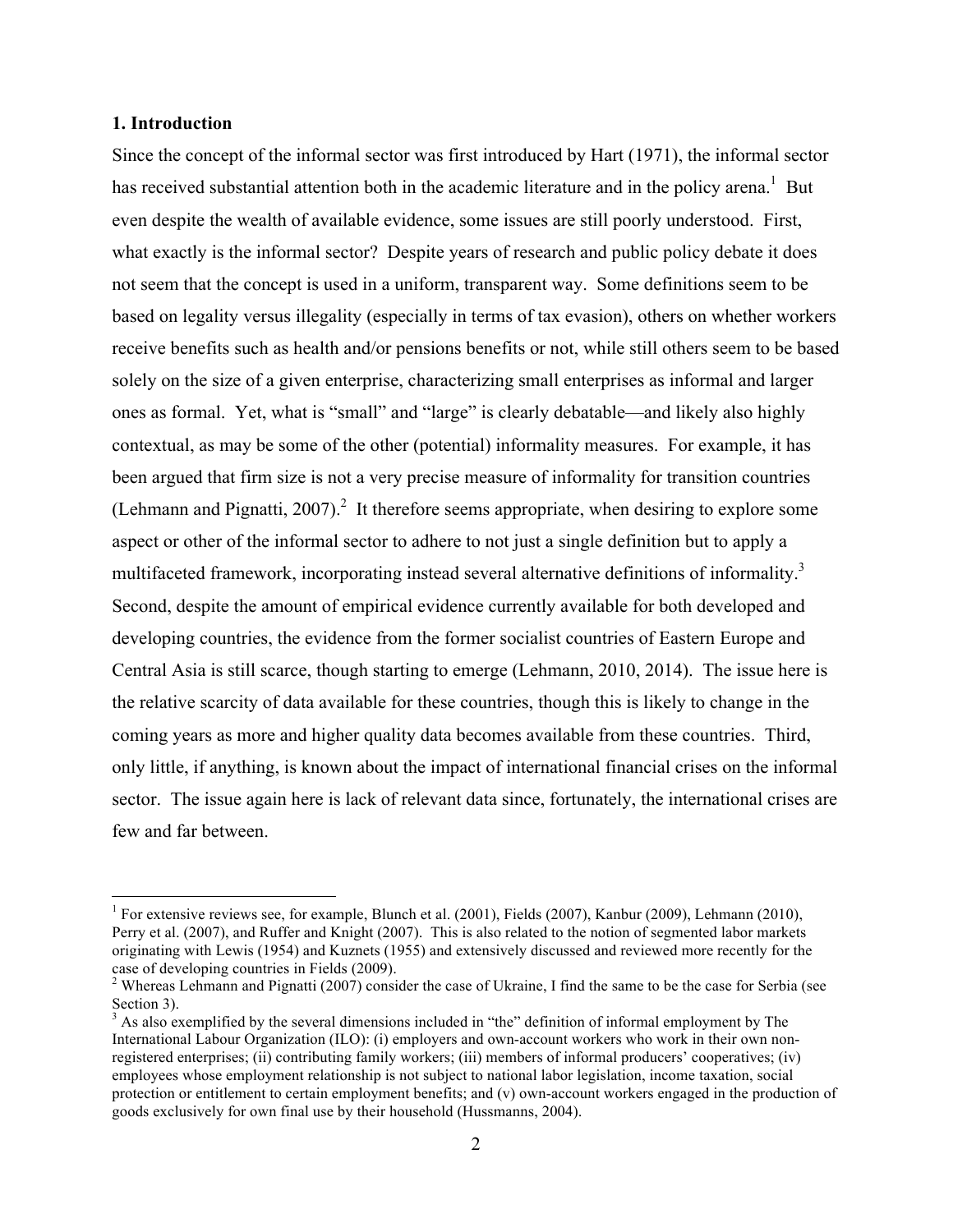Again, while the available evidence on the extent and the nature of the informal sector in the former socialist countries of Eastern Europe and Central Asia is scarce in general, it is particularly scarce for the case of Serbia. Krstić and Sanfey (2011) is the closest in spirit to the present study, examining the extent and evolution of informality and earnings inequality in Serbia between 2002 and 2007. Of most interest to the scope and contribution of the present paper is the finding that informal employees earn substantially less than formal employees, namely about 45 percentage-points (in 2007 but not in 2002)—though when controlling for other factors, this gap decreases to about 29 percentage-points. The main emphasis is on earnings inequality per se, however, and so this study does not consider decompositions of the formalinformal sector earnings gap. The scope of Koettl (2010) is also on informality in Serbia but focusing on the relationship between labor taxation and benefit design, on the one hand, and work incentives, on the other, as well as the consequences of informality on the Serbian economy focusing on the fiscal implications in terms of lost revenues. The paper therefore does not directly touch on the formal-informal sector earnings gap. However, with the main conclusion that for many low skill/low earning workers it simply does not pay to work in the formal sector (due to minimum social security contributions, coupled with the design of social assistance and family benefits) Koettl (2010) provides a useful analytical motivation for the analysis undertaken here—and therefore also complements the present study well. While the scope of Kogan (2011), examining a specialized survey on school leavers in Serbia in 2006, is also on the informal sector, the focus is more narrowly on the role of credentials and contacts on job entry in Serbia. Among the main findings are that education dropouts are largely attracted to the informal sector, while the better educated are attracted to the formal sector. Networks are found to be important especially for employment in the informal sector. In turn, these results together with those in Koettl (2010)—help to understand better the nature of the informal sector in Serbia as one of severe marginalization. This point is also the main finding in Macias (2009), which is mainly a descriptive paper, examining the 2008 Labor Force Survey.

In response to these issues, this paper specifically examines the incidence and determinants of the formal-informal sector earnings gap for male dependent employees in Serbia in the context of the recent international financial crisis. In so doing, an important motivation of this paper is to add to our currently fairly limited understanding regarding the formal-informal sector earnings gap of the former Socialist regimes of Eastern Europe and Central Asia in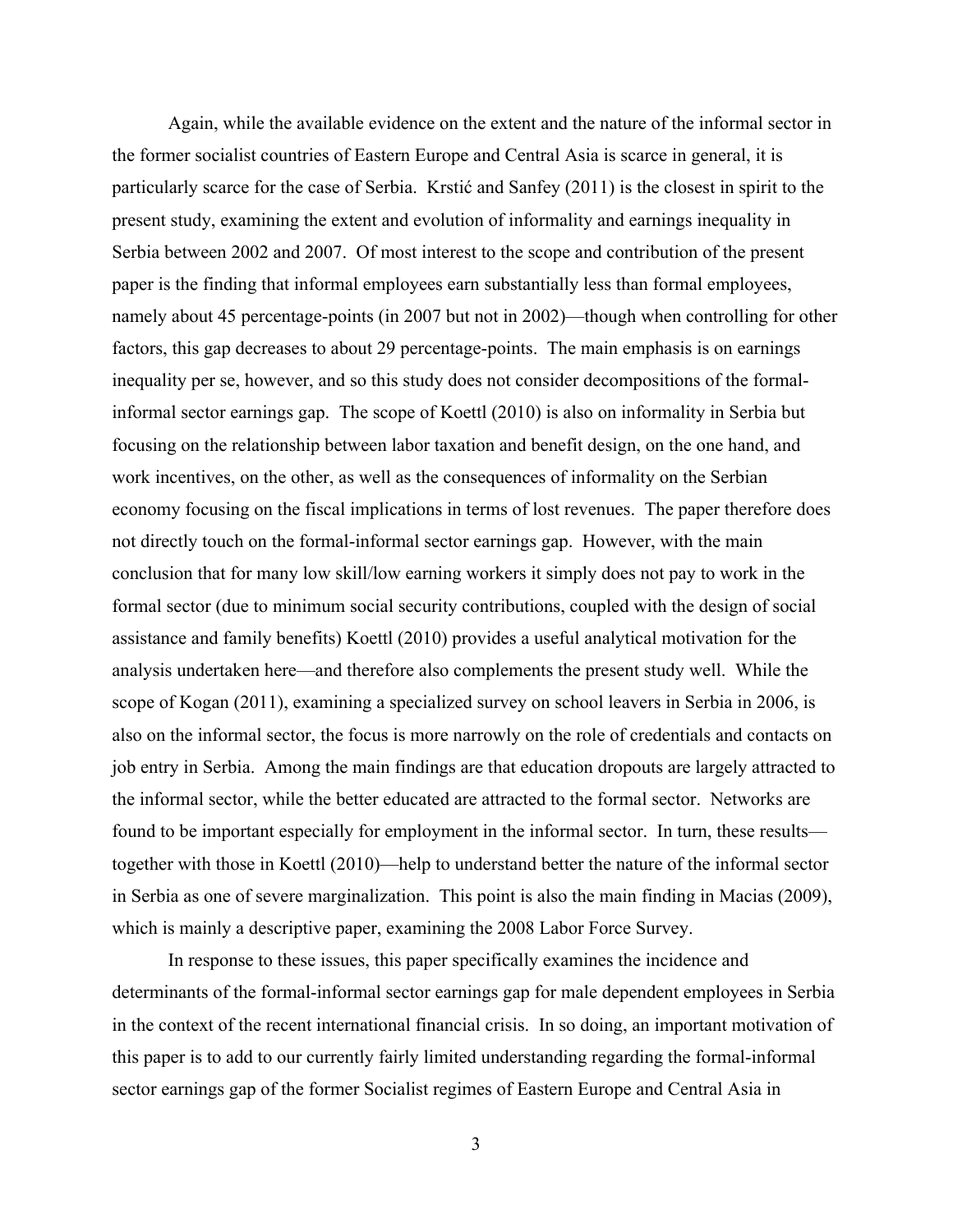general (see, however, Lehmann (2014)) and of Serbia in particular by trying to understand better both the extent of the formal-informal sector earnings gap and the factors driving this gap across multiple dimensions of informality—as well as whether any such patterns, if found to be present, have changed following the onset of the crisis.

The case of Serbia is particularly interesting in this connection both because the informal sector appears quite pervasive in Serbia, employing about a third of the private sector, but also since there seems to be several plausible causes for a pervasive informal sector in Serbia, not least due to the tax-system (Koettl, 2010). Additionally, and not least important, the Serbian Labor Force Survey (LFS) provide high quality data to study these issues.

Specifically, in terms of empirical methodology, the paper first examines the raw formalinformal sector earnings gaps across the three alternative measures of informality for the LFS in October 2008 (i.e. pre-crisis) and again in October 2009 (i.e. post-crisis), as follows: (1) official (non) registration as pertaining to tax-purposes; (2) lack of formal contract; and (3) lack of pension benefits. The next step of the analysis estimates Mincer earnings regressions and then decompose the resultant formal-informal sector earnings gap in the Blinder (1973)-Oaxaca (1973) tradition, as well as perform detailed decompositions following Oaxaca and Ransom (1999) and Yun (2005).

The remainder of this paper is structured as follows. First, the next section reviews recent developments in Serbia, focusing at issues relevant for the formal-informal sector earnings gap. Section three presents the data, discusses the construction of the dependent and explanatory variables, as well as the three informality measures, and estimates the raw formal-informal sector earnings gaps for all three measures both pre- and post crisis. This is followed, in section four, by a discussion of the estimation strategy and related issues. Section five presents the main results starting with the results from the Mincer earnings regressions, then the overall decompositions and finally the detailed decompositions. Section six concludes, discusses policy implications, and provides directions for further research.

#### **2. Background: Labor Markets, Legislation and Informality in Serbia**

With the collapse of the Berlin Wall in 1989 followed in Serbia, as in other former socialist countries, formally the transition towards a market economy. For the case of Serbia, though, those first ten years were no race towards a market economy, for sure—as perhaps most clearly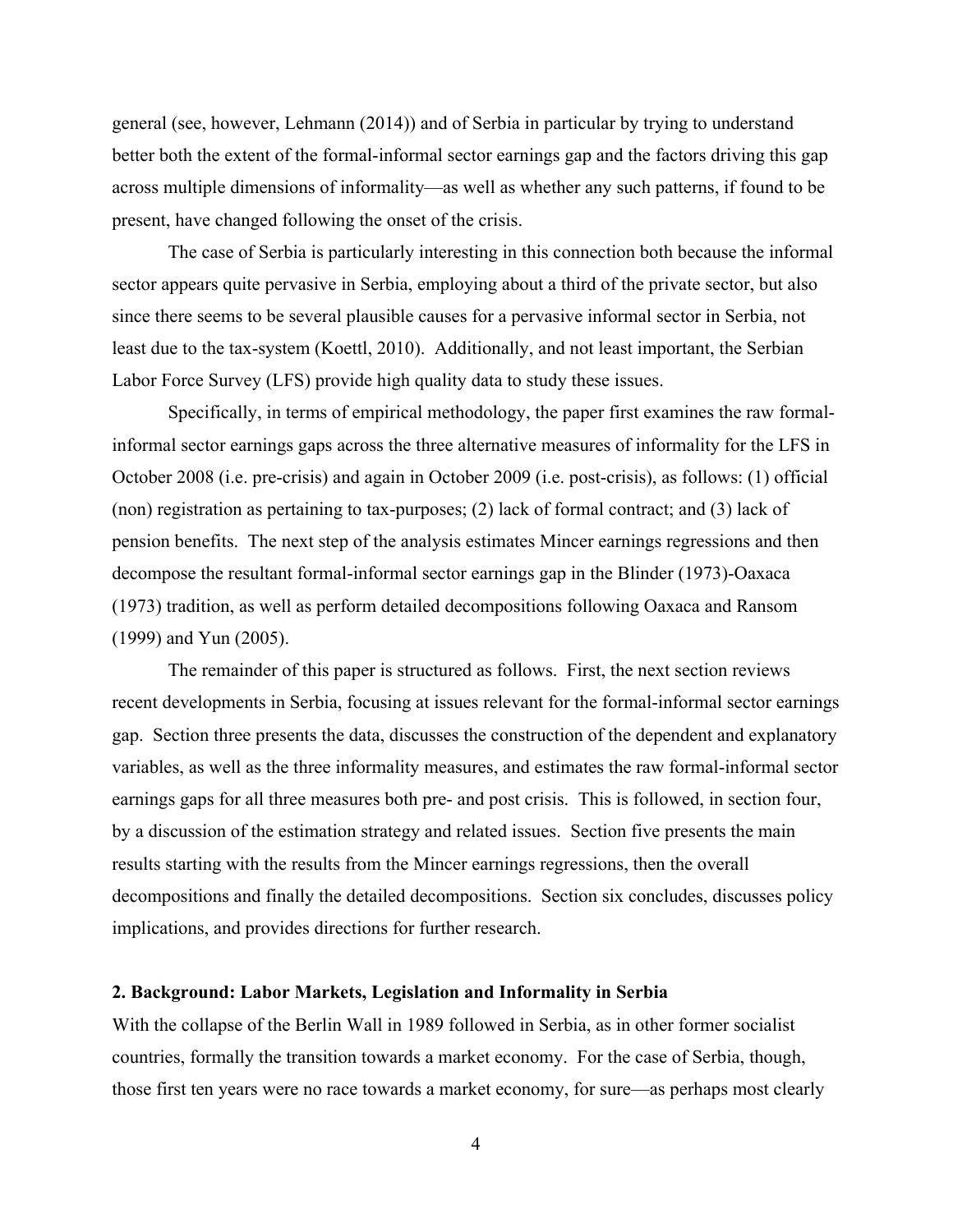summarized by Babović (2008: 13) "During the last decade of the twentieth century, Serbian society was characterized by a state of blocked transformation that included the obstruction of essential changes in market economy and political democracy by the ruling elite. A profound economic crisis, a deterioration of social institutions, wars with grave economic, social and humanitarian consequences, the impoverishment of a large portion of the population, the expansion of the informal economy and the hampering of the development of civil society, were the main characteristics of Serbian society in this period."

Since then, however, Serbia has witnessed substantial growth—about 6% per capita per year between 2000 and 2006—but at the same time still remains one of the poorest countries in Europe (OECD, 2008: 15). Turning to the labor market, employment has decreased about 2.5 % per year over the same period, especially in large and medium enterprises and in peasant farming (OECD, 2008: 17). The reason for the increased unemployment during a time of widespread growth is due to (as was the case for many transition economies besides Serbia) labor hoarding before the transition so that the increased unemployment became a consequence of the economic restructuring and privatization embedded with the transition (Arandarenko, 2007).

One measure taken to try to combat the declining employment is improved legislation, where an important step was taken in 2004 with the creation of a new Business Register Agency. The aim of this Agency was to coordinate several administrative functions that previously required contact with different authorities. In addition to this, starting in 2006, this Agency also keeps records of "entrepreneurs", i.e. self-employed own-account workers with or without employees, and handles their enrolment in social insurance (OECD, 2008:22). The overall aim of this is to stimulate the creation of individual companies in Serbia and thereby stimulate overall economic growth in the Serbian economy, thus leading also to increased employment.

While there, thus, have been improvement in Serbian legislation vis-à-vis improved business environment and increased employment opportunities, many obstacles still remain. Indeed, it has been suggested that due to the specific nature of the Serbian tax and benefit system the value of social security contributions that are associated with formal employment have to be extremely high to offset the opportunity costs of formal employment, particularly for low-wage earners (Koettl, 2010: 9).<sup>4</sup> The reason for this is minimum social security contributions, as well as the design of social assistance and family benefits. Considering these as a package, informal

 $4$  The remainder of this section draws extensively on Koettl (2010).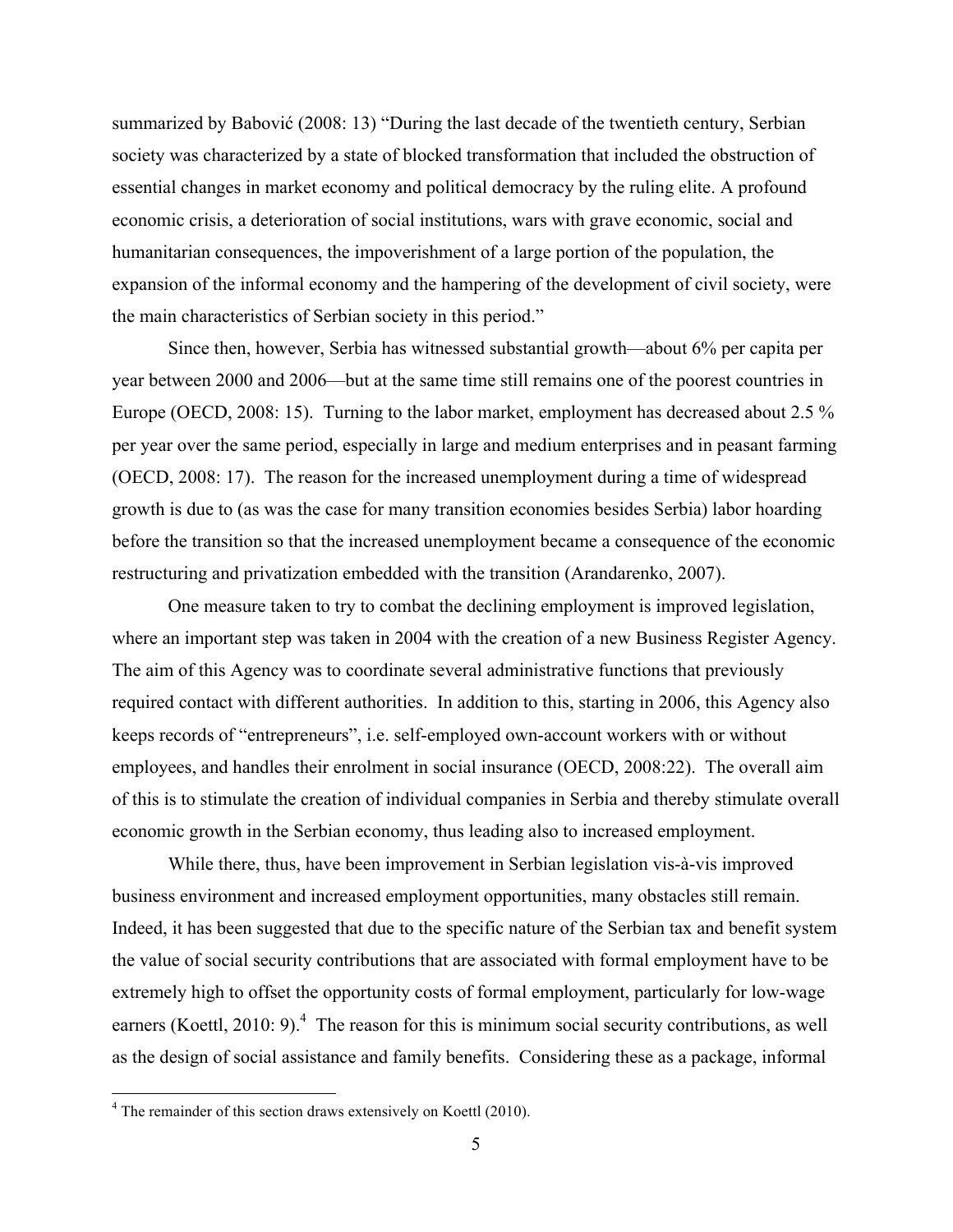workers at low wages would have to give up a considerable amount of their informal earnings were they to "formalize" instead, and it is unlikely that the value of social security entitlement (and other benefits like formal employment protection legislation) that they get in return for formalization will exceed these implicit costs. Notably, the same holds for the inactive part of the labor market, when considering formal work at low wage levels. Koettl (2010: 9) goes on to conclude that "In other words, so called-mini jobs and midi-jobs—that is, part-time jobs that pay less than the full-time minimum wage—are hardly economically viable in Serbia. Hence, workers with low educational attainment—like the informally employed and the inactive—might by and large be excluded from formal work in Serbia." Additionally, if working, it would likely be for lower wages, just as would be the case for informal sector workers—which is in line with the theories of segmented labor markets (Lewis, 1954; Kuznets, 1955). Indeed, according to Fields (2009) *the* distinguishing feature of this view is "the fact that workers earn different wages depending on the sector of the economy in which they are able to find work."

The above discussion, on the other hand, provides at least part of the explanation of the generally found "stylized fact" that informal sector workers tend to be less educated and lower earning (or vice versa) than formal sector workers—specifically for the case of Serbia: namely the role of legislation, and here specifically the design of social security, social assistance and family benefits.

#### **3. Data and Descriptive Analysis**

The empirical analyses of this paper examine household survey data from two rounds of the Serbian Labor Force Survey (LFS), October 2008 (i.e. pre-crisis) and October 2009 (i.e. postcrisis, by about one year). The Serbia LFS is a two-stage, stratified survey that is representative at the national level. In the first stage, enumeration areas were selected systematically with probability proportional to the size of the population aged 15 and above (the target population) using the sampling frame of the 2002 Census. In the second stage households were selected within the enumeration areas with equal probability (simple random selection). The initial weight arising from the initial sampling design was further corrected ex-post to allow for nonresponse, aiming at creating sampling weights that make the sample nationally representative (these weights are used in all subsequent estimations). The survey contains information on labor market status, earnings, occupation, sector, industry, firm size, benefits and other labor related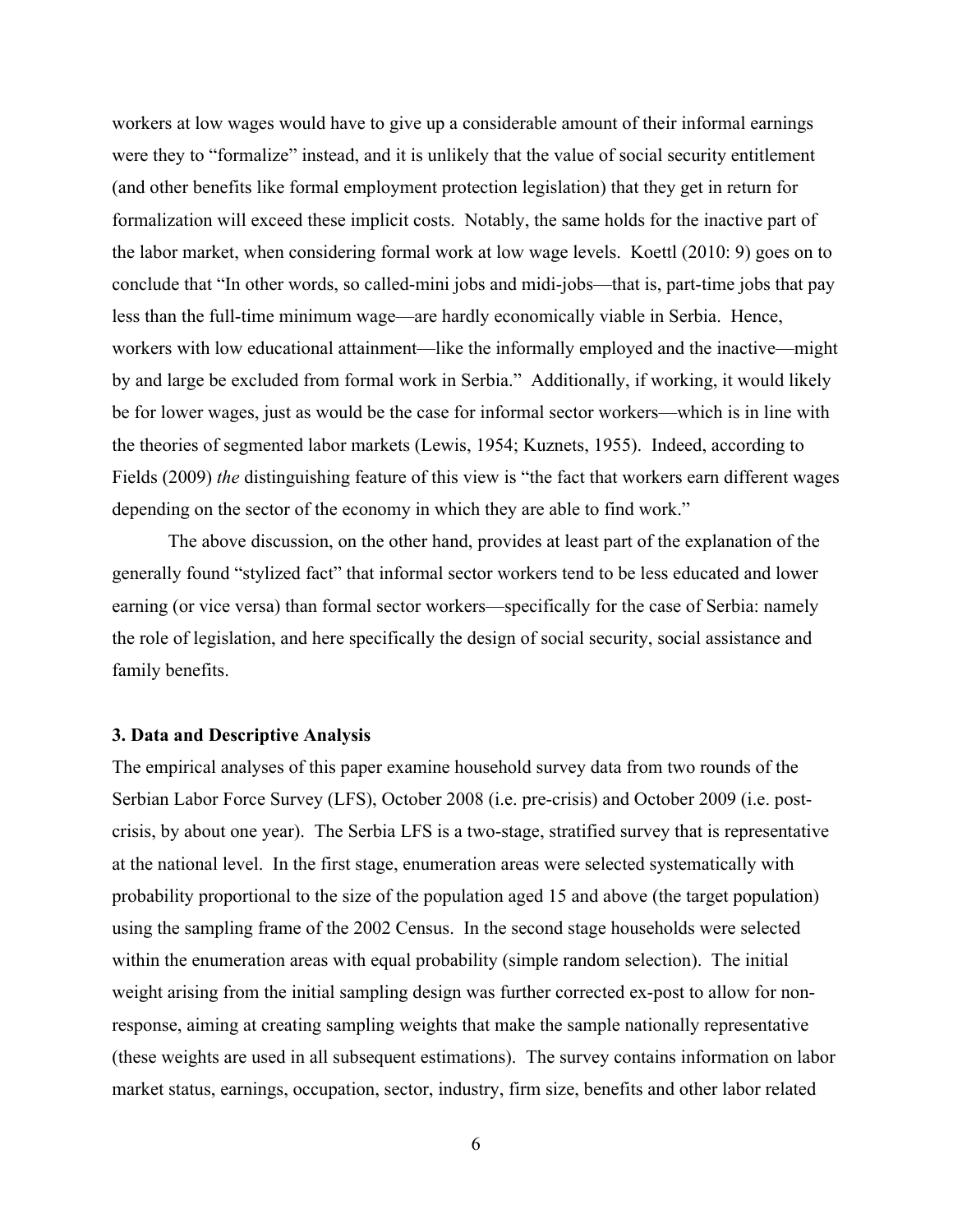information, and on background variables such as age, gender, educational attainment, and area of residence, which are also important factors<sup>5</sup> in analyses of earnings determinants. A list of all the variables used in these analyses as well as their definitions is given in Table A1, Appendix A. The definition of variables is discussed in more detail in the remainder of this section.

Starting with the informality measures, the survey distinguishes between the different types of ownership—specifically, among private firms, a distinction is made between registered and non-registered firms, where the registration pertains to taxes and other payments and regulations. The first dimension therefore is based on a dummy variable, which is one if a worker works in a private, non-registered firm and zero otherwise. From Table B1 presenting the means and standard deviations of the informality measures the incidence here is quite small, however—at only about 2-3 percent, depending on the time period. Fortunately, it is possible to define two additional, alternative informality measures. The second measure is based on a worker's contract status and is defined as one if a worker has a contract and zero otherwise. Benefit receipt is the third dimension of informality explored here. I again construct a binary measure, this time it is defined as one if a worker does not receive pension benefits and zero otherwise.<sup>6</sup> Altogether, the measure based on contract status is the preferred measure, with the pension benefits based measure a fairly close second, followed by the (il)legality measure.<sup>7</sup> In terms of the dynamics of the three informality measures, Table B1 (Appendix B) reveals that that the informal share of all dependent workers has decreased overall. This is especially true for the pension-based measure, which is likely due to the impact of the crisis putting more pressures on social protection demands, including pensions.

To help better understand these measures, especially their potential interrelatedness, Table 1 presents the correlations among the three informality measures. From these results the three measures appear highly correlated, though the two preferred measures related to contract status and benefits receipts are particularly highly correlated—supporting the desirability of these two measures.

 $<sup>5</sup>$  Somewhat surprisingly, the survey does not collect information on union membership, which appears to be a potentially relevant variable when examining earnings determinants.</sup>

 $\delta$  It is fairly easy to receive health insurance for free as an informal employee in Serbia: workers with no formal income on record can get free health insurance from the health insurance fund; hence, many of the informally employed have it, too. In addition, many informally employed might get co-insurance through their spouse. I therefore focus on pension benefits, only (the results are quite robust to whether or not health benefits are also included, however).

<sup>&</sup>lt;sup>7</sup> This ranking also roughly accords with ILO's definition (Hussmanns, 2004), also given earlier in footnote 3.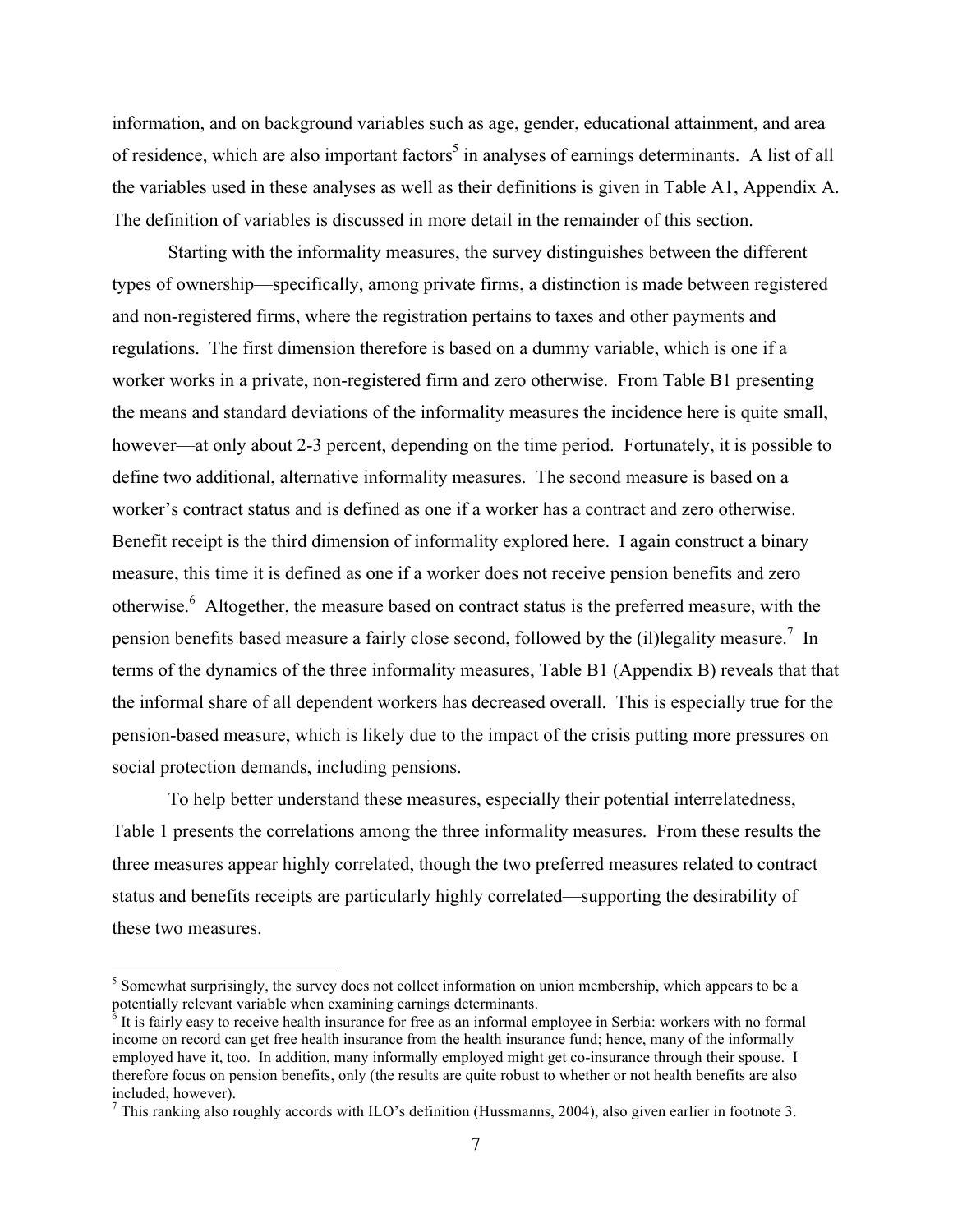|                                                | October 2008<br>$(1)$ Not |                            |                              | October 2009<br>$(1)$ Not |                            |                              |  |
|------------------------------------------------|---------------------------|----------------------------|------------------------------|---------------------------|----------------------------|------------------------------|--|
|                                                | formally<br>registered    | $(2)$ No labor<br>contract | $(3)$ No pension<br>benefits | formally<br>registered    | $(2)$ No labor<br>contract | $(3)$ No pension<br>benefits |  |
|                                                |                           |                            |                              |                           |                            |                              |  |
| $(1)$ Not formally<br>registered               |                           |                            |                              |                           |                            |                              |  |
| $(2)$ No labor<br>contract<br>$(3)$ No pension | 0.522                     |                            |                              | 0.478                     |                            |                              |  |
| benefits                                       | 0.486                     | 0.9122                     |                              | 0.388                     | 0.767                      |                              |  |
| N                                              | 2,783                     | 2,783                      | 2,783                        | 2,577                     | 2,577                      | 2,577                        |  |

**Table 1. Examining the Intra-correlation of the Three Informality Measures: October 2008 and October 2009**

*Source:* Serbia Labor Force Survey (October 2008 and October 2009).

While firm size has been used as a measure of informality in the literature, as also argued in Lehman and Pignatti (2007) and Lehmann and Zaiceva (2013) this measure may not be a very precise measure of informality, especially for transition countries. To examine this issue further, I tabulate firm size across the three informality measures (Table 2). From these results the overlap is quite small, never exceeding about a fifth—and frequently much less—so that most of the employees in small firms actually are formal employees. In turn, this supports the findings and recommendations in Lehman and Pignatti (2007) for the case of Ukraine—and I therefore limit the subsequent analyses to the three informality measures discussed and defined earlier.

The dependent variable is (log) total earnings (net salary) in the previous month (i.e., the month before October 2008 and October 2009, respectively). Unfortunately, this information is only collected from employees, so that the self-employed and owner-operators which potentially is an important part—and certainly is a large part of the overall Serbian informal sector, as can also be seen from Table B2, Appendix B—must be excluded from the analysis. As a result, the analysis in this paper examines a specific part of the overall Serbian informal sector, namely the part that contains employed workers who obtain a salary. Additionally, in many transition economies even workers in the formal sector receive part of their earnings in an informal fashion, in terms of so-called "envelope payments" (Lehmann (2010). While the survey question pertains to net salary, it is possible that envelope payments may still not be reported fully in the survey in which case the formal-informal earnings gap will be underestimated. Relatedly, noncash components of formal sector earnings—like social security benefits, employment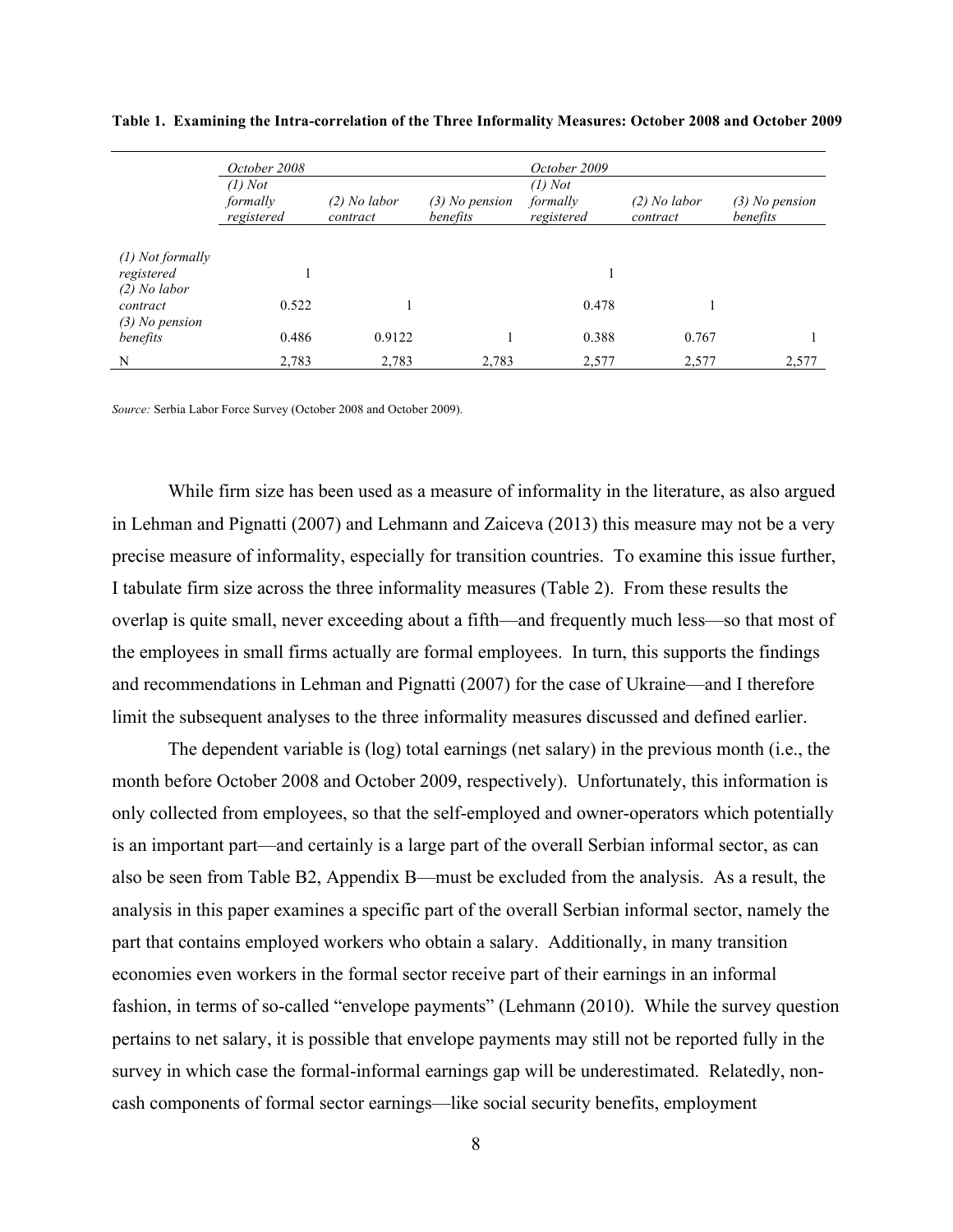protection, severance payments, job security, credit worthiness, access to loans, and so on—will also work to widen the earnings gap even further. Unfortunately, however, there is not information on these components in the LFS.

|           | October 2008 |                                      |                |          |                  |                |            | October 2009                                             |          |          |          |          |
|-----------|--------------|--------------------------------------|----------------|----------|------------------|----------------|------------|----------------------------------------------------------|----------|----------|----------|----------|
|           |              | $(2)$ No labor<br>$(1)$ Not formally |                |          | $(3)$ No pension |                |            | $(2)$ No labor<br>$(1)$ Not formally<br>$(3)$ No pension |          |          |          |          |
|           | registered   |                                      | contract       |          | benefits         |                | registered |                                                          | contract |          | benefits |          |
|           | No:          | Yes:                                 | No:            | Yes:     | No:              | Yes:           | No:        | Yes:                                                     | No:      | Yes:     | No:      | Yes:     |
|           | Formal       | Informal                             | Formal         | Informal | Formal           | Informal       | Formal     | Informal                                                 | Formal   | Informal | Formal   | Informal |
| $6+$      |              |                                      |                |          |                  |                |            |                                                          |          |          |          |          |
| employees | 98.5         | 1.5                                  | 93.3           | 6.7      | 92.3             | 7.7            | 98.7       | 1.3                                                      | 95.9     | 4.1      | 95.7     | 4.3      |
| 1-5       |              |                                      |                |          |                  |                |            |                                                          |          |          |          |          |
| employees | 91.3         | 8.7                                  | 80.7           | 19.3     | 78.2             | 21.8           | 93.8       | 6.3                                                      | 87.4     | 12.7     | 86.7     | 13.4     |
| N         |              | 2,783                                | 2,783<br>2,783 |          |                  | 2,577<br>2,577 |            | 2,577                                                    |          |          |          |          |

**Table 2. Examining Overlap of Firm Size and the Three Informality Measures: October 2008 and October 2009 (Percent)**

*Notes:* The rows (firm size by informality measure) do not sum to exactly 100 percent in a few cases due to rounding. *Source:* Serbia Labor Force Survey (October 2008 and October 2009).

While one might argue that (hourly) wages are preferable to (monthly) earnings there are at least two reasons why earnings may actually be preferable to wages, even when hours worked is available in the dataset (which is the case here). First, for policy purposes the worker's takehome earnings seems to be the main object of interest since that is what he or she ultimately will use to sustain the livelihood of his or her household. Second, earnings is an already noisy variable, riddled with measurement error, so that diving earnings with hours worked will attenuate the overall measurement error of the dependent variable—thus potentially leading to biased results. Despite these potential problems with the wage rate measure a sensitivity analysis will still be performed to check for the robustness of the choice of dependent variable, in terms of (monthly) earnings versus (hourly) wages.

Among the key explanatory variables are age, which helps control for potential general experience, among other things. To obtain as flexible functional form as possible a series of birth cohorts are created: 15-24, 25-34, 35-44, 45-54, 55-64, and 65 and above.<sup>8</sup> Educational attainment is measured as the highest level completed, ranging from "Without education" through "PhD." I consider a set of three binary variables, corresponding to the completion of

<sup>&</sup>lt;sup>8</sup> As a robustness check, one of the sensitivity analyses will examine the sample where the youngest and oldest age categories are excluded from the estimation samples.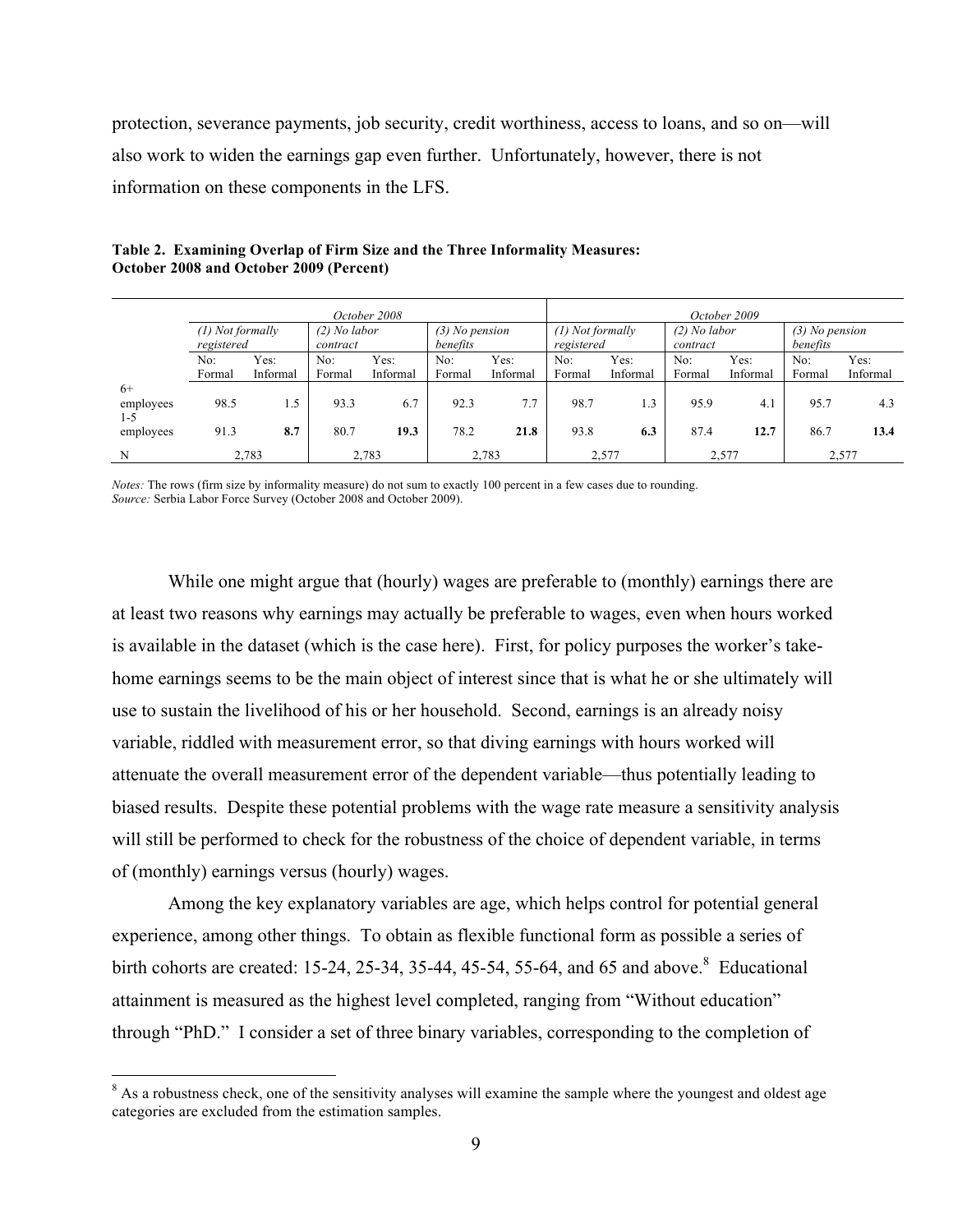primary or less (reference), secondary, and tertiary education. Among the work related variables, I first construct a dummy variable for part-time work. Notably, from Tables B3 and B4 part-time status is particularly prevalent for the informal sector, with the incidence of parttime work among informal sector workers being more than 10 times more that of formal sector workers. Industry and occupation clearly are potentially important determinants of earnings, as well, and are each included as a series of nine dummy variables (reference group for industry: agriculture; reference group for occupation: elementary occupations). From Tables B3 and B4 the informal sector is dominated by Agriculture and Construction, while Manufacturing/Mining/ Electricity plays a major role in the formal sector (accounting for about a third of the dependent employment in the sector) but a much smaller role in the informal sector. In terms of occupations, the informal sector is dominated by elementary occupations (including unskilled agriculture and fishery), with between about a third and half of the dependent workers belonging to this group depending on the informality measures. These results indicate once again how the informal sector in Serbia may well be considered "the marginal sector." Firm size is also a potentially important determinant of earnings and is included as a set of six dummies, with 1-5 employees as the reference category. Lastly, the urban dummy and the region of residence cluster fixed effects capture economic conditions specific to the area (as well as everything else related to the region in question), which are potentially important in explaining labor earnings.

Gender-issues may potentially confound the analysis $\degree$  so to enable focusing more narrowly on the formal-informal sector earnings gap the sample is initially restricted to the 2,978 males in October 2008 and 2,796 males in October 2009 who are employed and are 15 years of age and above. Additionally, information on some observations is missing for either the dependent variable or for one or more of the explanatory variables, leading to final estimation samples of 2,783 observations for the October 2008 estimation sample and 2,577 observations for the October 2009 estimation sample. Descriptive statistics for the analysis samples across informality status are reported in Appendix B, Tables B1-B4.

To get an initial handle on the formal-informal earnings gap during the first year-and-abit of the international financial crisis, Table 3 presents log earnings for the formal and informal sector for the October 2008 sample and the October 2009 sample, using all three alternative

 $9$  The dynamics in the female labor market are potentially quite different from those of the male labor market—as exemplified by, for example, the substantially lower female labor force participation rate in many countries, including Serbia, as well as potentially quite different determinants of that participation.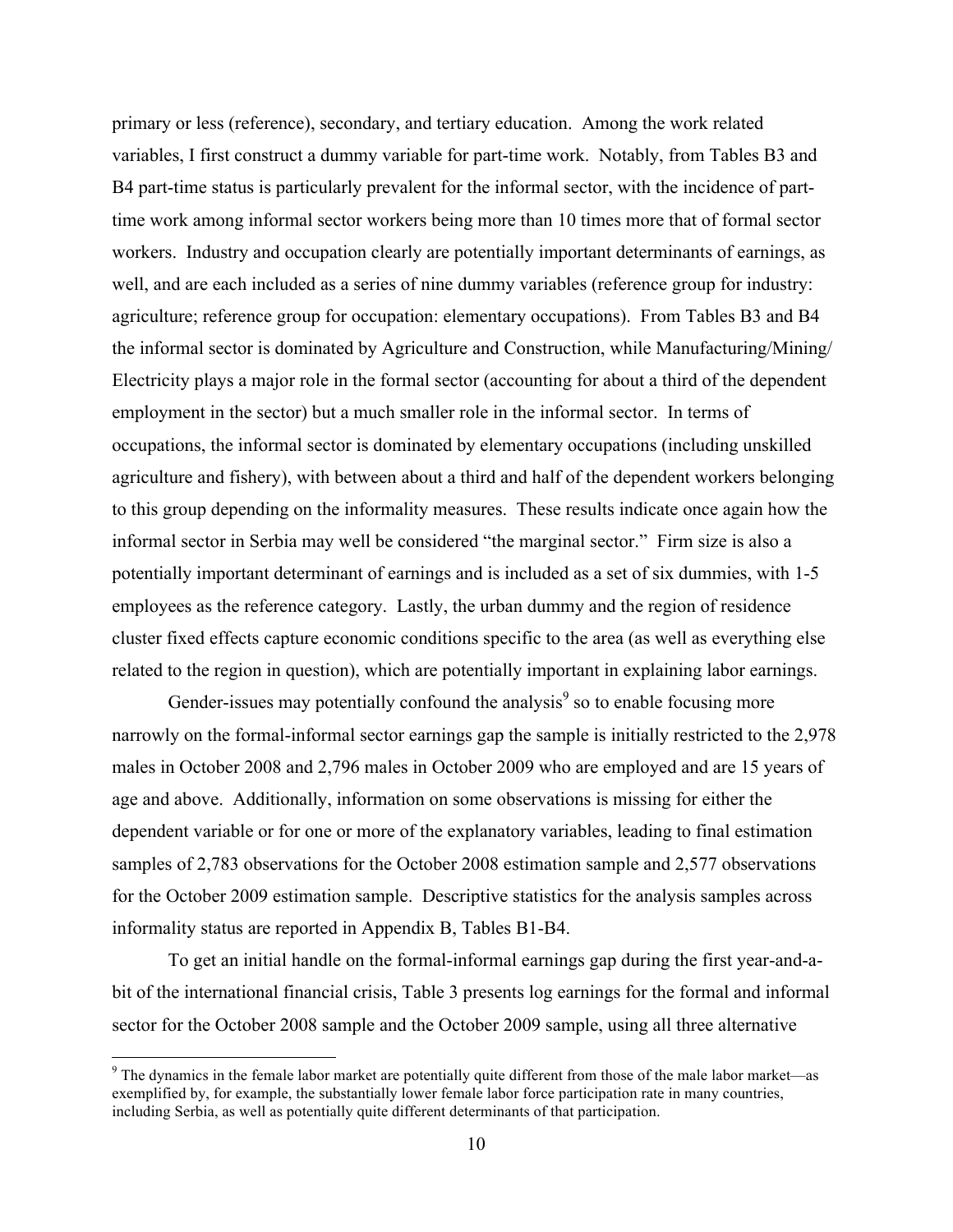informality definitions discussed previously. To obtain results in percent rather than log-points, the earnings gaps are also presented in their de-logged form.<sup>10</sup>

|             |             |             |                                   | October 2009 |             |
|-------------|-------------|-------------|-----------------------------------|--------------|-------------|
| $(1)$ Not   | $(2)$ No    | $(3)$ No    | $(1)$ Not                         | $(2)$ No     | $(3)$ No    |
| formally    | labor       | pension     | formally                          | labor        | pension     |
| registered  | contract    |             | registered                        | contract     | benefits    |
|             |             |             |                                   |              |             |
|             |             |             |                                   |              |             |
| $10.067***$ | $10.102***$ | $10.108***$ | $10.079***$                       | $10.096***$  | $10.093***$ |
| [0.001]     | [0.001]     | [0.001]     | [0.001]                           | [0.001]      | [0.001]     |
| 9.152***    | 9.437***    | 9.465***    | 9.437***                          | 9.572***     | $9.637***$  |
| [0.005]     | $[0.003]$   | $[0.002]$   | [0.005]                           | [0.003]      | [0.002]     |
| $-0.914***$ | $-0.665***$ | $-0.643***$ | $-0.642***$                       | $-0.524***$  | $-0.456***$ |
| [0.005]     | [0.003]     | $[0.002]$   | [0.005]                           | [0.003]      | [0.002]     |
| $-0.599$    | $-0.486$    | $-0.474$    | $-0.269$                          | $-0.195$     | $-0.211$    |
|             |             |             |                                   |              |             |
|             |             |             |                                   |              |             |
| $-0.314***$ | $-0.217***$ | $-0.237***$ | $-0.307***$                       | $-0.187***$  | $-0.140***$ |
| $[0.004]$   | [0.002]     | [0.002]     | [0.004]                           | [0.002]      | [0.002]     |
| $-0.474$    | $-0.408$    | $-0.366$    | $-0.264$                          | $-0.171$     | $-0.131$    |
|             |             |             |                                   |              | 2,577       |
|             | 2,783       | 2,783       | October 2008<br>benefits<br>2,783 | 2,577        | 2,577       |

**Table 3. Raw and Regression-adjusted Formal-Informal Sector Earnings Gap (Informal Sector Penalty) Using Three Alternative Informality Measures: October 2008 and October 2009 (Logs and Percent)**

*Notes:* Values in brackets are robust Huber-White (Huber, 1967; White, 1980) standard errors. \*: statistically significant at 10 percent; \*\*: statistically significant at 5 percent; \*\*\*: statistically significant at 1 percent. *Source:* Serbia Labor Force Survey (October 2008 and October 2009).

A few results from the table are rather striking. First, the formal-informal sector earnings gap is pervasive, no matter the definition or time period considered.<sup>11</sup> In turn, this is also in line with the predictions from the literature on segmented labor markets that the lower productivity or "marginal"—sector also receives the lower wages (Lewis, 1954; Kuznets, 1955). Second,

<sup>&</sup>lt;sup>10</sup> Using the formula: Gap in percent =  $100*$ {exp[ln(earnings gap)] – 1}. Since the log-gap corresponds to running a regression of log earnings on a dummy of the informality measure one might suggest instead using Kennedy's (1981) bias correction for dummy variables in semi-logarithmic models—however, since the variance is so small

 $11$  Remembering again that due to the issue of "envelope payments" the gap is likely underestimated.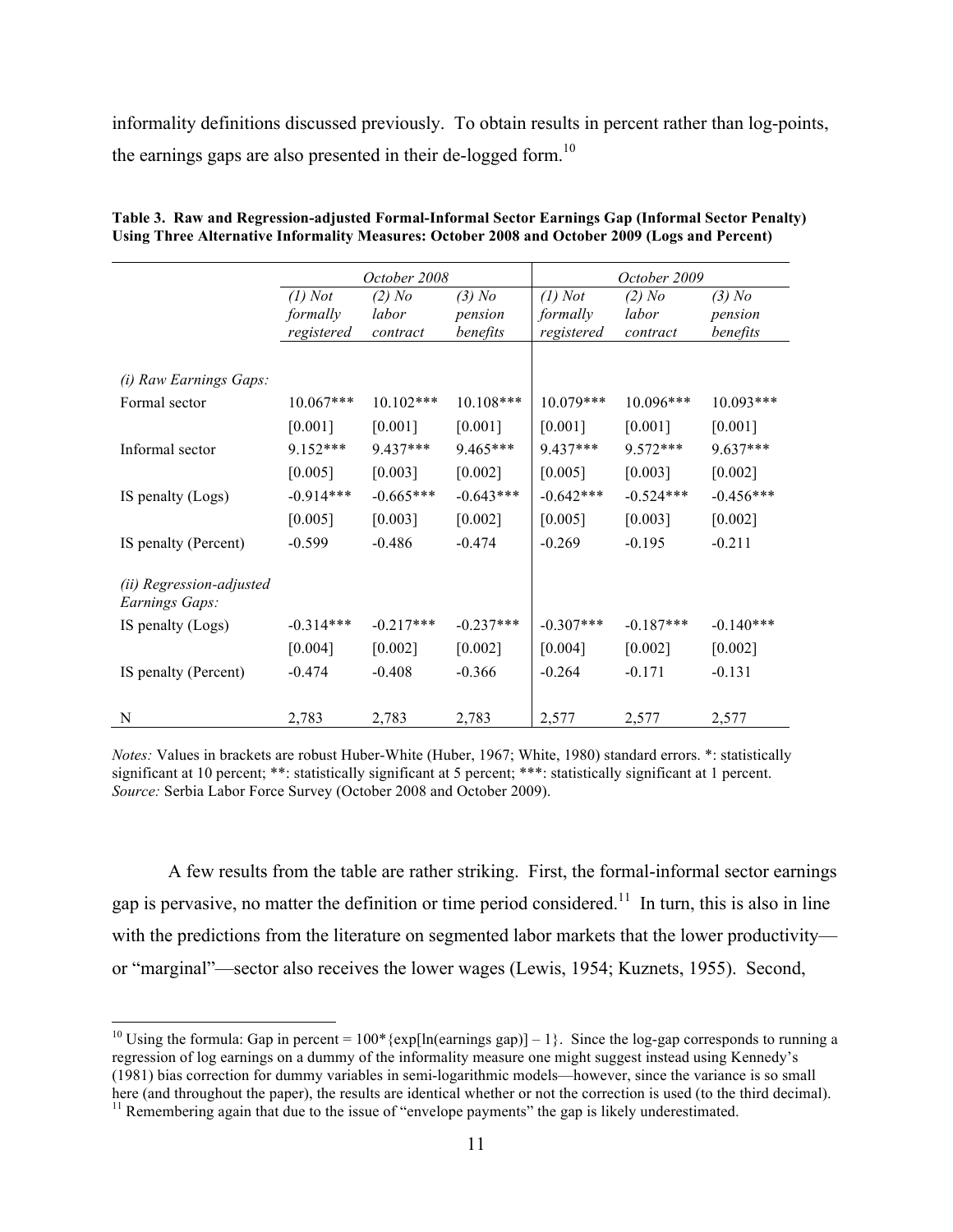however, there is a bit of a range in the estimated raw earnings gap—ranging from about 47 percentage-points to about 60 percentage-points in October 2008 and ranging from about 20 to about 27 percentage-points in October 2009, depending on the informality measure considered. In turn, these results confirms earlier findings (Krstić and Sanfey, 2011) of a substantial formalinformal earnings gap in Serbia in 2007—though, at about 43 percentage-points, this gap was somewhat smaller than the gaps estimated here for the earlier period and somewhat larger than the gaps estimated here for the later period (likely due to differences in both the data and informality measure used).<sup>12</sup> Third, considering the three informality measures overall the earnings gap narrowed substantially following the crisis for all three measures. Examining the evidence as a whole, however—incorporating the size of the changes, as well as the relative desirability of the measures as "true" informality measures—it is evident that the overall formalinformal sector earnings gap decreased substantially following the crisis. Again, since "envelope payments" likely have fallen more than reported payments, the decrease in the earnings gap is potentially overestimated.

So what might account for these differences in earnings between the two sectors more generally—and for the narrowing of the gap following the crisis? The previous section discussed how Serbian legislation related to minimum social security contributions, social assistance, and family benefits may help explain the generally found "stylized fact" that informal sector workers tend to be less educated and lower earning (or vice versa) than formal sector workers. From Tables B3 and B4 in Appendix B it can be seen that informal sector workers are indeed (much) worse off than formal sector workers in terms of human capital. For example, in October 2008 only 14.3 percent of workers in formally registered firms had completed primary education or less, while more than half of workers in firms that were not formally registered had completed primary or less (Table B3). On the other hand, almost 19 percent of workers in formally registered firms had completed tertiary education, while this was the case for only 1.5 percent of workers in firms that were not formally registered. From the bottom panel of Table 2 inclusion of these factors as explanatory variables make the earnings gap shrink, though they remain

 $12$  The data examined were from the 2007 Living Standards Measurement Survey (LSMS) and the (composite) informality measure was based on (1) workers employed with no social contributions paid; (2) people employed in a private unregistered firm; and (3) the employed who work at home, from door-to-door, at the flea market and other similar places (the analysis also examined the 2002 LSMS but the gap here was virtually nil).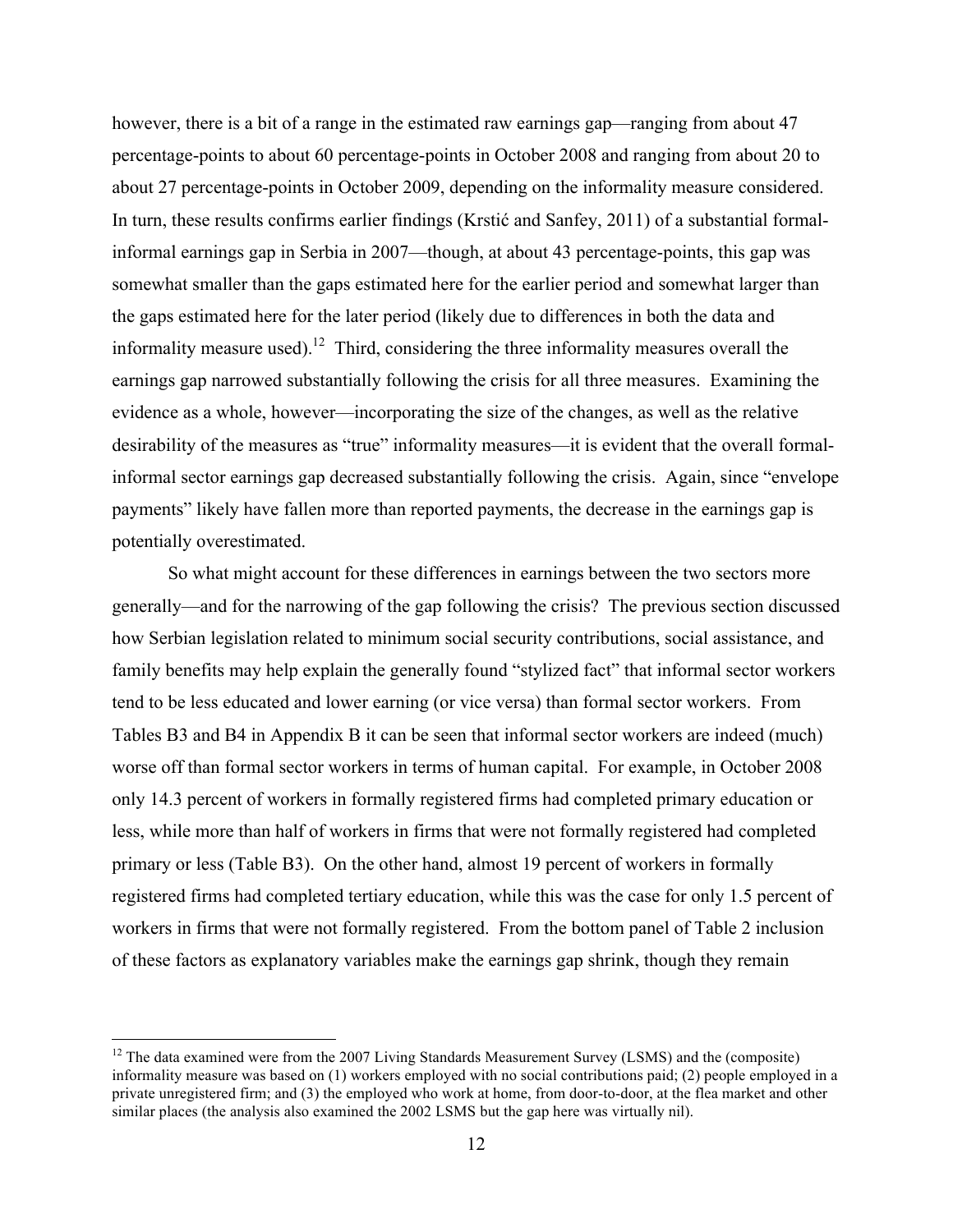sizeable—hinting that worker characteristics are important but at the same time cannot explain away the earnings gap (this will be discussed further in the following sections).

Comparing Tables B3 and B4, however, it seems that the *composition* of the informal sector has changed following the crisis: for example, while, again, more than half of workers in firms that were not formally registered had completed primary or less this had decreased to about 37 percent in October 2009. Similarly, the share of workers with completed secondary education increased from about 43 percent to about 56 percent and the share of workers with tertiary education from 1.5 percent to 6.6 percent. At the face of it, this is consistent with formal workers (having better characteristics than informal sector worker—in terms of education, for example) being pushed into informality due to the crisis. What is more likely going on, however, is that the change in the composition of the informally employed is due to an outflow from informality into unemployment, since the informal sector workers were likely the first workers to be fired—being a more flexible segment of the labor market, not regulated by employment protection legislation. Additionally, formal workers are more likely to receive unemployment benefits and would therefore probably rather flow into unemployment than into informality. It seems, therefore, that the outflow from informality into unemployment is biased, with the least endowed leaving over-proportionally into unemployment, therefore overall seemingly "improving" the endowments of the informally employed.

While the existence of substantively large formal-informal sector earnings gaps has now been established across all three informality measures and for both the pre- and post crisis period—and with sectoral human capital differences motivated as possibly accounting for at least some of this gap as well as the narrowing of the gap following the onset of the crisis—the objective of the main analysis of this paper is to now try to "explain"<sup>13</sup> these gaps in more detail in terms of, on the one hand, characteristics/endowments such as educational attainment and job characteristics and returns to these characteristics (three-fold division) and, on the other hand, observable and unobservable characteristics (two-fold division). While the empirical strategy underlying this approach is widely used, it still seems fruitful to review the main components in some detail, especially in terms of how it is tailored to the application pursued here—which, therefore, is the objective of the next section.

<sup>&</sup>lt;sup>13</sup> With causality being an issue here due to obvious endogeneity concerns—in turn indicating that any findings should more appropriately be viewed as indicating association, rather than causality per se, and any conclusions similarly modified accordingly.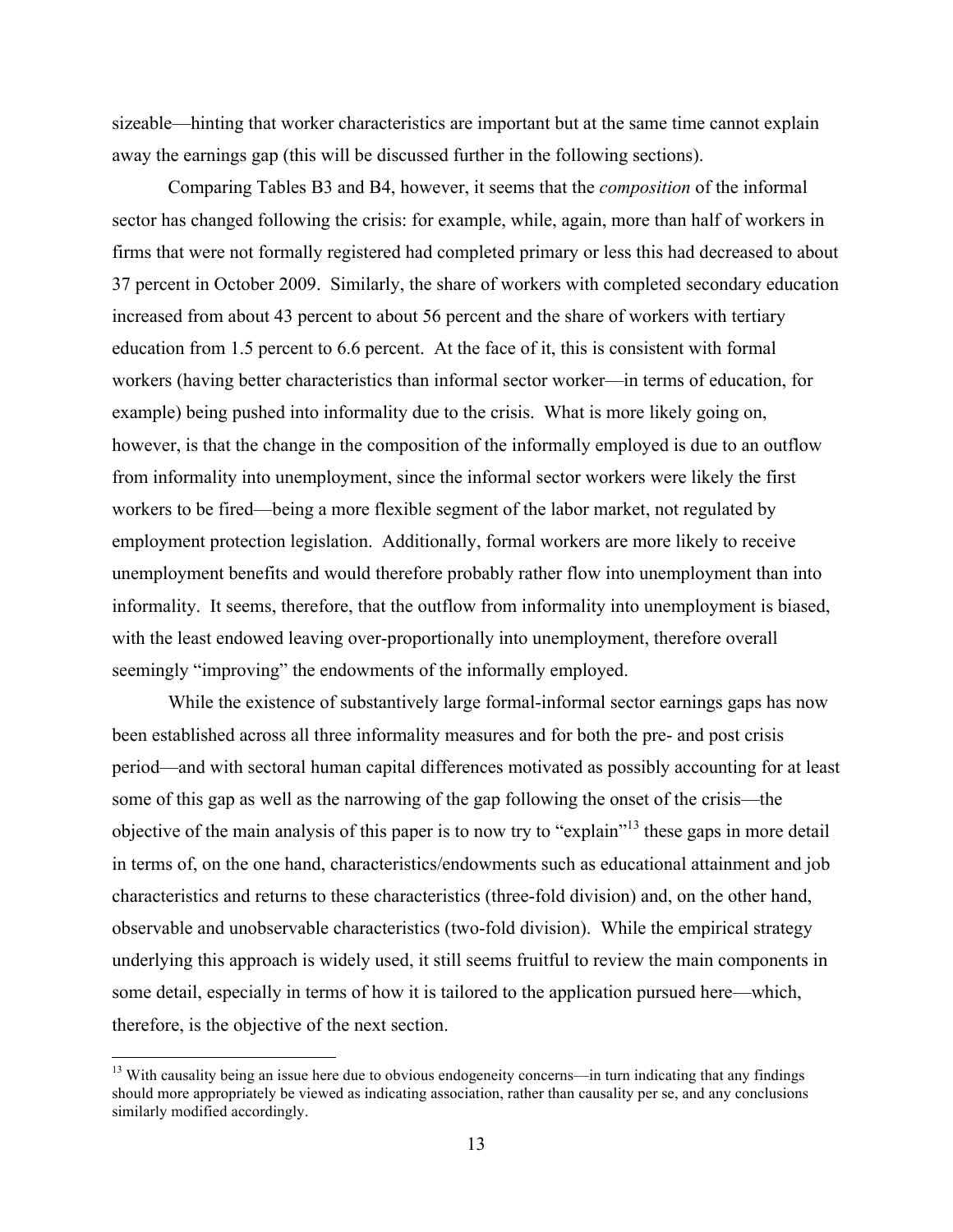#### **4. Estimation Strategy and Related Issues**

The starting point of the Blinder-Oaxaca approach to decompose earnings (or other) differentials is an OLS regression of the outcome in question, estimated separately across the two relevant groups (Blinder, 1973; Oaxaca, 1973); here, workers from the formal and the informal sector, respectively (suppressing subscripts for individual workers):

$$
Y_{\rm FS} = \beta_{\rm FS} X + \varepsilon_{\rm FS} \tag{1}
$$

$$
Y_{\rm IS} = \beta_{\rm IS} X + \varepsilon_{\rm IS} \tag{2}
$$

where *Y*<sub>FS</sub> and *Y*<sub>IS</sub> are the logarithms of monthly earnings of informal and formal sector workers respectively, *X* is a vector of workers' characteristics (education, experience, occupation, and so on);  $\beta_{FS}$  and  $\beta_{IS}$  are the returns to the workers' characteristics; and  $\epsilon_{FS}$  and  $\epsilon_{IS}$  are error terms.

As such, these regressions are—at least in this context—merely inputs into calculating the decompositions. However, it is potentially fruitful to consider these auxiliary regressions in and of themselves as separate and integral parts of the overall analysis, also. Both because the results from these regressions directly indicate the different returns to characteristics across informality status but also because their specification, most notably in terms of explanatory variables, will affect the subsequent decomposition results.

Human capital theory suggests that education and potential experience directly affect earnings through the impact on individuals' productivity in the labor market and also suggest additional factors that are potentially important determinants of earnings such as education, industry and sector of employment, firm size, part-time status, and location of residence.

Hence, the first part of the multivariate analysis will examine these relationships, using ordinary least squares. This is done by first including only the informality measure (thus recovering the raw earnings gaps from Table 2), then adding all the controls, and finally adding a full set of interactions with the informality measure. One potentially important econometric issue here is that educational attainment may be endogenous. The main concern here is possible omitted variables bias. Preferences and ability, for example, are unobserved and at the same time also, at least to some extent, determine both educational attainment and labor market earnings. However, as there are not available in this dataset any variables that may potentially act as instruments, it does not appear feasible to try to address this problem using instrumental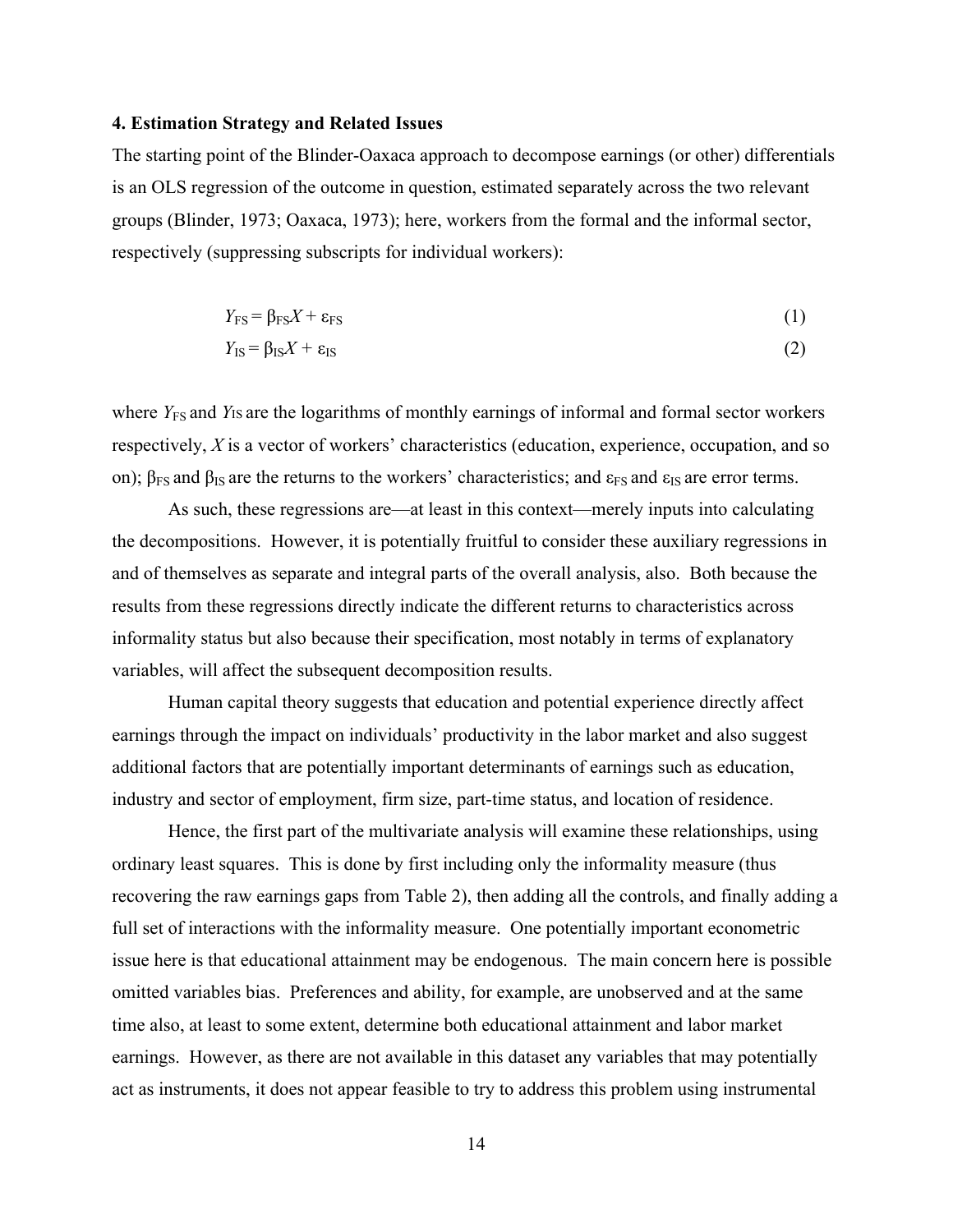variables methods. The effect of any omitted variables will therefore be captured by the error term, possibly causing omitted variables bias. The same goes for part-time status, industry, and occupation, which nevertheless are included as explanatory variables due to their potential importance for informality status.<sup>14</sup> As a result, we must interpret any subsequent results with caution and hence not give them a causal interpretation but rather as merely reflecting associations with labor market earnings. Further, so as to allow for arbitrary heteroskedasticity, the estimations will be carried out using Huber-White standard errors (Huber, 1967; White, 1980).

Again, these earnings regressions formally are merely inputs into the decomposition analysis. Specifically, the decomposition analysis amounts to examining to which extent the observed earnings gaps across informality status are attributable to differences in the observable characteristics, to differences in the returns to those characteristics, and to the interaction of the two ("three-fold decomposition," see below for details) and, relatedly, to which extent the observed earnings gaps are due to observable and unobservable characteristics ("two-fold decomposition," see below for details). This analysis will comprise the second part of the multivariate empirical analysis and will be pursued as an Oaxaca-Blinder type decomposition.

Formally, following the methodology of Oaxaca (1973) and Blinder (1973), the difference in mean earnings for formal and informal sector workers, denoted R, can be decomposed into three parts (Jann, 2008) using the empirical counterparts of equations (1) and  $(2)$  above:<sup>15</sup>

$$
R = \overline{Y}_{FS} - \overline{Y}_{IS} = (\overline{X}_{FS} - \overline{X}_{IS})\hat{\beta}_{FS} + \overline{X}_{FS}(\hat{\beta}_{FS} - \hat{\beta}_{IS}) - (\overline{X}_{FS} - \overline{X}_{IS})(\hat{\beta}_{FS} - \hat{\beta}_{IS})
$$
(3)

This is a three-fold decomposition (Winsborough and Dickinson, 1971), where the first term represents the "endowments effect" and explains the differences that are due to worker characteristics (such as education, sector of employment, occupation, etc). The second term reflects the "coefficients effect," which shows the differences in the estimated returns to formal and informal sector workers' characteristics. Lastly, the third term, the "interaction effect," accounts for the fact that differences in endowments and coefficients between formal and

 $14$  Additionally, sensitivity analysis where these variables are not included is also performed as a robustness check.

<sup>&</sup>lt;sup>15</sup> In the following, bars on top of variables denote mean values, while  $\hat{\beta}$  denotes estimated coefficient values from equations (1) and (2) above.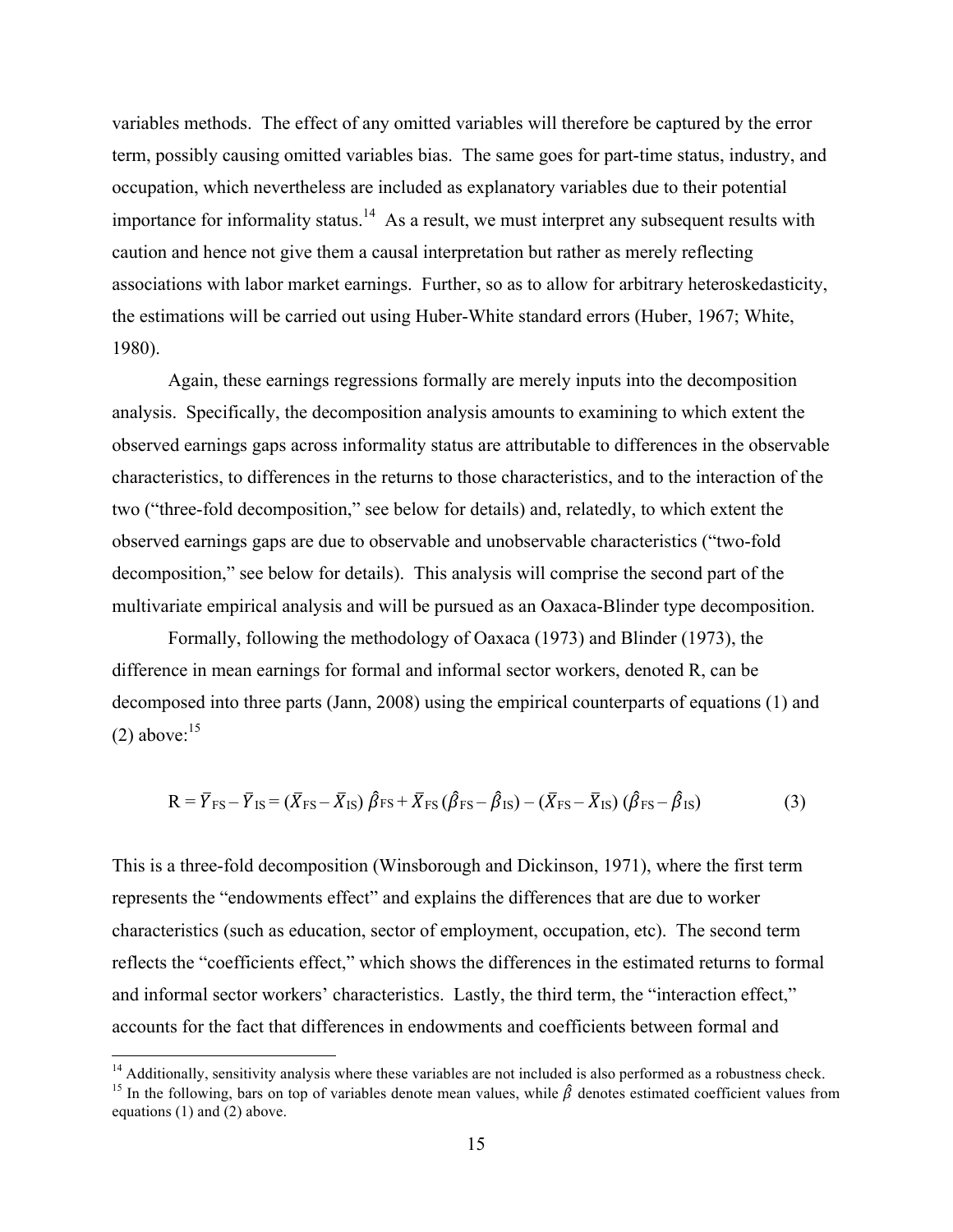informal sector workers exist simultaneously. If formal and informal sector workers obtain equal returns for their characteristics, the second and the third part in equation (3) will equal zero and earnings differentials between formal and informal workers will be explained by the differences in endowments alone.

The above decomposition is formulated based on the prevailing earnings structure of formal sector workers, i.e. the differences in endowments and coefficients between formal and informal sector workers are weighted by the coefficients (returns) of formal sector workers. This seems reasonable for the application here, since the formal sector is the dominating one, at least in an economic sense/size-wise. This is therefore also the approach pursued in the subsequent analysis. Alternatively, however, this equation could also be represented based on the prevailing earnings structure of informal sector workers; this will be explored further in the sensitivity analysis.

An alternative approach, prominent in the literature on wage discrimination, is based on the assumption that wage differentials are explained by a unifying ("non-discriminatory," in the wage discrimination literature) coefficients vector, denoted  $\beta^*$ , which is estimated in a regression that pools together both of the two groups under consideration (here, formal and informal sector workers). Then, the earnings gap can be expressed as:

$$
R = \overline{Y}_{FS} - \overline{Y}_{IS} = (\overline{X}_{FS} - \overline{X}_{IS})\hat{\beta}^* + \overline{X}_{FS}(\hat{\beta}_{FS} - \hat{\beta}^*) + \overline{X}_{IS}(\hat{\beta}^* - \hat{\beta}_{IS})
$$
(4)

The above equation represents the so-called two-fold<sup>16</sup> decomposition:

$$
R = Q + U \tag{5}
$$

Where  $Q = (\bar{X}_{FS} - \bar{X}_{IS}) \hat{\beta}^*$  is the part of the earnings differential that is "explained" by sample differences assessed with common "returns" across the two groups and the second term  $U =$  $\bar{X}_{FS}(\hat{\beta}_{FS} - \hat{\beta}^*) + \bar{X}_{IS}(\hat{\beta}^* - \hat{\beta}_{IS})$  is the "unexplained" part not attributed to observed differences in formal and informal sector characteristics. The latter part is often treated as discrimination in the literatures on gender and racial earnings gaps. It is important to note, however, that the

 <sup>16</sup> See Oaxaca (1973), Blinder (1973), Cotton (1988), Reimers (1983), Neumark (1988), and Jann (2008) for different approaches—basically, these differ in the relative weights they attribute to the two groups in the decomposition.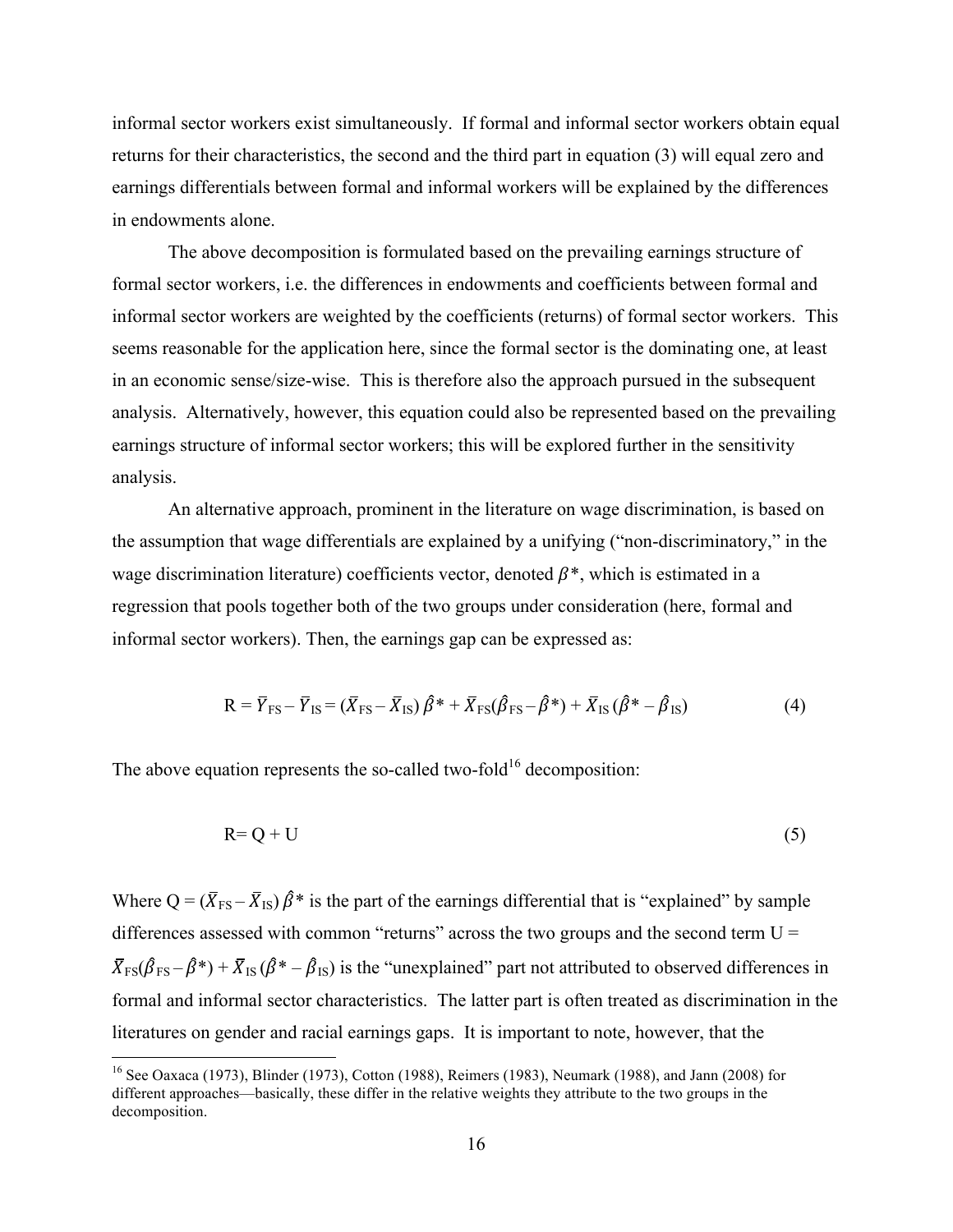"unexplained" part also captures all potential effects of differences in unobserved variables (Jann, 2008). And, to be sure, in the application here it is difficult to talk about "discrimination," per se, as it does not seem that being an informal sector worker is an intrinsic characteristic, such as gender or ethnicity. Again choosing the formal sector earning structure as the reference, (4) reduces to:

$$
R = \overline{Y}_{FS} - \overline{Y}_{IS} = (\overline{X}_{FS} - \overline{X}_{IS})\hat{\beta}_{FS} + \overline{X}_{IS}(\hat{\beta}_{FS} - \hat{\beta}_{IS})
$$
(6)

Again, while the main analysis here takes the formal sector earnings structure as the reference, several different specifications for the baseline<sup>17</sup> specification, i.e.  $\hat{\beta}^*$  in (4), will be pursued in the sensitivity analysis as a robustness check.

The standard errors of the individual components in equations (3) and (4) above are computed using the Delta method by applying the procedure detailed in Jann (2008), which extends the earlier method developed in Oaxaca and Ransom (1998) to deal with stochastic regressors.

In addition to examining the overall composition of the established earnings gaps, it would seem instructive to perform detailed decompositions, as well, whereby it would be possible to see which explanatory variables contribute the most to the three- and/or two-fold overall decompositions. An issue here is that while the overall decompositions are always identified, the results for categorical variables in detailed decompositions depend on the choice of the reference category (Oaxaca and Ransom 1999). A possible solution to this problem is to apply the deviation contrast transformation to the estimates before conducting the decomposition (Yun 2005); this is also the approach pursued here. Similar to the OLS regressions, the decomposition estimations also all allow for arbitrary heteroskedasticity (Huber, 1967; White, 1980). So as to condense the wealth of results obtained here—thereby easing the interpretation of the many results—the detailed decompositions are done groupwise, rather than for each individual variable (for example, for education as a whole, rather than separately for primary or less, secondary, and tertiary education). Here, too, the focus will be on the case where the formal sector is taken as the reference sector, though the sensitivity analysis again will consider alternative specifications, as well.

<sup>&</sup>lt;sup>17</sup> Also known as the "absence of discrimination" specification in the wage discrimination literature.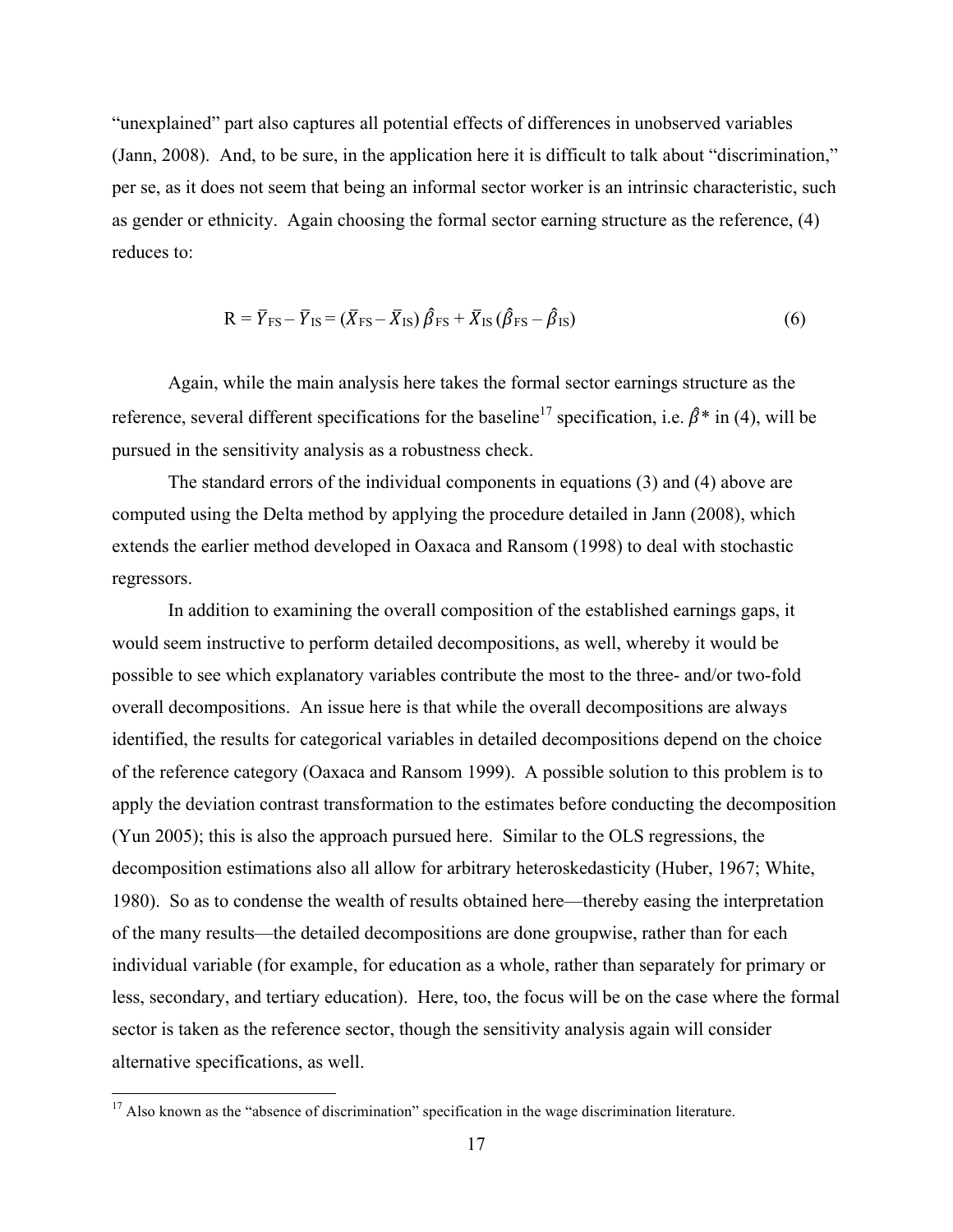In addition to the sensitivity analysis using different specifications for the weight of the formal sector in the decomposition analysis and the potential endogeneity of part-time status, I perform several additional robustness checks. Two sensitivity analyses relates to the relevant estimation sample—on the one hand restricting the sample to only prime age (25-64 years of age) males, on the other adding females in the estimations. Despite the potential issues with using wage rates here also discussed earlier, a sensitivity analysis with (hourly) wage rates as the dependent variable—instead of (monthly) earnings—is performed, as well. Lastly, to help both examine more and justify better the negative selection into informal jobs referred to earlier, I estimate simple regressions of the determinants of informality status.

#### **5. Results**

This section reviews the main results from the formal-informal sector earnings analysis for the Serbian Labor Force Survey from October 2008 and October 2009, thereby exploring whether the nature of the formal-informal sector earnings gap changed during the first year or so of the international financial crisis.<sup>18</sup> This is done in four main parts: (i) OLS Mincer earnings regressions, (ii) overall earnings decompositions (both two- and three-fold), (iii) detailed earnings decompositions (again both two- and three-fold), and (iv) sensitivity analysis.

#### *(i) Mincer Earnings Regressions*

The Mincer earnings regressions are estimated for three different specifications for each of the three alternative informality measures: (i) only including the informality variable (thus recovering the raw formal-informal sector gaps from Table 3), (ii) adding controls, (iii) adding a full set of interactions with the informality measure.

For each survey, the results are remarkably consistent across the three informality measures. First, for all three measures the initial raw earnings gaps discussed previously decrease substantially when including controls (Table 3, bottom panel). For example, the gap decreases from 59.9 percent to 26.9 percent when using formal registration of the enterprise as

<sup>&</sup>lt;sup>18</sup> Since some of the tables are rather bulky, they have been placed in the Appendices (but are referred to, and discussed, in the body text below), while the results for the Mincer regressions, spanning a total of 8 pages, are omitted here to conserve space (but are available upon request).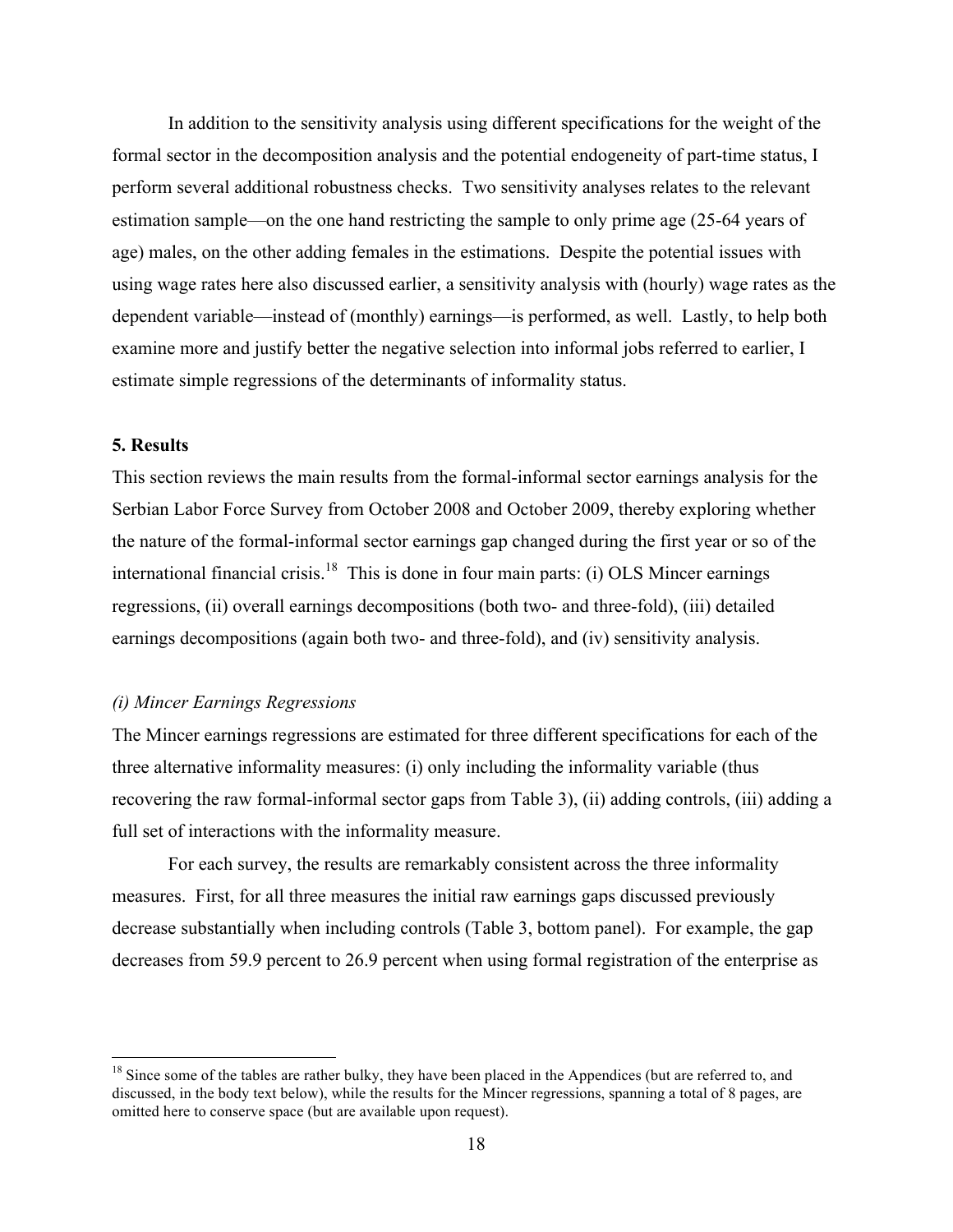the informality measure in October 2008.<sup>19</sup> This again suggests that at least some of the gap can be explained by observable characteristics (as will be further explored in the Oaxaca-Blinder decompositions shortly); the substantial increase in  $R^2$  when moving from the specifications with only the informality measure to adding the controls also supports this. These findings again confirm the findings by Krstić and Sanfey (2011), where the raw formal-informal earnings gap decreases from about 43 percentage-points to about 22 percentage-points in 2007 once controls such as age, education, and industry are added. $20$  These results again also confirm the predictions from the literature on segmented labor markets that the lower productivity, or "marginal," sector also receives the lower wages (Lewis, 1954; Kuznets, 1955)—though now even when controlling for the worse characteristics of these workers in terms of for example education.

Second, while the raw gap decreases substantially following the onset of the crisis the gap adjusted for observable worker characteristics is remarkably stable. For example, while the raw gap decreases from 59.9 percent in October 2008 to 47.4 percent in October 2009 when using formal registration of the enterprise as the informality measure, the adjusted gap only decreases from 26.9 percent to 26.4 percent. In turn, this indicates that the economic disadvantage pertaining to informality in Serbia is much more constant when taking observable characteristics of formal and informal workers into account. Third, in line with previous research, there are substantial returns to education, all industries experience an earnings premium relative to the reference category of agriculture, and similarly all occupations experience an earnings premium relative to the reference category of elementary occupations, workers in urban areas experience (mostly) an earnings premium relative to workers from rural areas, and workers from regions outside that of the capital (Belgrade) experience an earnings penalty.

Lastly, while the many estimated coefficients make it hard to assess this precisely, the overall impression from the fully interacted model is that informal sector workers receive a penalty to many of their observable characteristics.

In essence, the decomposition analysis—to which I now turn—formalizes and condenses

 $19$  The formal sector premium (or informal sector penalty) from the Mincer regressions reported here and in the following are all de-logged, again using the formula: earnings premium (penalty) in percent =  $100*(\text{exp}[\text{coefficient}]$  $-1$ . Due to the small variance here, the results are again identical whether or not Kennedy's (1981) bias correction is used instead (to the third decimal).

<sup>&</sup>lt;sup>20</sup> The estimated gap for the 2002 LSMS, now controlling for worker characteristics, again was neither statistically nor substantively significant.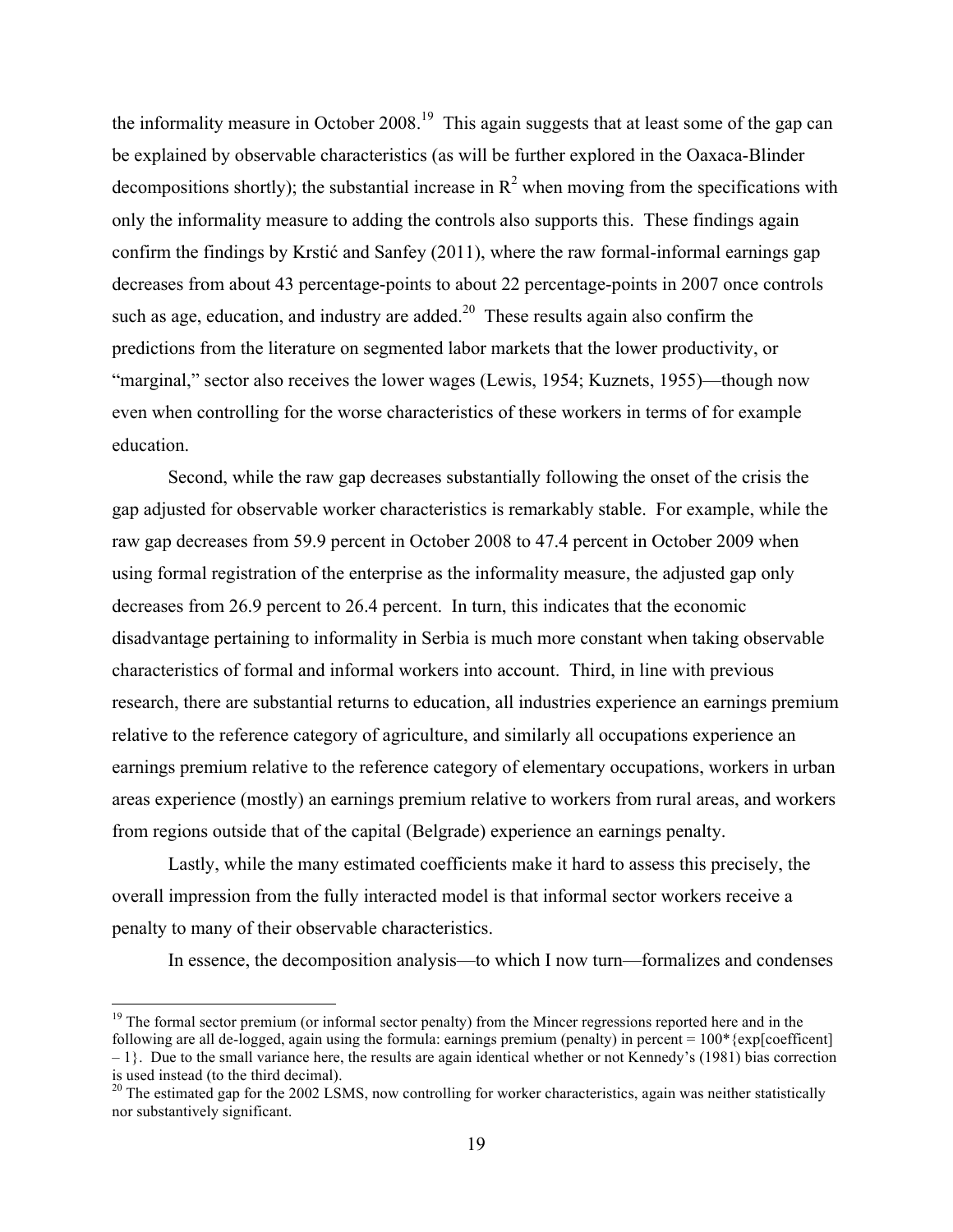the overwhelming results from the Mincer regressions of the fully interacted models into more easily interpretable numbers.

#### *(ii) Overall Earnings Decompositions*

Table 4 presents the overall earnings decompositions for the three alternative informality measures across the pre- and post crisis surveys, with the three-fold decompositions in the upper half of the table and the two-fold decompositions in the lower half of the table.

|              |                       | October 2008      |                     |                       | October 2009      |                     |
|--------------|-----------------------|-------------------|---------------------|-----------------------|-------------------|---------------------|
|              | $(1)$ Not<br>formally | $(2)$ No<br>labor | $(3)$ No<br>pension | $(l)$ Not<br>formally | $(2)$ No<br>labor | $(3)$ No<br>pension |
|              | registered            | contract          | benefits            | registered            | contract          | benefits            |
| Three-fold:  |                       |                   |                     |                       |                   |                     |
| Endowments   | $0.553***$            | $0.323***$        | $0.262***$          | $0.308***$            | $0.288***$        | $0.287***$          |
|              | $[0.003]$             | $[0.002]$         | $[0.002]$           | $[0.002]$             | $[0.001]$         | $[0.002]$           |
| Coefficients | $0.151***$            | $0.186***$        | $0.230***$          | $0.096***$            | $-0.162***$       | $0.161***$          |
|              | [0.011]               | $[0.004]$         | $[0.003]$           | [0.006]               | [0.004]           | [0.004]             |
| Interaction  | $0.211***$            | $0.156***$        | $0.151***$          | $0.237***$            | $0.397***$        | $0.008**$           |
|              | $[0.012]$             | $[0.004]$         | $[0.004]$           | $[0.007]$             | [0.005]           | $[0.004]$           |
| Two-fold:    |                       |                   |                     |                       |                   |                     |
| Explained    | $0.553***$            | $0.323***$        | $0.262***$          | $0.308***$            | $0.288***$        | $0.287***$          |
|              | $[0.003]$             | $[0.002]$         | $[0.002]$           | $[0.002]$             | $[0.001]$         | $[0.002]$           |
| Unexplained  | $0.362***$            | $0.342***$        | $0.381***$          | $0.334***$            | $0.236***$        | $0.169***$          |
|              | $[0.004]$             | $[0.003]$         | $[0.003]$           | $[0.004]$             | [0.003]           | $[0.002]$           |
| N            | 2,783                 | 2,783             | 2,783               | 2,577                 | 2,577             | 2,577               |

**Table 4. Overall Earnings Decompositions Using Three Alternative Informality Measures: October 2008 and October 2009**

*Notes:* Values in brackets are robust Huber-White (Huber, 1967; White, 1980) standard errors. The decompositions treat the formal sector workers as the reference (Oaxaca, 1973; Blinder, 1973). \*: statistically significant at 10 percent; \*\*: statistically significant at 5 percent; \*\*\*: statistically significant at 1 percent. *Source:* Serbia Labor Force Survey (October 2008 and October 2009).

Starting with the three-fold decomposition, a couple of results in Table 4 stand out particularly strongly. First, the endowments increase the formal-informal sector earnings gap overall, indicating that informal sector workers have relatively less favorable observable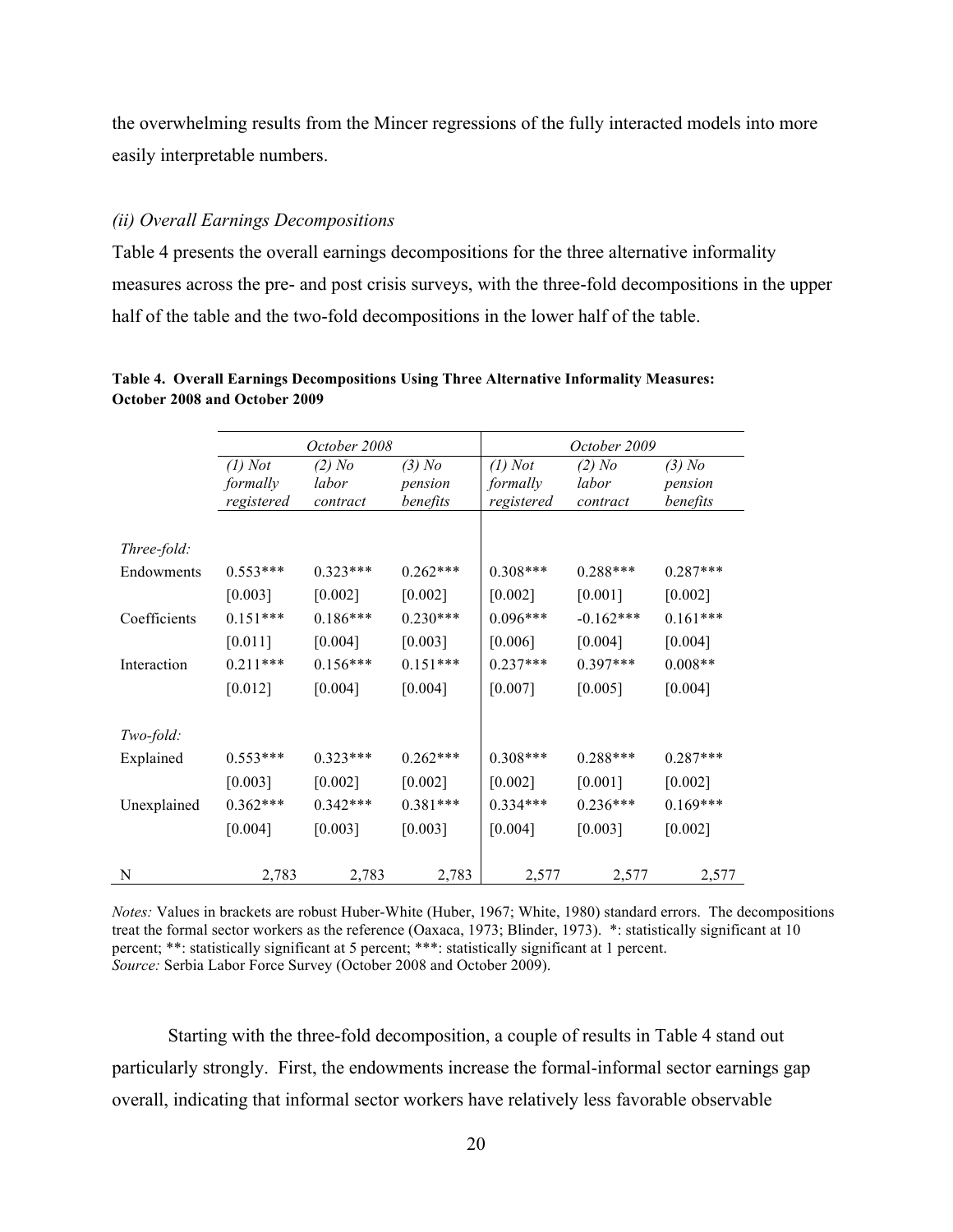characteristics—that is, they are concentrated in worse paying sectors (including especially agriculture), have less education, and so on (this will be examined more closely when considering the detailed decompositions in the next sub-section). Second, the returns to characteristics increase the gaps in both substantive and statistical terms, indicating that formal sector workers have higher returns to characteristics overall.

Moving to the two-fold decompositions, informal sector workers on average have worse employment-related characteristics as indicated by the positive sign in the explained part—which in turn serves to increase the overall earnings gap. At the same time the unexplained part (capturing all the factors that cannot be attributed to differences in observed worker characteristics) accounts for a sizable share of the formal-informal sector earnings differential. Indeed, for the no labor contract and the no pension benefits definitions of informality, the unexplained part is even larger than the explained part (Table 4). While there does not seem to be any evidence available on formal-informal sector wage or earnings decompositions per se for Serbia, these results are in line with those in Marcouiller et al. (1997)—for Mexico, El Salvador, and Peru—that on the one hand observables explain sizeable parts of the formal-informal sector wage gap while on the other hand a sizeable part is still left unexplained.

In turn, this is indicative of the presence of what in studies of gender and ethnic earnings differentials has been termed "discrimination" towards informal sector workers—which is here instead suggested to be interpreted as reflecting non-observable characteristics of informal sector workers such as relatively lower bargaining power and less access to personal and professional networks (again, informality clearly is not an innate characteristic such as gender or race). Notably, the relative shares of the explained and the unexplained parts of the formal-informal sector earnings gap has changed from pre- to post crisis in several cases, though not consistently so across all three measures. For the two preferred measures, no labor contract and no pension benefits, the unexplained share of the overall gap decreased substantially, from accounting for more than half the gap (51.4 and 59.3 percent, respectively) before the crisis, to accounting for less than half the gap (45 and 37.1 percent, respectively) one year into the crisis. In turn, this might reflect a decreasing importance of non-observable characteristics such as bargaining power and access to personal and professional networks, both of which are presumably lower among informal sector workers. Similarly, this implies that observable characteristics such as education are now relatively more important in explaining the overall earnings gap.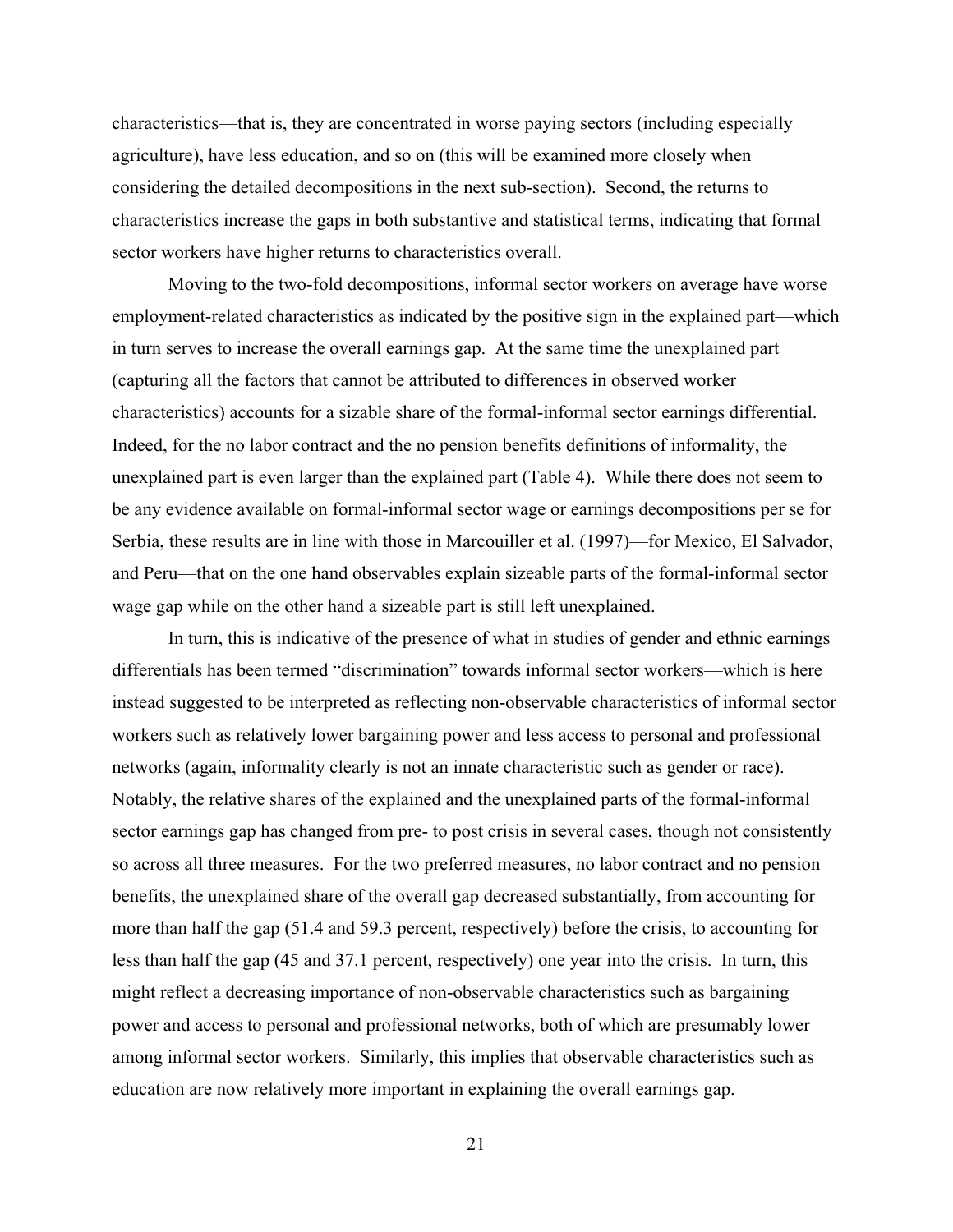But how are the overall gaps—both two- and three-fold—explained by the endowment of and returns to the separate individual characteristics (or groups of characteristics), say, education and industry, for example, rather than by the endowment of and returns to individual characteristics *overall*? This is the object of the final main empirical analysis—the detailed earnings decompositions—following next.

#### *(iii) Detailed Earnings Decompositions*

While the overall earnings decompositions examined in the previous section already add to the story about the nature of the formal-informal sector gap in Serbia established in its "raw" form in Table 3, additional insights may be had from going one step further and additionally decompose these overall decompositions into the contribution coming from the individual explanatory variables from the Mincer earnings regressions—which, again, can be done both for the two- and three-fold decompositions. To help better facilitate interpretation, however, results are reported in groups of individual variables (for example, aggregating up the contribution from all the education variables), rather than separately for all the individual variables (for example, for each educational level).

The results from the detailed three-fold decompositions (Tables C1 and C2, Appendix C) reveal that many of the observable characteristics work to widen the formal-informal sector gap rather than to narrow it. Most notably, education and part-time status are consistently important factors across all three informality measures and both time periods, though occupation also is quite (indeed, sometimes even more) important. For example, using no labor contract status as the informality measure, education and part-time status are associated with a widening of the earnings gap in October 2008 of about 7 and 5 percentage-points, respectively. Occupation, at almost 11 percentage-points, is even more important in terms of widening the gap—indicating once again how the dominance of lowly enumerated occupations such as elementary occupations (including unskilled agriculture and fishery) which dominate the informal sector works to widen the earnings gap. In comparison, industry "only" contributes a (still sizable) 2.1 percentagepoint to the earnings gap.

The results from the detailed two-fold decompositions are mostly consistent with the results for the detailed three-fold decompositions, so that education and part-time status again are among the most consistently important contributors to widening the formal-informal sector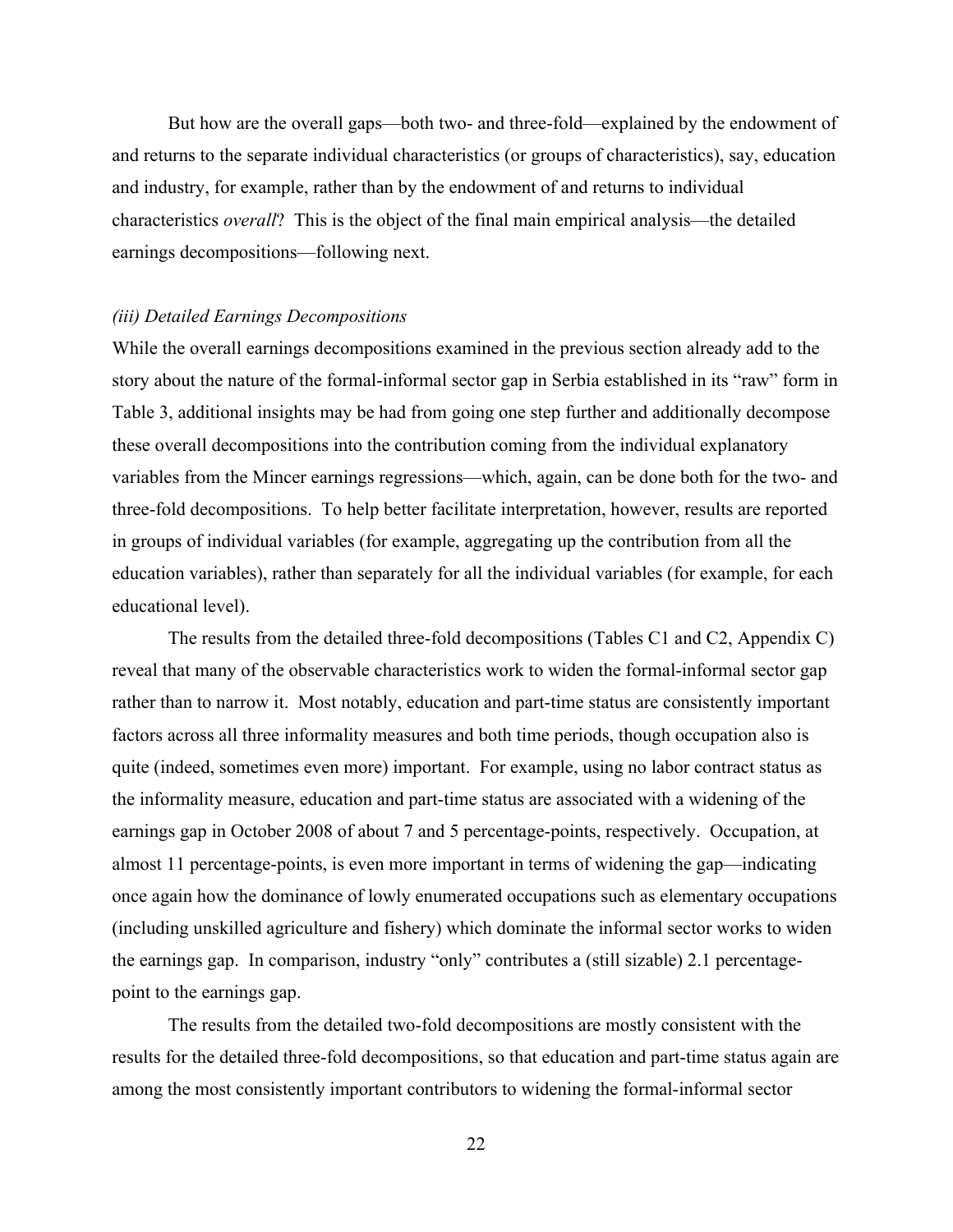earnings gap across all three informality measures (not shown here but available upon request).

#### *(iv) Sensitivity Analysis*

As also discussed in the estimations strategy, a number of potential issues may remain regarding the results discussed previously. I will therefore now explore these in turn, ordered in terms of their (increasing) relative invasiveness in terms of altering various dimensions of the main analysis presented above.<sup>21</sup>

First, while the estimation strategy followed above erred on the inclusion of explanatory variables (as long their inclusion was theoretically justified), it is often possible to think of additional potentially relevant additional explanatory variables. One such variable is marital status, whose relationship with wages and earnings has led to the creation of an entire subfield of economics itself (see, for example, Antonovics and Town, 2004). Hence, while the main focus here is on the association between informality status and earnings, controlling only for the "usual suspects" as according to standard human capital theory, it still seems useful to at least examine the robustness of the previous results when additionally including this variable—keeping in mind that this variable is arguably endogenous from a theoretical point of view. Starting with the results for the Mincer earnings regressions, augmenting the regressions marital status reveals a positive and statistically significant marriage premium, of about 7 percent for October 2008 and about 11 percent for October 2009—with the increase in the premium possibly being due to the marriages of higher earning males being more likely to survive the financial crisis than those of lower earning males. Importantly, however, there is virtually no effect on the other estimated coefficients from including martial status. In particular, the estimated informality coefficients are identical, not differing until the third decimal. For the three- and two fold decompositions there are also only minimal differences when augmenting with the marital status variable.

Second, while it appears reasonable to choose the formal sector earnings structure as the reference in this particular application, the choice of weights in the decomposition remains controversial and may potentially give rise to different results, depending on the weights used (Oaxaca and Ransom, 1994). Among the different alternatives, one extreme, following Oaxaca and (1973) and Blinder (1973), assigns a weight of 1 to the endowments and returns of the "favored group"—here, the formal sector workers—in the decomposition. Again, this is also the

 $21$ <sup>21</sup> The tables are omitted here for brevity but are available upon request.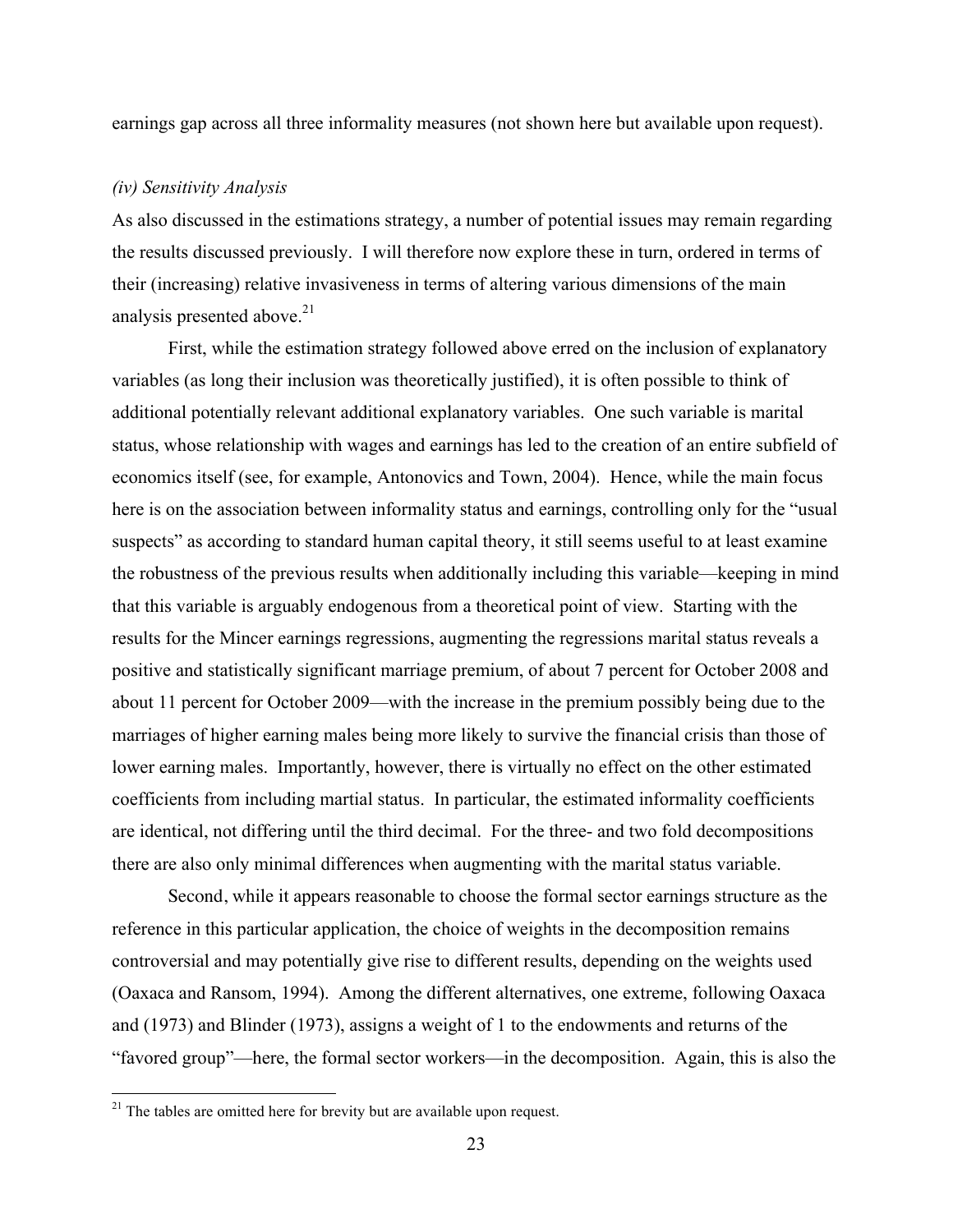specification used in the main analysis above (since the formal sector may be interpreted as the dominant sector in the application here, at least in an economic sense/size-wise). Another extreme, also included in Oaxaca (1973), assigns instead a weight of 1 to the informal sector. Since the seminal work in Oaxaca (1973) and Blinder (1973), several alternatives in between these two extremes have been suggested, including 0.5 (Reimers, 1983) and the relative share of the "favored" group (Cotton, 1988) out of the overall sample.

The results turn out to be fairly robust across the different specifications of weights. For the overall three-fold decomposition, for example, the results are qualitatively similar whether the decomposition is performed using the formal sector earnings structure or the informal sector earnings structure, except for the case of the no labor contract informality measure for October 2009, where the returns help decreasing the earnings gap. For the overall two-fold decompositions the results are qualitatively similar across all the different weights<sup>22</sup>, though of course with some differences in magnitude. Turning to the detailed decompositions, the results are qualitatively similar for both the three-fold and two-fold decompositions. In terms of magnitude, however, education and part-time status turn out to be even more important in terms of explaining the formal-informal sector earnings gap than for the main result, reported previously. Considering, for example, the two-fold decomposition in October 2009 using the no labor contract informality measure the relative importance of education in explaining the overall earnings gap using the informal sector earnings structure as base is more than double that using the formal sector earnings structure from the main analysis. Similarly, part-time status accounts for more than five times the amount of the overall gap in this case, relative to using the formal sector earnings structure from the main analysis.

Third, again, there might be some concern that part-time status, industry and occupation could be endogenous to earnings. Lacking any suitable instruments for these variables, this can be examined a bit more by excluding these variables from the analysis, however, and then checking whether that causes any major changes to the results. I do this by excluding each of these variables in turn and estimating the resulting reduced specification. As perhaps can be expected, the coefficient on informality in the Mincer regressions with the controls added becomes somewhat more negative—again consistent with many informal sector workers being

 $22$  Again, using the alternative approaches outlined in Oaxaca (1973), Blinder (1973), Cotton (1988), Reimers (1983), Neumark (1988), and Jann (2008).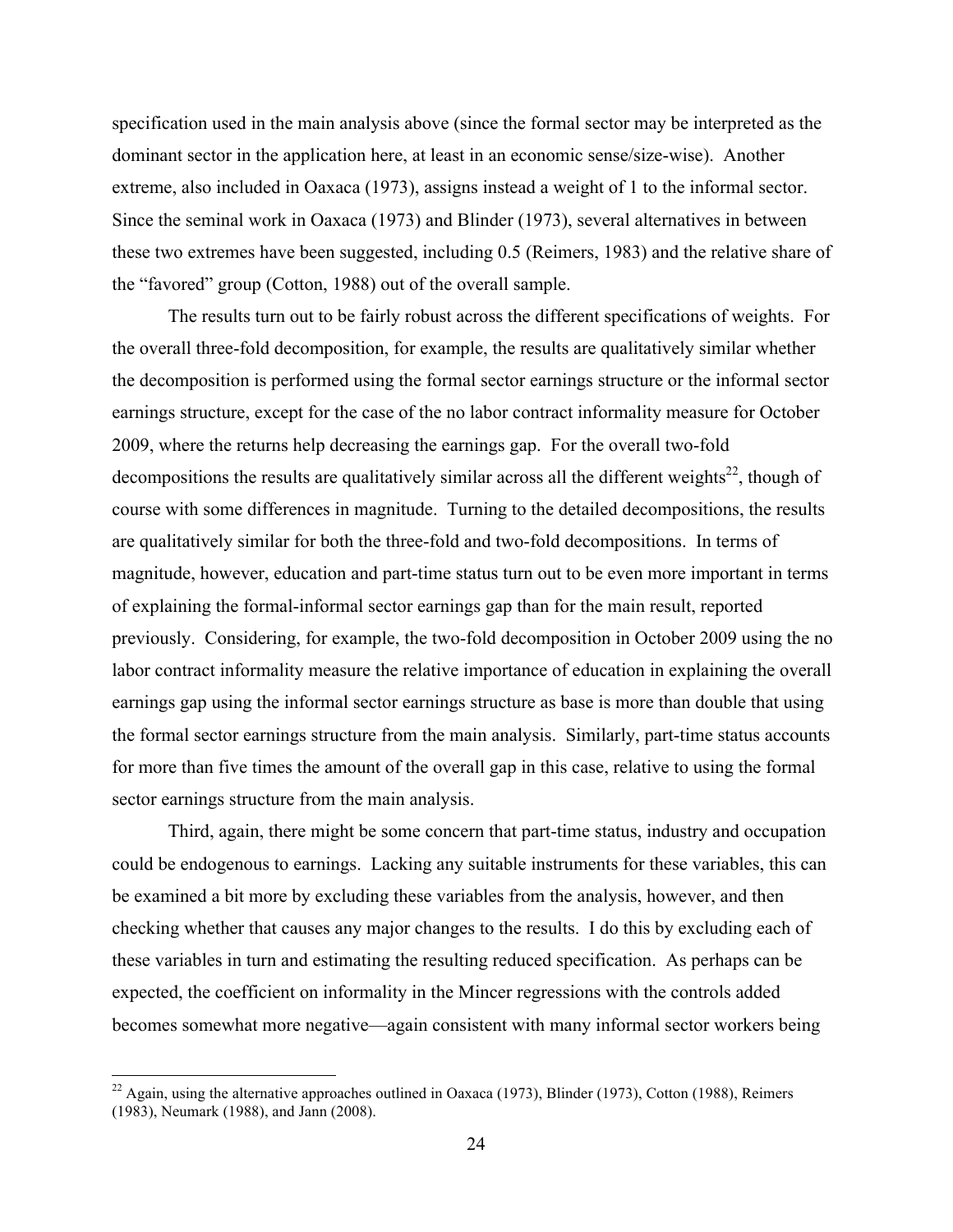part-time workers and with industry and occupation also being important determinants of the wage gap, so that the estimated informality coefficients pick this up whenever these three other factors are excluded. On the other hand, omitting these variables do not dramatically change the coefficients on most of the key explanatory variables—most notably the magnitudes of the estimated coefficients of the education variables are remarkably similar. The results of the decompositions analysis are also very similar. For example, for the two preferred measures, no labor contract and no pension benefits, the unexplained share of the overall gap again decreased substantially following the crisis. In turn, this indicates that part-time status, industry, and occupation are not obviously endogenous, at least not empirically—or, at least their potential (theoretical) endogeneity does not have serious empirical consequences. In any case, the results are fairly robust to whether these variables are included or not.

Fourth, while the previous analysis erred on inclusion (which also helped secure a relatively larger sample size) regarding age of workers in the estimation sample, it could be argued that prime-age males (25-64 years of age) might be of special interest. To examine whether the results are robust to the age specification, the analysis is therefore also carried out restricted to only males 25-64 years of age. The results again are quite similar, again most notably leading to very similar estimated coefficients in the Mincer regressions and, therefore also to very similar results in the decompositions analysis.

Fifth, while restricting the estimation sample in the main analysis to males ensures that gender-issues do not confound the analysis, thus enabling focusing more narrowly on the formalinformal sector earnings gap per se, it would still be interesting to see whether the results are robust to this restriction. I therefore added female workers to the estimation sample and reran the analysis. One difference, of course, is the larger sample sizes (4,860 vs. 2,783 and 4,601 vs. 2,796, for October 2008 and October 2009, respectively). The results are very similar to the main results, though not surprisingly with some differences in magnitude. The range of the estimated raw earnings gap across the three alternative measures is now slightly more compressed overall, ranging from about 95 to about 134 percentage points in October 2008 and from about 63 to about 84 percentage points in October 2009 (as compared to ranges of about 90 percentage-points to about 150 percentage-points and about 58 to about 90 percentage-points across the two periods in the main analysis). The results from the Mincer regressions are also very similar to those from the main results, again showing a substantial decrease in the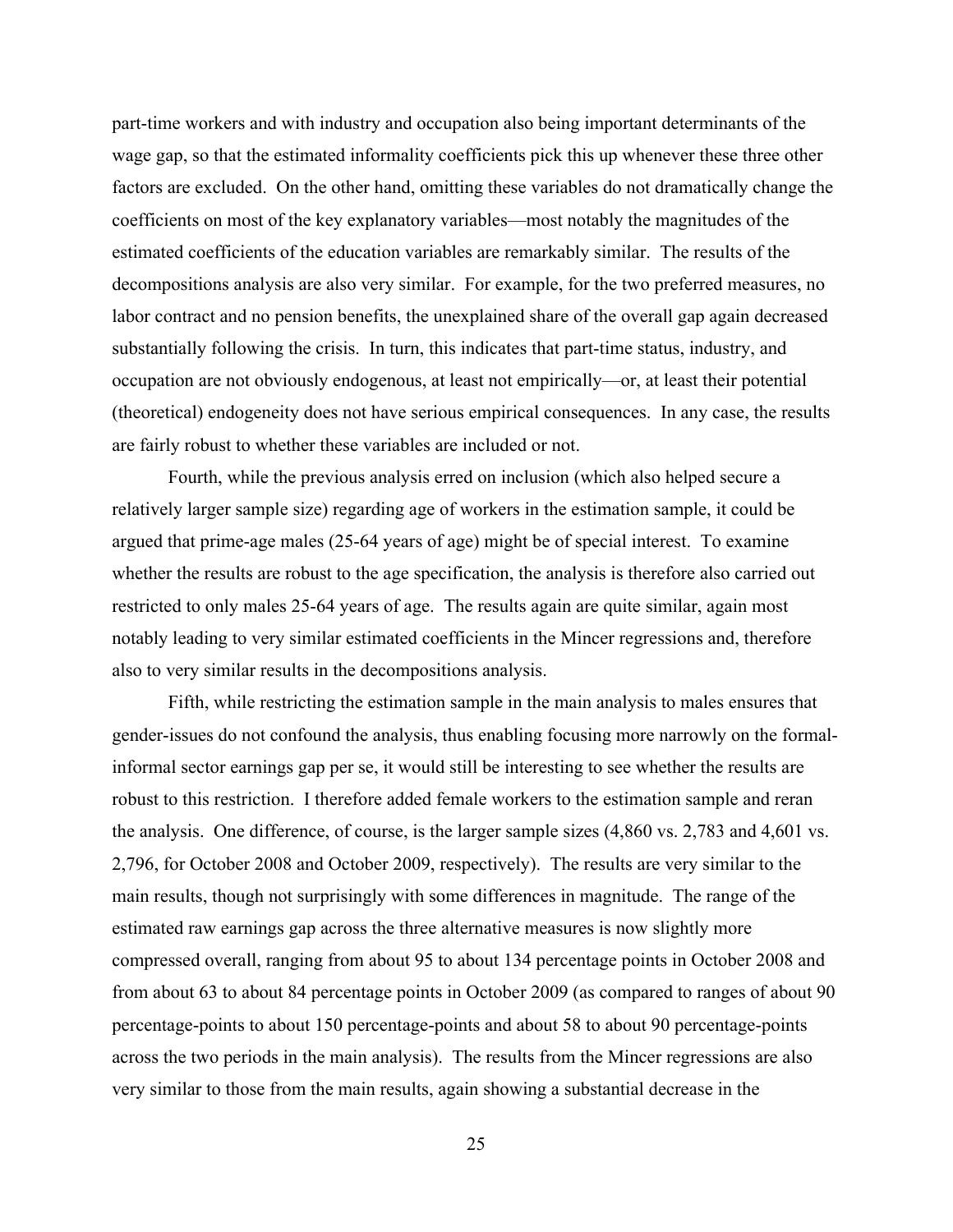coefficient for informality status, once controls are added. At the same time, again, a sizeable fraction is left unexplained by observable characteristics. The decomposition analysis similarly again reveals that while a substantial fraction of the earnings gap can be explained by the less favorable characteristics of informal sector workers, a sizeable fraction (though somewhat smaller than for the main analysis, at least for the two preferred measures) is left unexplained. At the same time, however—in accordance with the main analysis—the unexplained part has decreased substantially following the crisis. For the two-fold decomposition for the two preferred measures, for example, the unexplained part for the no labor contract measure decreased from 44.5 percent to 38.8 percent of the overall gap from October 2008 to October 2009, while the similar figures for the no pension benefits measure are 49.0 and 30.6 percent, respectively.

Lastly, while it was argued that using earnings was preferable for the application here some might argue that wage rates are preferable to earnings. The main argument here is that hours worked in the two sectors can be very different, which would then impose a bias of the earnings gap. To examine this possibility, the robustness of the results to the choice of dependent variable is explored here as the final sensitivity analysis. Rerunning the analysis for hourly wages instead of monthly earnings leads to almost identical sample sizes (the only difference is drop of 3 observations for October 2008). The results are again quite similar to the main results, though not surprisingly again with some differences in magnitude. The range of the estimated raw earnings gap across the three alternative measures is again somewhat more compressed, ranging from about 77 to about 100 percentage points in October 2008 and from about 51 to about 68 percentage points in October 2009 (as compared to ranges of 90 percentagepoints to about 150 percentage-points and about 58 to about 90 percentage-points across the two periods in the main analysis). The results from the Mincer regressions again are very similar to those from the main specifications, again showing a substantial decrease in the coefficient for informality status, once controls are added. At the same time, again, a sizeable fraction is left unexplained by observable characteristics. The decomposition analysis similarly again reveals that while a substantial fraction of the earnings gap can be explained by the less favorable characteristics of informal sector workers, a sizeable fraction (though somewhat smaller than for the main analysis, at least for the two preferred measures) is left unexplained. At the same time, however—in accordance with the main analysis—the unexplained part has decreased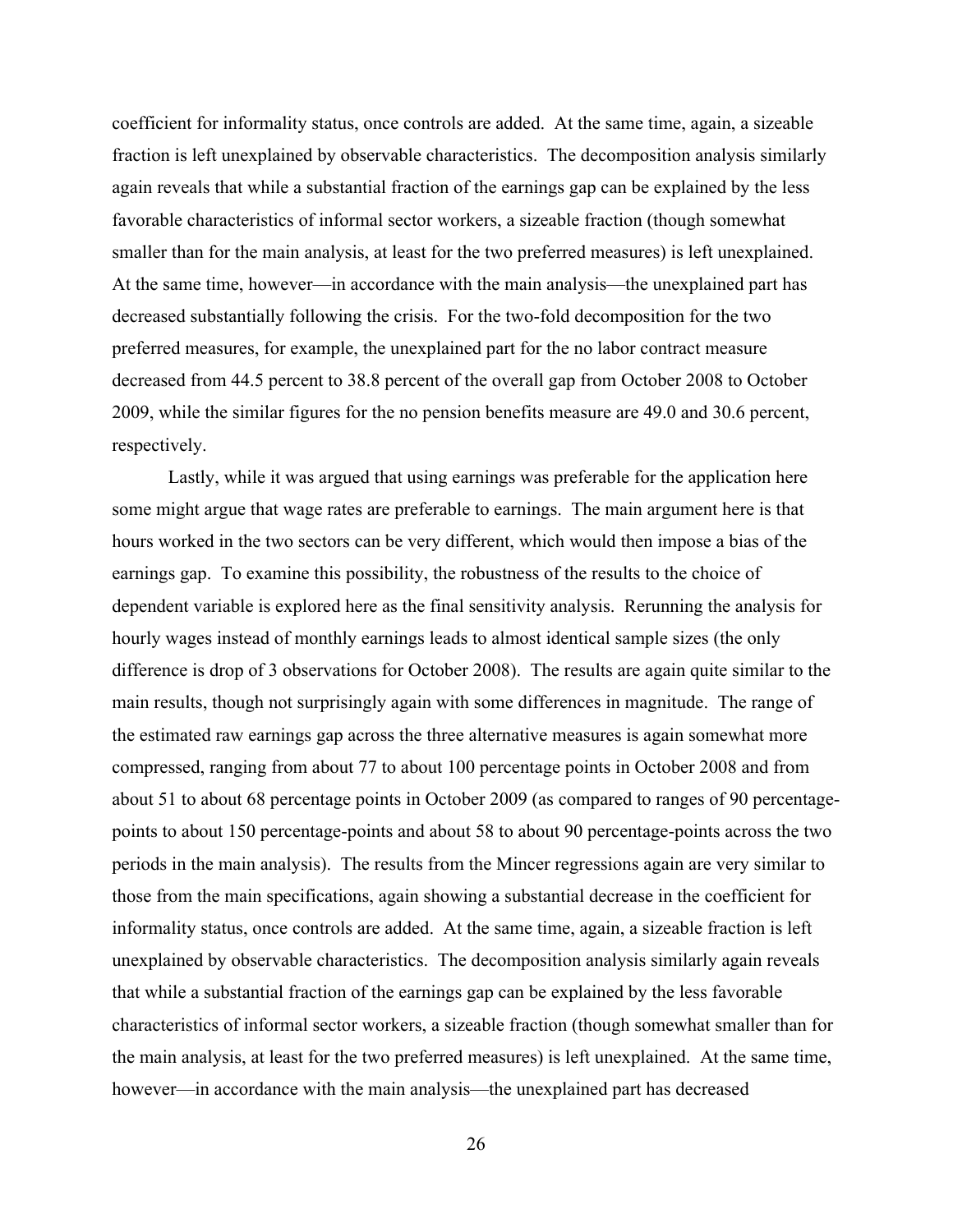substantially following the crisis. For the two-fold decomposition for the two preferred measures, for example, the unexplained part for the no labor contract measure decreased from 55.5 percent to 52.2 percent of the overall gap from October 2008 to October 2009 (so a smaller decrease than for the main analysis), while the similar figures for the no pension benefits measure are 59.8 and 39.9 percent, respectively.

In conclusion, the sensitivity analysis reveals that the results from the main analysis are quite robust in several dimensions. Certainly the main results are robust in qualitative terms, all revealing the existence of a substantively large formal-informal earnings gap (or wage gap, for one of the sensitivity analyses) which, although a substantial fraction can be explained, at the same time leaves a sizeable fraction unexplained—a fraction which is found to have decreased substantially following the crisis.

Finally, to help both examine more and justify better the negative selection into informal jobs referred to earlier, simple (linear probability) regressions of the determinants of informality status are estimated (Appendix D, Table D1). These results should not be taken as causal but are merely meant to give an idea of the characteristics—or proximate determinants—that appears prevalent for informal sector workers. From these results, it appears that informal workers are not to be found among the prime-age adults: they tend to be either younger (15-24 years of age) or older (65 plus) than formal sector workers. Informal sector workers also tend to be less educated than formal sector workers. Considering the contract-based informality measure, for example, informal sector workers are about 7-8 percentage-points less likely to have completed tertiary education than formal sector workers. Informal sector workers also tend to be part-time, with the lowest estimated coefficient here being about 25 percentage-points—and most of the remaining ones being far higher. Informal sector workers also tend to come from all other industries than agriculture (the reference sector in the regressions for Table D1)—which certainly can be seen as a marginal sector, in line with Lewis (1954) and Kuznets (1955). Informal sector workers are far less likely to come from more desired occupations such as legislators, professionals, technicians and service workers than from elementary occupations (the reference group)—where the latter again can be interpreted as a marginal occupation. Informal sector workers are more likely to come from small firms (five or less)—the caveat using this measure as a proxy for informality status per se notwithstanding. Lastly, there does not seem to be too strong geographical patterns related to informality status, though there is a slight tendency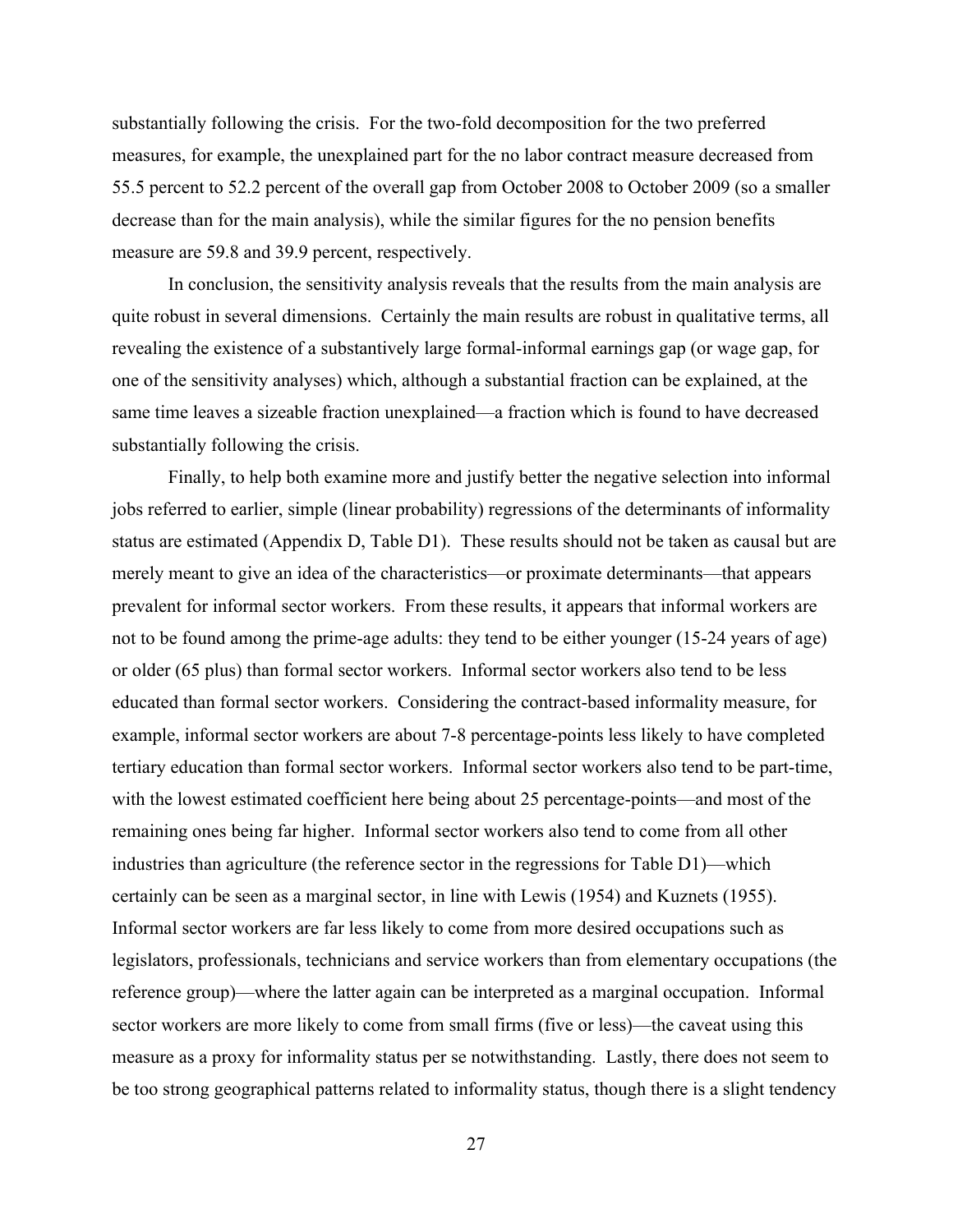for informality to be more of a rural phenomenon than an urban one—though the estimated coefficient here is small, at about minus 0.3 to about minus 0.5 percentage-points. Altogether this supports the notion of "the" informal sector as being a sector best characterized as a marginal sector, in terms of education and other individual and job characteristics.

#### **6. Conclusions**

This paper examines the formal-informal sector earnings gap in terms of its prevalence, magnitude, and determinants using a recent Labor Force Survey collected in Serbia over a period roughly spanning the first year of the international financial crisis using identical survey instruments—and thereby adds to our still fairly limited understanding regarding the formalinformal sector earnings gap of the former Socialist regimes of Eastern Europe and Central Asia in general and of Serbia in particular. In so doing, specific emphasis is on trying to understand better both the extent of the formal-informal sector earnings gap and the factors driving this gap across multiple dimensions of informality—as well as whether any such patterns, if found to be present, have changed following the onset of the crisis.

Estimation of raw formal-informal sector earnings gaps and overall and detailed earnings decompositions leads to six main results: (1) the presence of a substantively large formalinformal sector gap (favoring the formal sector); (2) the gap appears to have decreased substantially overall, following the crisis (though with some variation across informality measures); (3) however, when controlling for observable characteristics, the gap has not really changed that much following the crisis—in turn indicating persistency in the gap once observable characteristics have been controlled for, in turn indicating that workers with relatively more favorable characteristics have been "pushed" into informality following the crisis; (4) both endowments and the returns to characteristics increase the earnings gap—indicating that formal sector workers are concentrated in better paying industries and occupations, have more education, and so on, and at the same time also have higher returns to their (already favorable) characteristics overall; (5) for the two preferred measures, no labor contract and no pension benefits, the unexplained share of the overall gap decreased substantially, thus indicating a decreasing importance of non-observable characteristics such as bargaining power and access to personal and professional networks in explaining the relative earnings position of informal sector workers; (6) pursuing detailed decompositions of the formal-informal earnings gap indicates that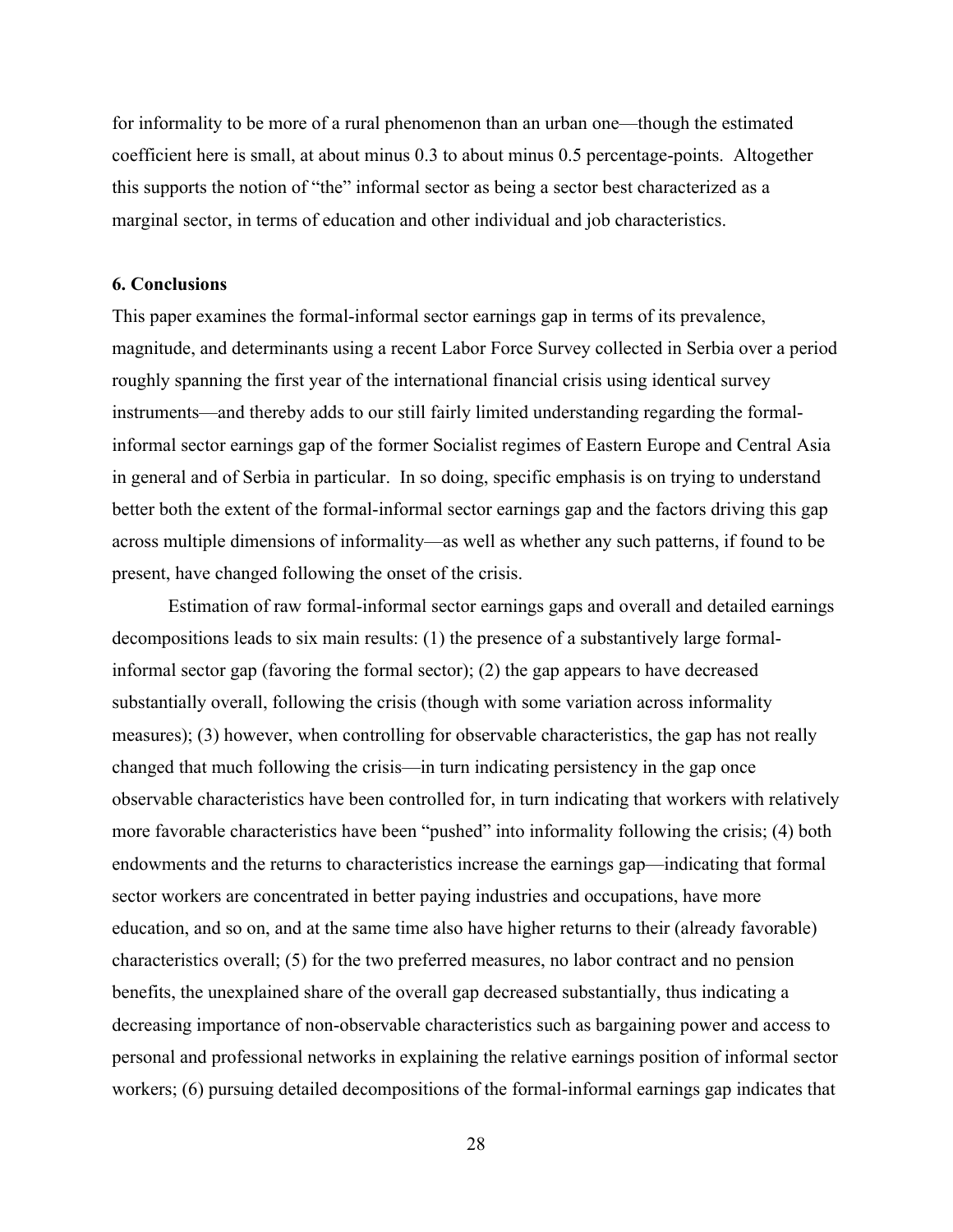education and part-time status consistently are among the main drivers of the observed gap across the different alternative specifications of the two- and three fold decompositions.

These results have strong policy implications. The finding of a substantial formalinformal sector earnings gap and the fact that most of the informal sector workers have less favorable personal characteristics (most notably, lower levels of education) indicates the existence of a highly marginal sector composed of marginalized workers. This of course is (or if not, should be) a policy concern, since these workers have families to feed and children to raise, just as formal sector workers. At the same time, it is also important to stress that these results do not point to an importance of informal sector wages and earnings "catching up" with formal sector wages and earnings. After all, the informal sector effectively undermines governance and society because it does neither contribute to society (tax evasion) nor does it operate under its rules (regulatory evasion). Hence, the overall goal of the government would seem to be to bring the informal sector into the formal sector, whereas equalizing wages would rather encourage informal employment. Instead, policy interventions might include increased support and programs to workers, as well as re- and up-skilling of workers. Another viable policy option might be to subsidize jobs for low skilled workers (many of whom, again work in the informal sector), either via direct subsidies or via reducing social security contributions; indeed, this might even give larger employment effects than subsidizing jobs for workers of all skill levels (Lehmann, 2010: 15).

 Relatedly, the results are consistent with part-time work being a main driver of informality. Coupling this with the fact that part-time work carries a very high tax burden because of minimum social security contributions in Serbia (Koettl, 2010), part-time work in Serbia simply doesn't pay off, in particular for low-wage earners—many of which, again, are informal sector workers, working part-time. Future policy might want to consider ways in which to try to make it more favorable for workers to switch from the informal to the formal sector for example by introducing a system of strongly graduated social security contributions, linked to part-time vs. full-time status. That is, an informal sector worker joining the formal sector would start off with relatively much lower contributions and could then later possibly "graduate" to a full-time formal sector job. If the net effect on such a scheme decreases the incentive to continue informal part-time work, it may well be revenue-neutral (or, perhaps, even lead to a net increase in contributions).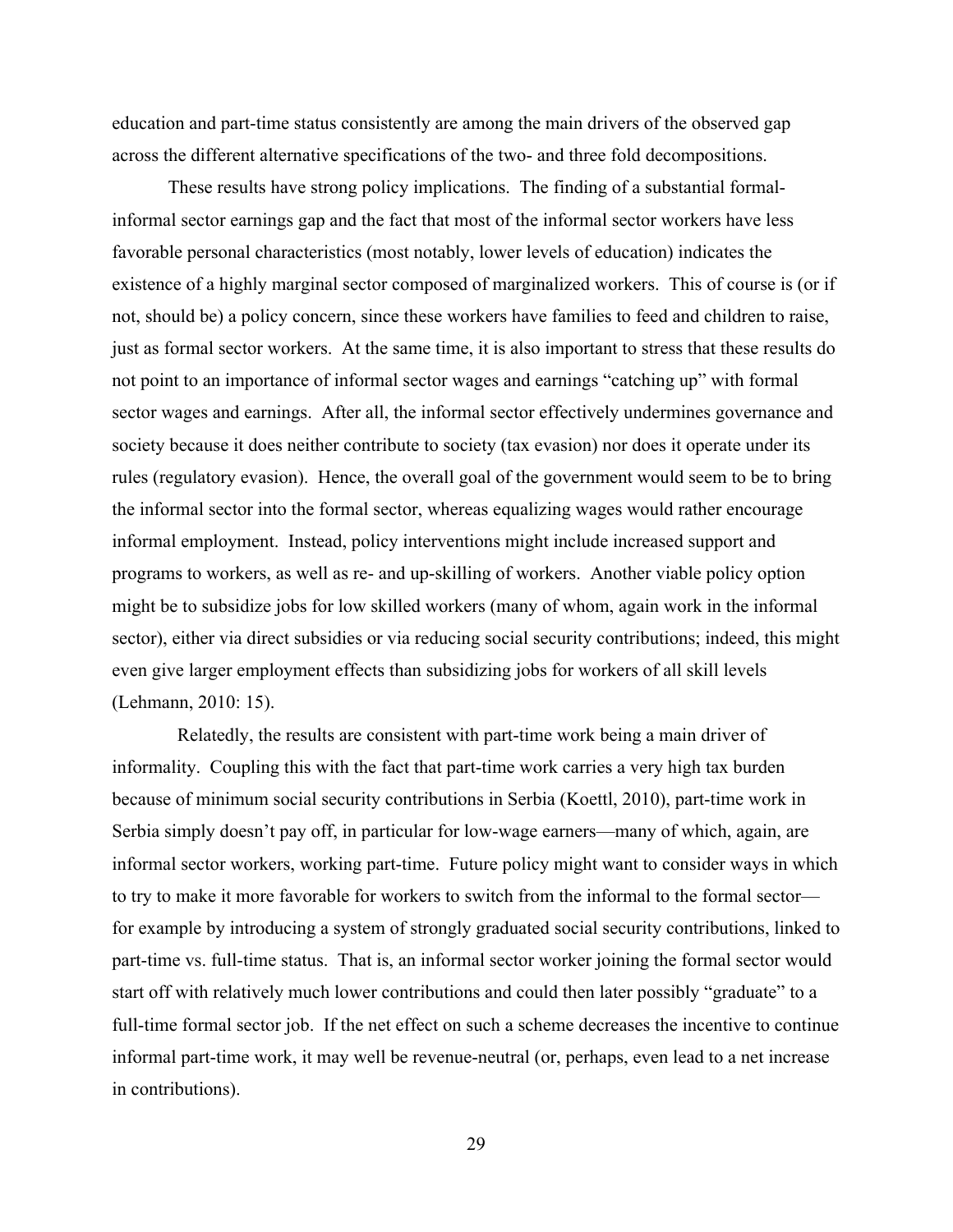#### **References:**

- Antonovics, Kate and Robert Town (2004) "Are All the Good Men Married? Uncovering the Sources of the Marital Wage Premium," *American Economic Review* 94(2): 317-321.
- Arandarenko, Mihail (2007) "Transition from Education to Work: Serbia Country Report," Working Paper, European Training Foundation (ETF), Turin.
- Babović, Marija (2008) "The Position of Women on the Labour Market in Serbia," Belgrade: Gender Equality Council, Government of the Republic of Serbia and United Nations Development Programme, Serbia.
- Blinder, A.S. (1973) "Wage Discrimination: Reduced Form and Structural Estimates," *Journal of Human Resources* 8: 436-455.
- Blunch, Niels-Hugo, Sudharshan Canagarajah and Dhushyanth Raju (2001) "The Informal Sector Revisited: A Synthesis across Space and Time," Social Protection Discussion Paper No. 0119, Human Development Network, World Bank, Washington, D.C.
- Cotton, J. (1988) "On the Decomposition of Wage Differentials," *Review of Economics and Statistics* 70: 236-243.
- Fields, Gary S. (2007) "Employment in Low-Income Countries: Beyond Labor Market Segmentation?" in: Pierella Paci and Pieter Serneels (Eds.) *Employment and Shared Growth: Rethinking the Role of Labor Mobility for Development (Directions in Development)*, Washington, DC: World Bank Publications.
- Fields, Gary S. (2009) "Segmented Labor Market Models in Developing Countries," in: Harold Kincaid and Don Ross (Eds.) *The Oxford Handbook of the Philosophy of Economic Science*, Oxford: Oxford University Press.
- Hart, K. (1971), "Informal Income Opportunities and Urban Employment in Ghana," in: R. Jolly et al. (eds.): *Third World Employment: Problems and Strategy*, Harmondsworth: Penguin.
- Huber, P. J. (1967) "The Behavior of Maximum Likelihood Estimates under Nonstandard Conditions," in: Lucien M. Le Cam and Jerzy Neyman (Eds.) *Proceedings of the Fifth Berkeley Symposium on Mathematical Statistics and Probability Vol. 1*, Berkeley, CA: University of California Press.
- Hussmanns, Ralf (2004) "Measuring the Informal Economy: From Employment in the Informal Sector to Informal Employment," Working Paper No. 53, Policy Integration Department, Bureau of Statistics, Geneva: International Labour Organization.
- Jann, Ben (2008) "The Blinder-Oaxaca decomposition for linear regression models," *The Stata Journal* 8(4): 453-479.
- Kanbur, Ravi (2009) "Conceptualising Informality: Regulation and Enforcement," *Indian Journal of Labour Economics* 52(1): 33-42.
- Kennedy, Peter E. (1981) "Estimation with Correctly Interpreted Dummy Variables in Semilogarithmic Equations," *American Economic Review* 71(4): 801.
- Kogan, Irena (2011) "When Informal is Normal... On the Role of Credentials and Contacts for the Job Entry in Serbia," *Research in Social Stratification and Mobility*, 29(4): 445-458.
- Koettl, Johannes (2010) "Does formal work pay in Serbia? The role of labor taxes and social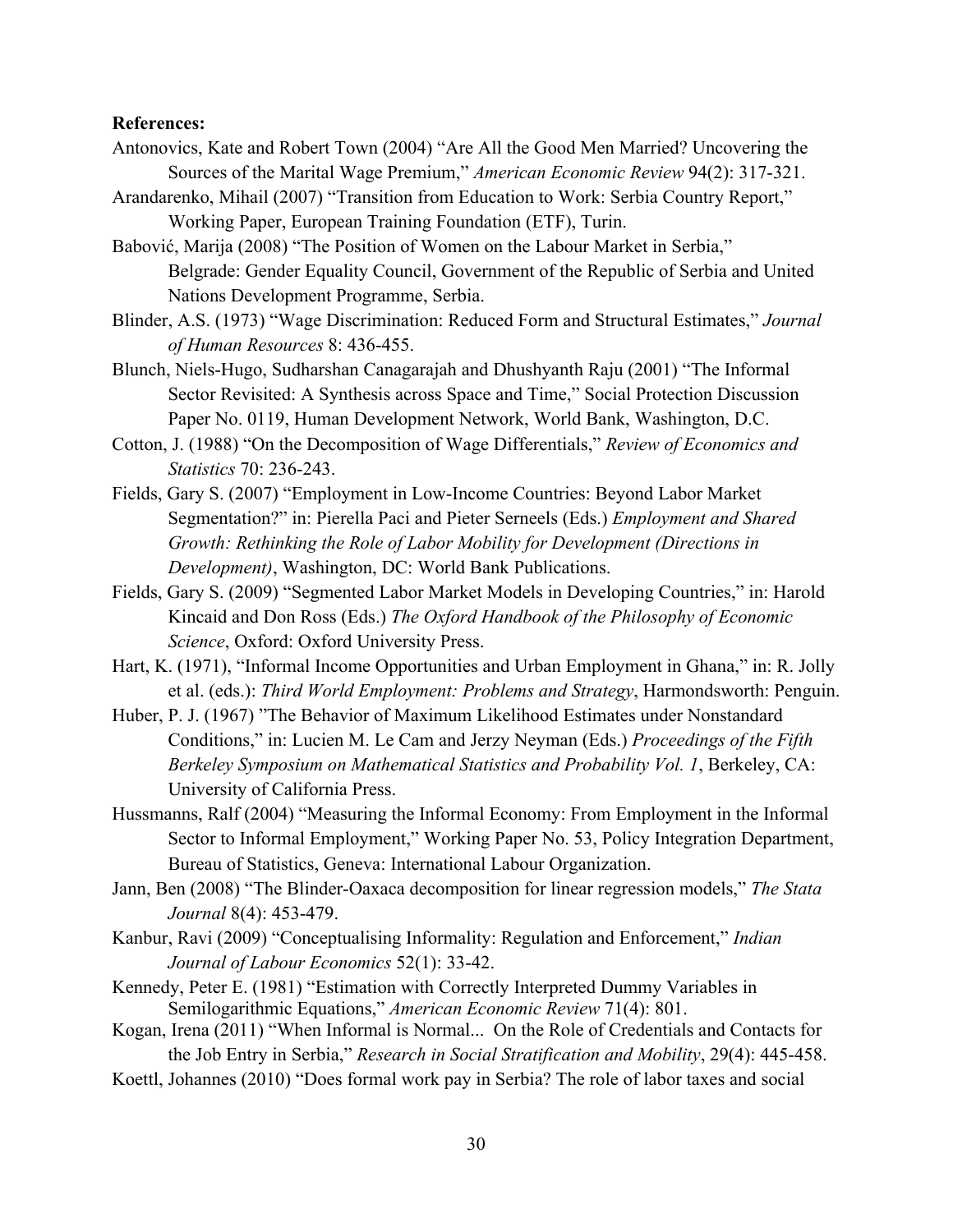benefit design in providing disincentives for formal work," Technical Note, Washington, DC: World Bank.

- Kuznets, Simon (1955) "Economic Growth and Income Inequality," *American Economic Review* (45): 1-28.
- Lehmann, Hartmut (2010) "Policies to Combat Informality and to Broaden the Tax Base: Lessons for Transition Countries," Background paper to a World Bank project on informality in the Balkans, Department of Economics, University of Bologna.
- Lehmann, Hartmut (2015) "Informal Employment in Transition Countries: Empirical Evidence and Research Challenges," *Comparative Economic Studies* 57(1): 1-30.
- Lehmann, Hartmut and Norberto Pignatti (2007) "Informal Employment Relationships and Labor Market Segmentation in Transition Economies: Evidence from Ukraine," IZA Discussion Paper No. 3269, Bonn: Institute for the Study of Labor (IZA).
- Lehmann, Hartmut and Anzelika Zaiceva (2015) "Redefining Informality and Measuring its Determinants: Evidence from the Russian Labour Market," *Journal of International Development* 27(4): 464-488.
- Lewis, W. Arthur (1954) "Economic Development with Unlimited Supplies of Labour," *Manchester School*, (22): 139-191.
- Macias, Victor (2009) "Informal Employment: The Case of Bosnia and Herzegovina, Macedonia and Serbia," Background Paper, Human Development Sector Unit, Europe and Central Asia Region, Washington, DC: World Bank
- Marcouiller, Douglas, Veronica Ruiz de Castilla, and Christopher Woodruff (1997) "Formal Measures of the Informal-Sector Wage Gap in Mexico, El Salvador, and Peru," *Economic Development and Cultural Change*, 45(2): 367-392.
- Neumark, D. (1988) "Employers' Discriminatory Behavior and the Estimation of Wage Discrimination," *Journal of Human Resources* 23: 279-295.
- Oaxaca, R. (1973) "Male-Female Wage Differentials in Urban Labor Markets," *International Economic Review* 14: 693-709.
- Oaxaca, Ronald L. and Michael R. Ransom (1998) "Calculation of Approximate Variances for Wage Decomposition Differentials," *Journal of Economic and Social Measurement* 24: 55-61.
- Oaxaca, Ronald L. and Michael R. Ransom (1994) "On Discrimination and the Decomposition of Wage Differentials," *Journal of Econometrics* 61: 5-21.
- Oaxaca, Ronald L. and Michael R. Ransom (1999) "Identification in Detailed Wage Decompositions," *Review of Economics and Statistics* 81: 154-157.
- OECD (2008) *Serbia: A Labour Market in Transition*, Paris: Organization for Economic Cooperation and Development (OECD).
- Perry, G., W. Maloney, O. Arias, P. Fajnzylber, A. Mason, J. Saavedra-Chanduvi (2006, eds.), *Informality: Exit and Exclusion*, World Bank Latin America and Caribbean Studies.
- Ruffer, T. and J. Knight (2007) "Informal Sector Labor Markets in Developing Countries," University of Oxford.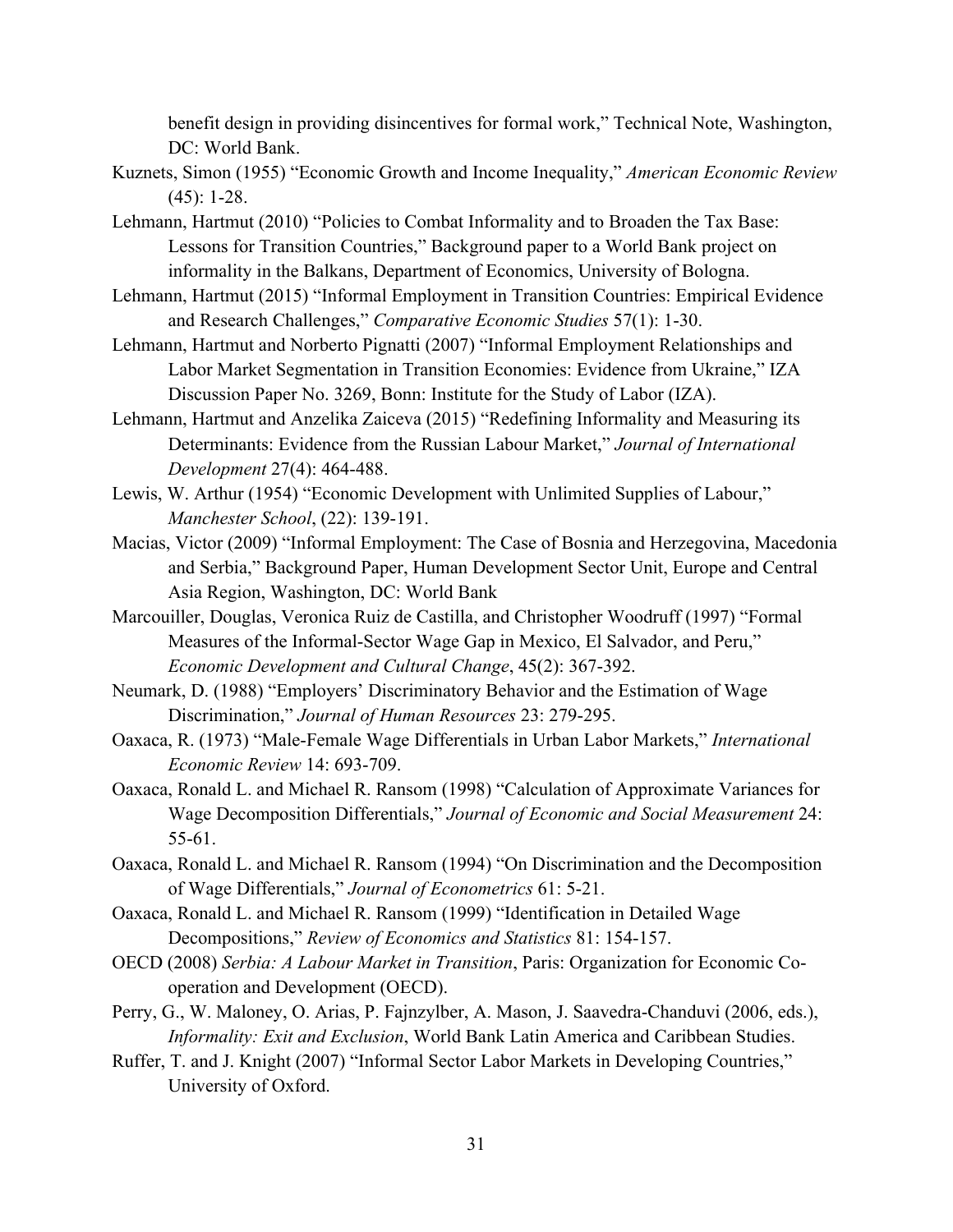- Reimers, C.W. (1983) "Labor Market Discrimination against Hispanic and Black Men," *Review of Economics and Statistics* 65: 570-579.
- White, H. (1980) "A Heteroskedasticity-Consistent Covariance Matrix Estimator and a Direct Test for Heteroskedasticity," *Econometrica* 48(4):817–830.
- Yun, Myeong-Su (2005) "A Simple Solution to the Identification Problem in Detailed Wage Decompositions," *Economic Inquiry* 43: 766-772.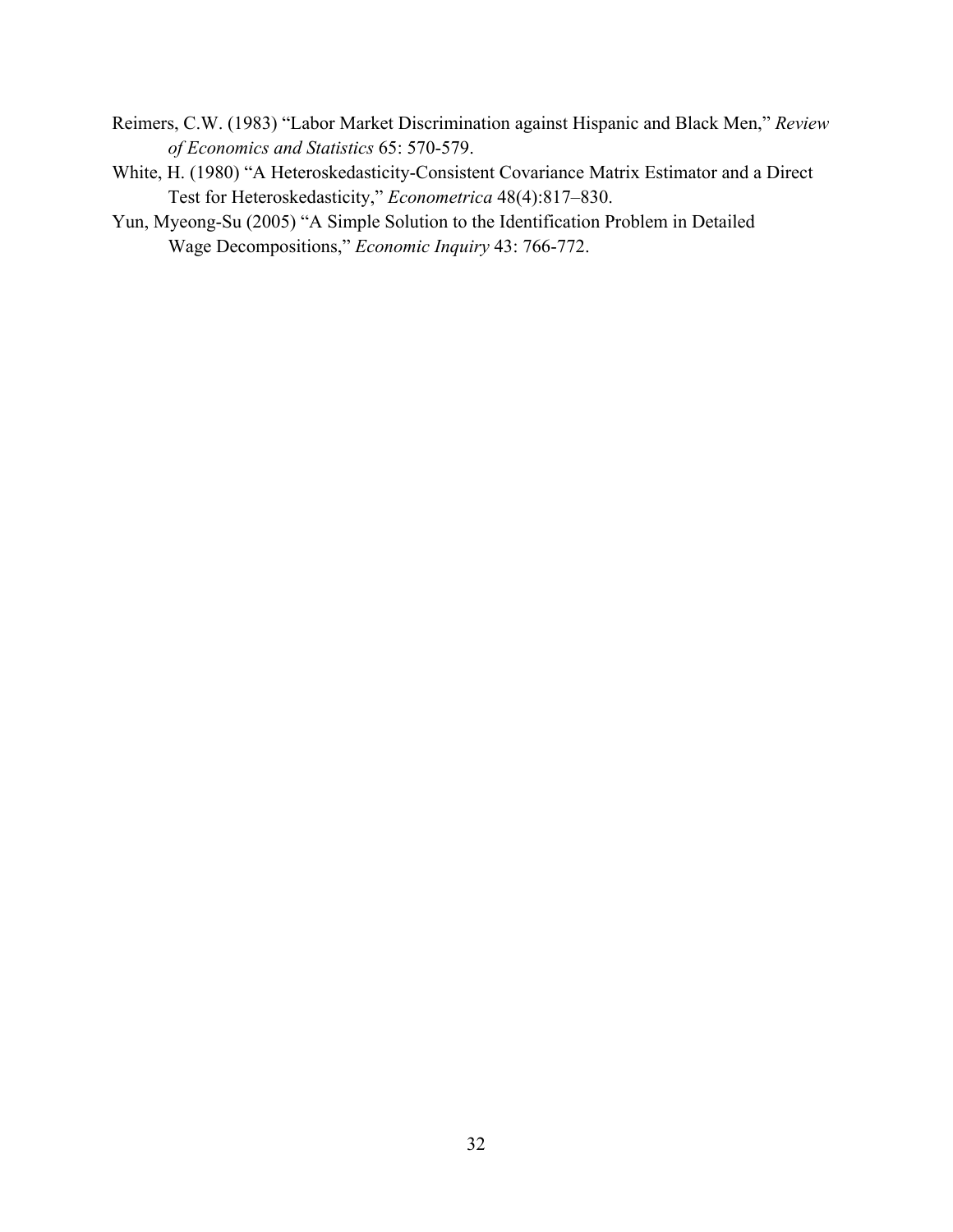### **APPENDIX A: Variable Definitions**

#### **Table A1. Variable Definitions**

| Variable name:                           | Definition:                                                               |
|------------------------------------------|---------------------------------------------------------------------------|
|                                          |                                                                           |
| Dependent variable:                      |                                                                           |
| Log real earnings (Oct. 2008, Oct. 2009) | Log real monthly earnings (net salary in the previous month)              |
|                                          |                                                                           |
| <b>Informality measures:</b>             |                                                                           |
| Unregistered firm                        | 1 if firm is not formally registered (for tax purposes, etc); 0 otherwise |
| No labor contract                        | 1 if worker has no labor contract; 0 otherwise                            |
| No pension benefits                      | 1 if worker does not receive pension benefits; 0 otherwise                |
| <b>Explanatory variables:</b>            |                                                                           |
| Birth cohorts:                           |                                                                           |
| 15-24 (reference)                        | 1 if in age range; 0 otherwise                                            |
| 25-34                                    | 1 if in age range; 0 otherwise                                            |
| 35-44                                    | 1 if in age range; 0 otherwise                                            |
| 45-54                                    | 1 if in age range; 0 otherwise                                            |
| 55-64                                    | 1 if in age range; 0 otherwise                                            |
| 65 and above                             | 1 if in age range; 0 otherwise                                            |
| Educational attainment:                  |                                                                           |
| Primary or less (reference)              | 1 if completed primary or less; 0 otherwise                               |
| Secondary                                | 1 if completed secondary; 0 otherwise                                     |
| Tertiary                                 | 1 if completed tertiary; 0 otherwise                                      |
| Part-time status:                        |                                                                           |
| Part-time                                | 1 if part-time; 0 otherwise                                               |
| Industry:                                |                                                                           |
| Agriculture (reference)                  | 1 if Agriculture; 0 otherwise                                             |
| Man/Min/Electricity                      | 1 if Manufacturing-Mining-Electricity; 0 otherwise                        |
| Construction                             | 1 if Construction; 0 otherwise                                            |
| Trade/Services                           | 1 if Trade/Services; 0 otherwise                                          |
| Hotels/Restaurants                       | 1 if Hotels/Restaurants; 0 otherwise                                      |
| Transports                               | 1 if Transports; 0 otherwise                                              |
| Finance/Real estate                      | 1 if Finance/Real Estate; 0 otherwise                                     |
| Public sector                            | 1 if Public Sector; 0 otherwise                                           |
| Other                                    | 1 if Other Sector; 0 otherwise                                            |
| Occupation:                              |                                                                           |
| Legislators                              | 1 if Legislator; 0 otherwise                                              |
| Professionals                            | 1 if Professional; 0 otherwise                                            |
| Technicians                              | 1 if Technician; 0 otherwise                                              |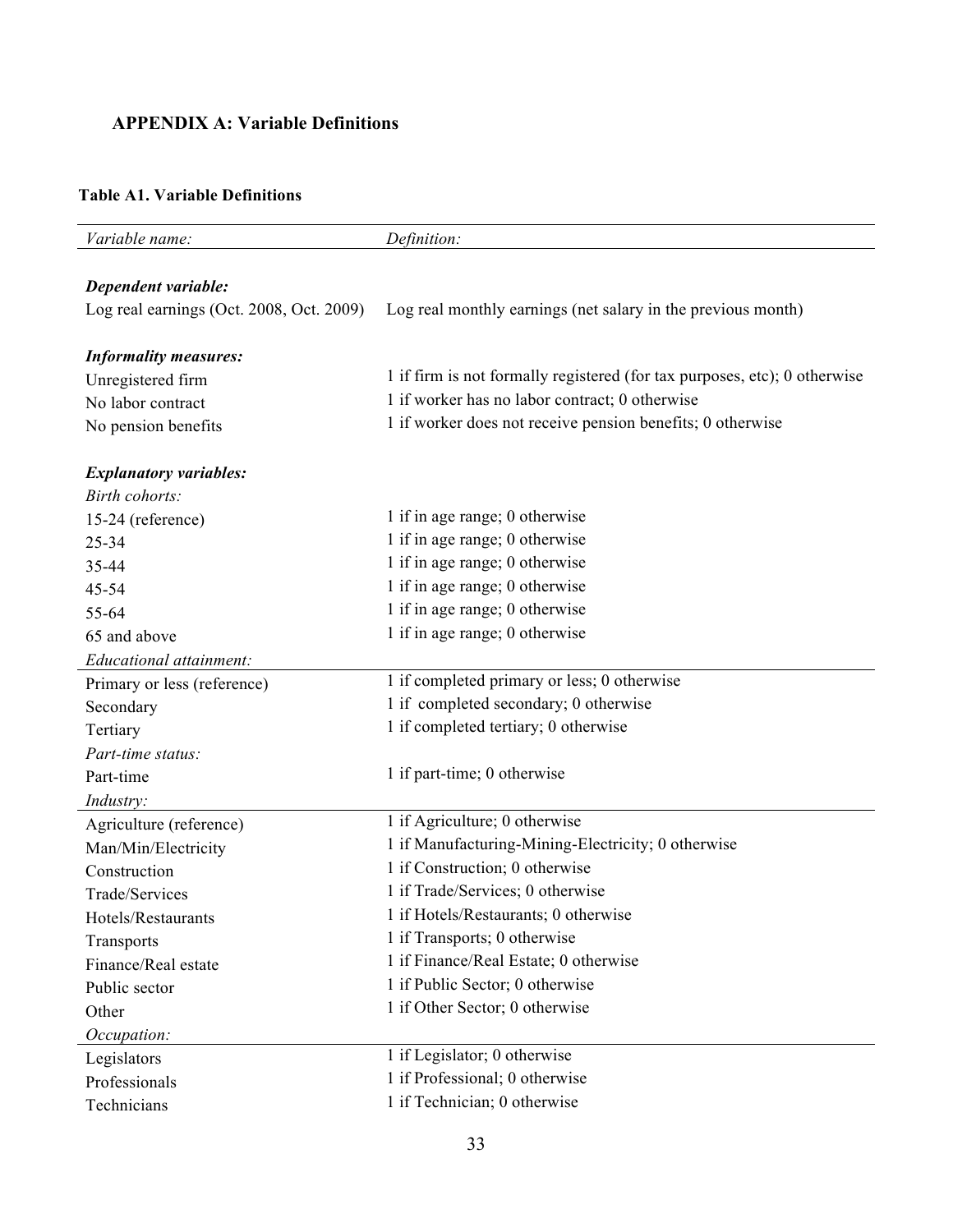| Clerks                             | 1 if Clerk; 0 otherwise                                         |
|------------------------------------|-----------------------------------------------------------------|
| Service                            | 1 if Service; 0 otherwise                                       |
| Skilled agriculture & fishery      | 1 if Skilled agriculture $\&$ fishery; 0 otherwise              |
| Craft & trade                      | 1 if Craft & trade; 0 otherwise                                 |
| Plant/machine operators            | 1 if Plant/machine operator; 0 otherwise                        |
| Elementary occupations (reference) | 1 if Elementary occupation; 0 otherwise                         |
| <i>Firm Size:</i>                  |                                                                 |
| Firm size 1-5 (reference)          | 1 if firm size is $1-5$ ; 0 otherwise                           |
| Firm size 6-19                     | 1 if firm size is $6-19$ ; 0 otherwise                          |
| Firm size 20-99                    | 1 if firm size is 20-99; 0 otherwise                            |
| Firm size $100+$                   | 1 if firm size is 100 or more; 0 otherwise                      |
| Firm size not sure: 10 or less     | 1 if not sure about firm size but it is 10 or less; 0 otherwise |
| Firm size not sure: 11 or more     | 1 if not sure about firm size but it is 11 or more; 0 otherwise |
| Geographical location:             |                                                                 |
| Urban                              | 1 if urban; 0 if rural                                          |
| Central Serbia                     | 1 if Central Serbia; 0 otherwise                                |
| Belgrade (reference)               | 1 if Belgrade; 0 otherwise                                      |
| Vojvodina                          | 1 if Vojvodina; 0 otherwise                                     |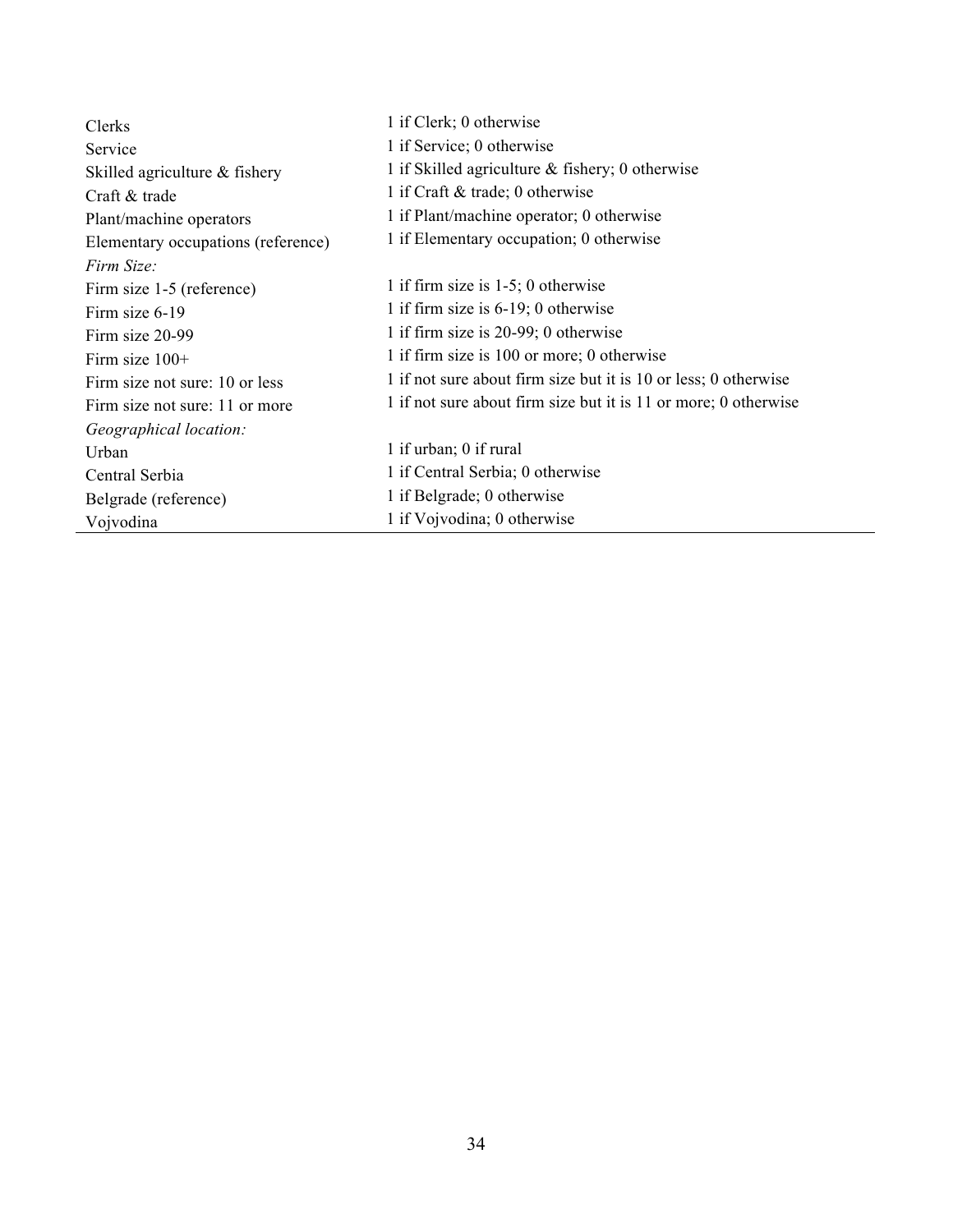#### **APPENDIX B: Descriptive Statistics for Estimation Samples**

|                             | October 2008 | October 2009 |
|-----------------------------|--------------|--------------|
|                             |              |              |
| (1) Not formally registered | 0.033        | 0.025        |
|                             | [0.178]      | [0.155]      |
| (2) No labor contract       | 0.098        | 0.061        |
|                             | [0.297]      | [0.240]      |
| $(3)$ No pension benefits   | 0.111        | 0.064        |
|                             | [0.314]      | [0.245]      |
| N                           | 2,783        | 2,577        |

**Table B1. Incidence of Male Informal Dependent Employment in Serbia Over the First Year of the Financial Crisis Using Three Alternative Informality Measures: October 2008 and October 2009**

*Notes:* Estimations incorporate sampling weights. Values in brackets are robust Huber-White (Huber, 1967; White, 1980) standard errors.

*Source:* Serbia Labor Force Survey (October 2008 and October 2009).

**Table B2. Distribution of Employees, Self-Employed and Unpaid Family Workers in the Larger Sample of All Working (But Not Necessarily Enumerated) Individuals in the Informal Sector Using Three Alternative Informality Measures: October 2008 and October 2009**

|                                                   |                                     | October 2008               |                                 | October 2009                        |                            |                                 |  |
|---------------------------------------------------|-------------------------------------|----------------------------|---------------------------------|-------------------------------------|----------------------------|---------------------------------|--|
|                                                   | $(1)$ Not<br>formally<br>registered | $(2)$ No labor<br>contract | $(3)$ No<br>pension<br>benefits | $(1)$ Not<br>formally<br>registered | $(2)$ No labor<br>contract | $(3)$ No<br>pension<br>benefits |  |
| Employee<br>Self-employed<br>Unpaid family worker | 14.7<br>77.5<br>7.9                 | 18.0<br>70.6<br>11.4       | 25.3<br>61.5<br>13.2            | 17.0<br>71.7<br>11.3                | 16.1<br>70.0<br>13.9       | 24.1<br>61.2<br>14.7            |  |
| N                                                 | 672                                 | 1.644                      | 1.344                           | 606                                 | 1,448                      | 973                             |  |

*Notes:* Estimations incorporate sampling weights. Values in brackets are robust Huber-White (Huber, 1967; White, 1980) standard errors.

*Source:* Serbia Labor Force Survey (October 2008 and October 2009).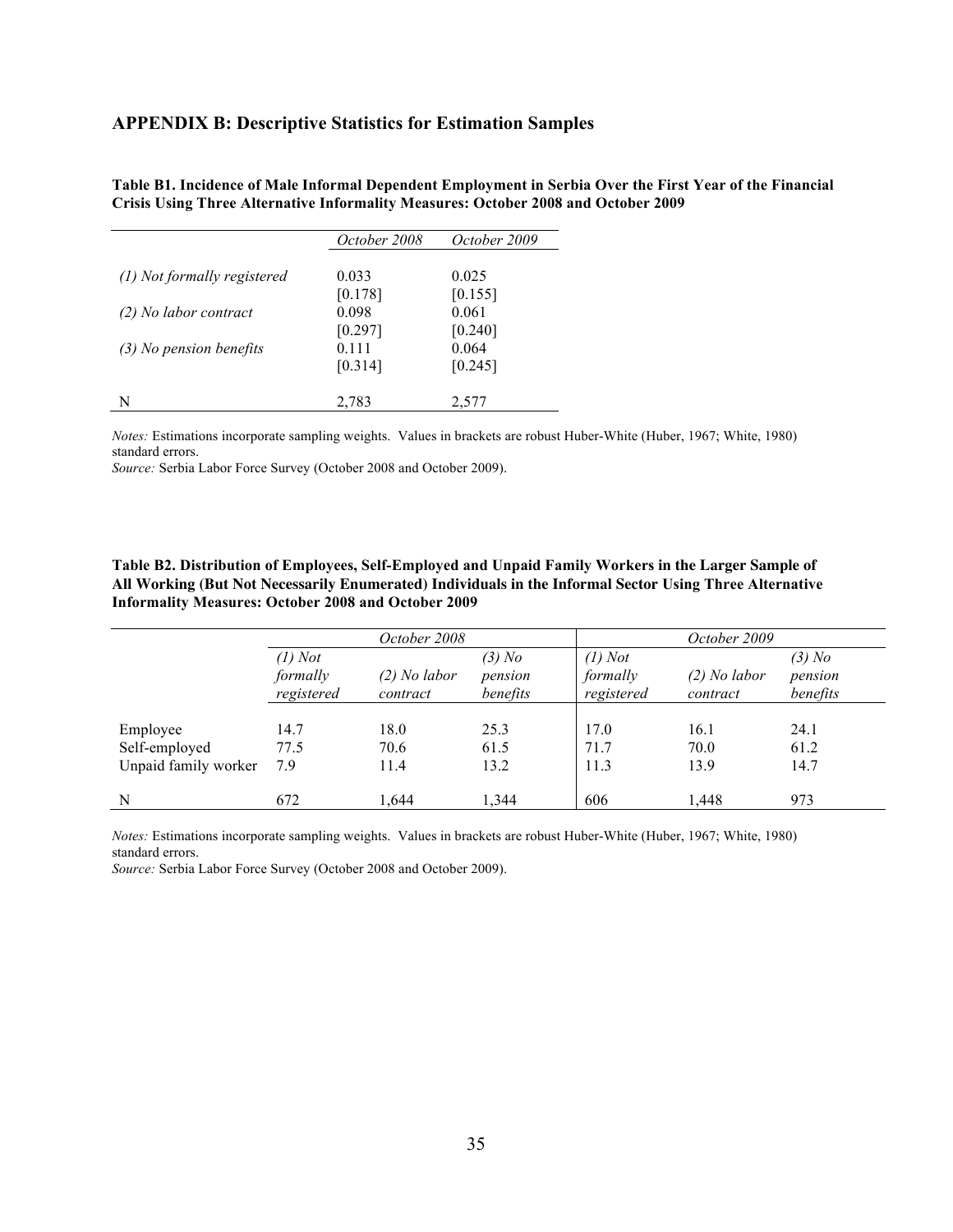*(1) Formally registered? (2) Has labor contract? (3) Receives pension benefits?* Yes No Yes No Yes No Ln Monthly earnings 10.067 9.204 10.102 9.456 10.108 9.482  $[0.528]$   $[0.823]$   $[0.496]$   $[0.762]$   $[0.493]$   $[0.736]$ *Informality measure:* Unregistered firm 0.000 1.000 0.002 0.311 0.002 0.273  $[0.000]$   $[0.000]$   $[0.046]$   $[0.464]$   $[0.046]$   $[0.446]$ No labor contract 0.069 0.94 0.000 1.000 0.002 0.863  $[0.253]$   $[0.239]$   $[0.000]$   $[0.000]$   $[0.045]$   $[0.345]$ No benefits 0.082 0.94 0.017 0.981 0.000 1.000  $[0.275]$   $[0.239]$   $[0.128]$   $[0.135]$   $[0.000]$   $[0.000]$ *Age cohort:* 15-24 0.077 0.254 0.067 0.224 0.066 0.215  $[0.266]$   $[0.438]$   $[0.250]$   $[0.418]$   $[0.248]$   $[0.411]$ 25-34 0.242 0.233 0.239 0.27 0.239 0.268  $[0.429]$   $[0.425]$   $[0.427]$   $[0.445]$   $[0.427]$   $[0.444]$ 35-44 0.268 0.174 0.268 0.232 0.267 0.245  $[0.443]$   $[0.381]$   $[0.443]$   $[0.423]$   $[0.443]$   $[0.431]$ 45-54 0.274 0.217 0.285 0.154 0.287 0.151  $[0.446]$   $[0.414]$   $[0.451]$   $[0.361]$   $[0.452]$   $[0.359]$ 55-64 0.137 0.107 0.139 0.11 0.139 0.112  $\begin{bmatrix} 0.344 \end{bmatrix}$   $\begin{bmatrix} 0.311 \end{bmatrix}$   $\begin{bmatrix} 0.346 \end{bmatrix}$   $\begin{bmatrix} 0.313 \end{bmatrix}$   $\begin{bmatrix} 0.346 \end{bmatrix}$   $\begin{bmatrix} 0.316 \end{bmatrix}$ 65+ 0.002 0.015 0.002 0.01 0.002 0.009  $[0.048]$   $[0.123]$   $[0.044]$   $[0.100]$   $[0.044]$   $[0.094]$ *Educational attainment:* Primary or less 0.143 0.556 0.123 0.461 0.124 0.415  $[0.350]$   $[0.500]$   $[0.329]$   $[0.499]$   $[0.330]$   $[0.494]$ Secondary 0.668 0.429 0.678 0.503 0.678 0.523  $\begin{bmatrix} 0.471 \end{bmatrix}$   $\begin{bmatrix} 0.498 \end{bmatrix}$   $\begin{bmatrix} 0.467 \end{bmatrix}$   $\begin{bmatrix} 0.501 \end{bmatrix}$   $\begin{bmatrix} 0.467 \end{bmatrix}$   $\begin{bmatrix} 0.500 \end{bmatrix}$ Tertiary 0.189 0.015 0.199 0.037 0.198 0.062  $[0.391]$   $[0.123]$   $[0.399]$   $[0.188]$   $[0.399]$   $[0.241]$ Part-time 0.02 0.313 0.013 0.182 0.011 0.183  $[0.141]$   $[0.466]$   $[0.115]$   $[0.387]$   $[0.104]$   $[0.387]$ *Industry:* Agriculture 0.045 0.402 0.035 0.252 0.035 0.227  $[0.206]$   $[0.493]$   $[0.184]$   $[0.435]$   $[0.183]$   $[0.420]$ Man/Min/Electricity 0.351 0.091 0.364 0.144 0.364 0.176  $[0.477]$   $[0.290]$   $[0.481]$   $[0.351]$   $[0.481]$   $[0.381]$ Construction 0.103 0.409 0.088 0.341 0.09 0.293  $[0.304]$   $[0.495]$   $[0.284]$   $[0.475]$   $[0.287]$   $[0.456]$ Trade/Services 0.134 0.047 0.131 0.131 0.13 0.139  $[0.340]$   $[0.212]$   $[0.337]$   $[0.338]$   $[0.336]$   $[0.347]$ Hotels/Restaurants 0.03 0 0.025 0.06 0.025 0.058  $[0.170]$   $[0.000]$   $[0.158]$   $[0.239]$   $[0.157]$   $[0.234]$ Transports 0.09 0.037 0.095 0.022 0.097 0.019  $[0.286]$   $[0.191]$   $[0.294]$   $[0.147]$   $[0.296]$   $[0.138]$ Finance/Real estate  $0.047$   $0.000$   $0.049$   $0.014$   $0.048$   $0.026$  $[0.212]$   $[0.000]$   $[0.216]$   $[0.119]$   $[0.214]$   $[0.161]$ Public sector 0.148 0.000 0.158 0.000 0.159 0.011  $[0.355]$   $[0.000]$   $[0.365]$   $[0.000]$   $[0.366]$   $[0.106]$ 

**Table B3. Means and Standard Deviations of Monthly Earnings and Explanatory Variables by Formality Status Using Three Alternative Informality Measures: October 2008**

Other 0.053 0.013 0.054 0.036 0.052 0.049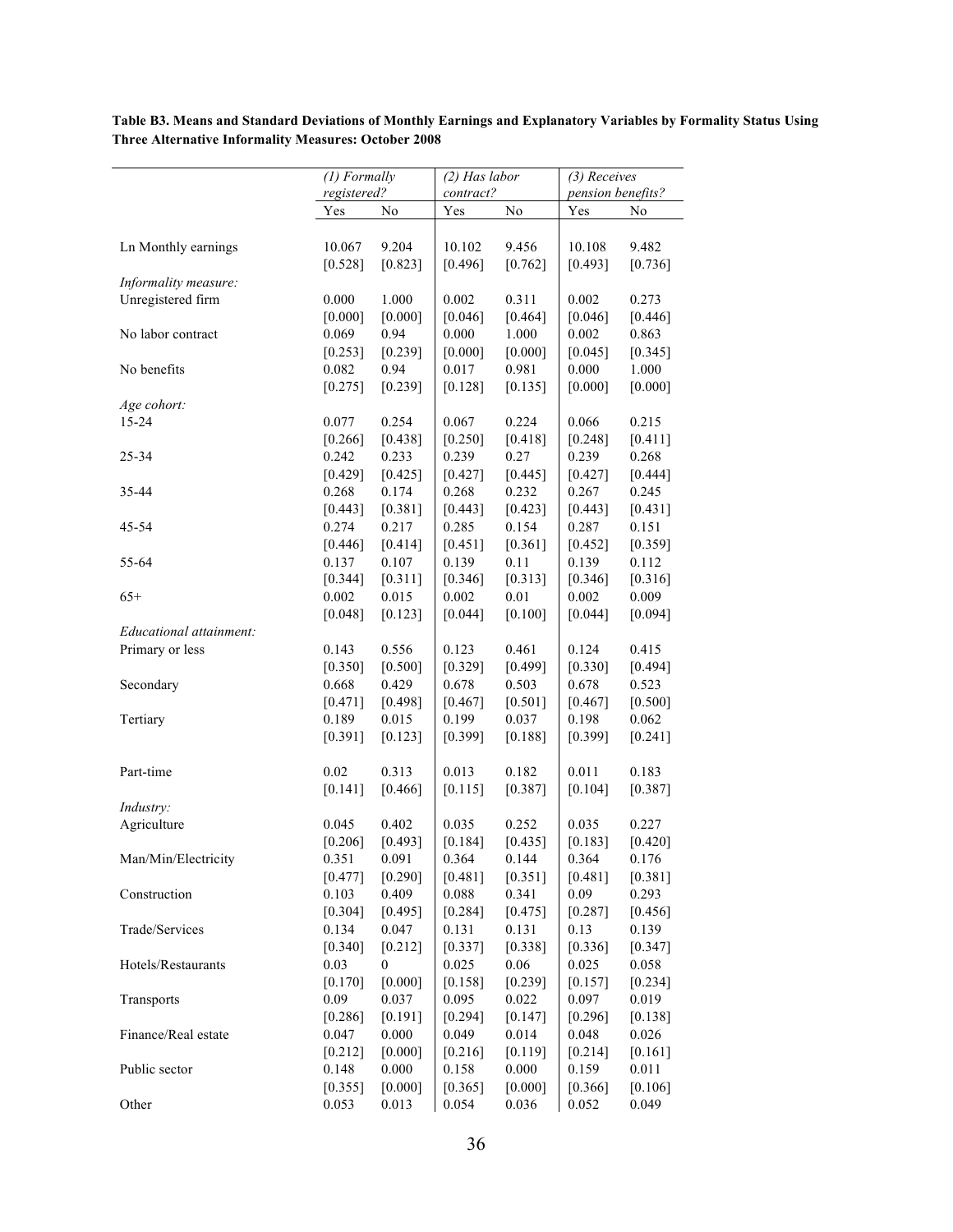|                                | [0.224]   | [0.113]          | [0.225] | [0.186]   | [0.222]   | [0.217]   |
|--------------------------------|-----------|------------------|---------|-----------|-----------|-----------|
| Occupation:                    |           |                  |         |           |           |           |
| Legislators                    | 0.043     | 0.000            | 0.046   | 0.000     | 0.047     | 0.000     |
|                                | [0.203]   | [0.000]          | [0.210] | [0.000]   | [0.211]   | [0.000]   |
| Professionals                  | 0.106     | 0.000            | 0.113   | 0.006     | 0.113     | 0.02      |
|                                | [0.309]   | [0.000]          | [0.317] | [0.076]   | [0.317]   | [0.140]   |
| Technicians                    | 0.142     | 0.013            | 0.149   | 0.033     | 0.148     | 0.06      |
|                                | [0.349]   | [0.113]          | [0.357] | [0.179]   | [0.355]   | [0.238]   |
| Clerks                         | 0.069     | 0.053            | 0.073   | 0.029     | 0.073     | 0.037     |
|                                | [0.254]   | [0.225]          | [0.261] | [0.169]   | [0.260]   | [0.188]   |
| Service                        | 0.13      | 0.000            | 0.127   | 0.119     | 0.126     | 0.125     |
|                                | [0.336]   | [0.000]          | [0.333] | [0.325]   | [0.332]   | [0.331]   |
| Skilled agriculture & fishery  | 0.007     | 0.09             | 0.004   | 0.061     | 0.004     | 0.053     |
|                                | [0.082]   | [0.288]          | [0.062] | [0.239]   | [0.063]   | $[0.225]$ |
| Craft & trade                  | 0.252     | 0.325            | 0.249   | 0.3       | 0.25      | 0.289     |
|                                | $[0.434]$ | [0.471]          | [0.433] | [0.459]   | [0.433]   | [0.454]   |
| Plant/machine operators        | 0.156     | 0.025            | 0.16    | 0.081     | 0.161     | 0.076     |
|                                | [0.363]   | [0.157]          | [0.366] | [0.273]   | [0.368]   | [0.266]   |
| Elementary occupations         | 0.094     | 0.494            | 0.078   | 0.371     | 0.078     | 0.339     |
|                                | [0.292]   | [0.503]          | [0.269] | [0.484]   | [0.268]   | [0.474]   |
| Firm Size:                     |           |                  |         |           |           |           |
| Firm size 1-5                  | 0.23      | 0.636            | 0.218   | 0.479     | 0.214     | 0.476     |
|                                | [0.421]   | [0.484]          | [0.413] | [0.500]   | [0.410]   | [0.500]   |
| Firm size 6-19                 | 0.294     | 0.237            | 0.29    | 0.31      | 0.29      | 0.313     |
|                                | [0.456]   | [0.427]          | [0.454] | [0.463]   | [0.454]   | [0.464]   |
| Firm size 20-99                | 0.241     | 0.061            | 0.251   | 0.09      | 0.254     | 0.084     |
|                                | [0.428]   | [0.240]          | [0.434] | [0.286]   | [0.435]   | [0.278]   |
| Firm size 100+                 | 0.17      | $\boldsymbol{0}$ | 0.181   | 0.012     | 0.181     | 0.032     |
|                                | [0.376]   | [0.000]          | [0.385] | [0.111]   | [0.385]   | [0.175]   |
| Firm size not sure: 10 or less | 0.018     | 0.022            | 0.013   | 0.065     | 0.013     | 0.057     |
|                                | $[0.131]$ | [0.148]          | [0.112] | [0.248]   | [0.112]   | [0.233]   |
| Firm size not sure: 11 or more | 0.047     | 0.044            | 0.048   | 0.043     | 0.048     | 0.038     |
|                                | [0.212]   | [0.207]          | [0.213] | $[0.204]$ | [0.214]   | [0.191]   |
| Geographical location:         |           |                  |         |           |           |           |
| Urban                          | 0.624     | 0.31             | 0.634   | 0.423     | 0.633     | 0.458     |
|                                | [0.484]   | [0.465]          | [0.482] | [0.495]   | [0.482]   | [0.499]   |
| Central Serbia                 | 0.502     | 0.295            | 0.504   | 0.421     | 0.507     | 0.406     |
|                                | $[0.500]$ | [0.459]          | [0.500] | [0.495]   | $[0.500]$ | $[0.492]$ |
| Belgrade                       | 0.217     | 0.085            | 0.223   | 0.123     | 0.221     | 0.153     |
|                                | [0.413]   | [0.281]          | [0.416] | [0.329]   | [0.415]   | [0.360]   |
| Vojvodina                      | 0.28      | 0.62             | 0.274   | 0.455     | 0.273     | 0.441     |
|                                | [0.449]   | [0.488]          | [0.446] | [0.499]   | [0.445]   | [0.497]   |
|                                |           |                  |         |           |           |           |
| Ν                              | 2,691     | 89               | 2,507   | 273       | 2,474     | 306       |

*Notes:* Estimations incorporate sampling weights. Values in brackets are robust Huber-White (Huber, 1967; White, 1980) standard errors.

*Source:* Serbia Labor Force Survey (October 2008).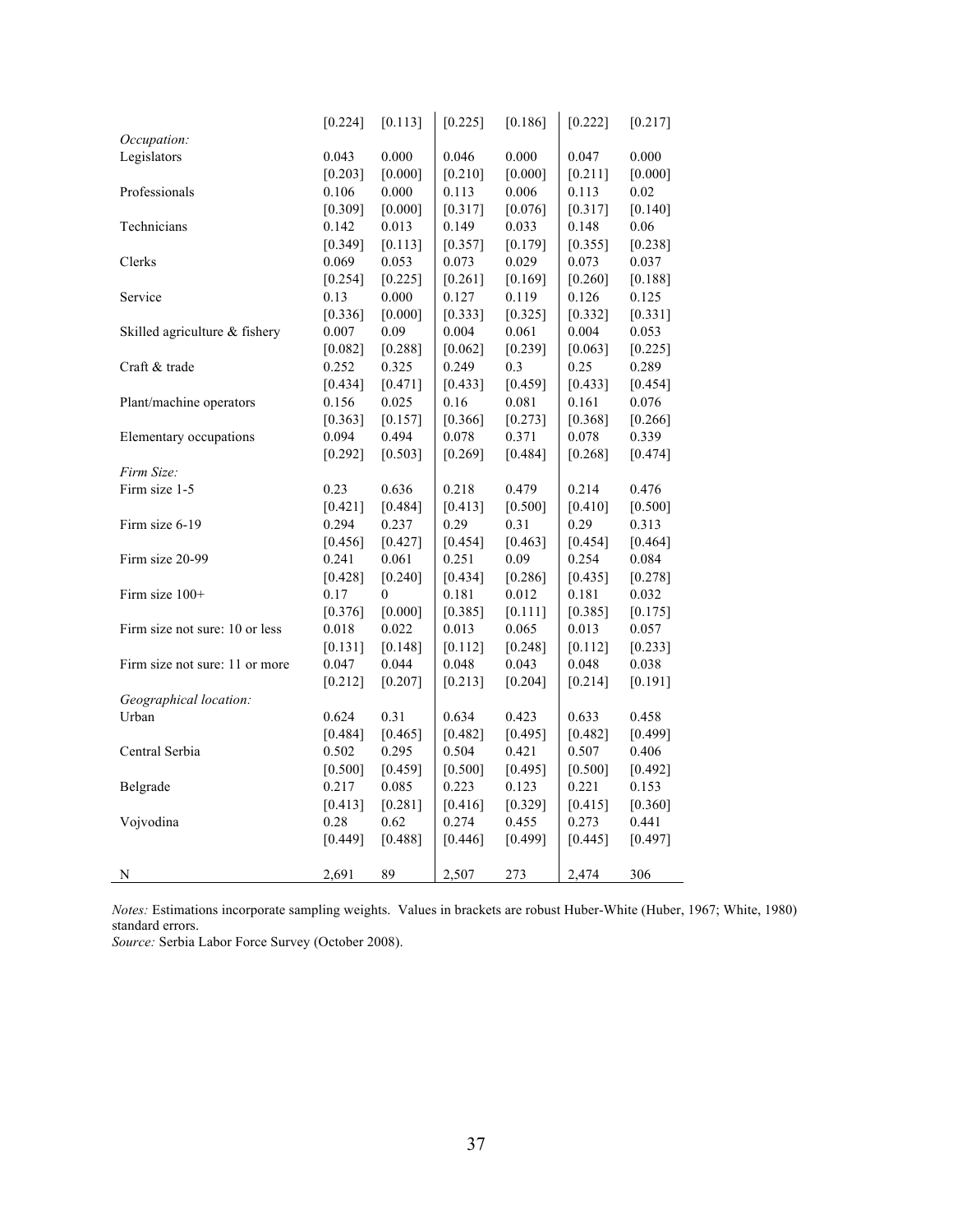*(1) Formally registered? (2) Has labor contract? (3) Receives pension benefits?* Yes No Yes No Yes No Ln Monthly earnings 10.079 9.437 10.096 9.572 10.093 9.637  $[0.501]$   $[0.693]$   $[0.493]$   $[0.605]$   $[0.501]$   $[0.552]$ *Informality measure:* Unregistered firm 0.000 1.000 0.006 0.315 0.009 0.254  $[0.000]$   $[0.000]$   $[0.076]$   $[0.466]$   $[0.094]$   $[0.437]$ No labor contract 0.043 0.781 0.000 1 0.013 0.762  $[0.203]$   $[0.417]$   $[0.000]$   $[0.000]$   $[0.113]$   $[0.427]$ No benefits 0.049 0.663 0.016 0.802 0.000 1.000  $[0.216]$   $[0.476]$   $[0.127]$   $[0.399]$   $[0.000]$   $[0.000]$ *Age cohort:* 15-24 0.064 0.112 0.058 0.179 0.056 0.202  $[0.245]$   $[0.317]$   $[0.233]$   $[0.385]$   $[0.229]$   $[0.403]$ 25-34 0.235 0.134 0.229 0.302 0.23 0.275  $[0.424]$   $[0.343]$   $[0.420]$   $[0.460]$   $[0.421]$   $[0.448]$ 35-44 0.266 0.318 0.27 0.235 0.271 0.216  $[0.442]$   $[0.469]$   $[0.444]$   $[0.425]$   $[0.445]$   $[0.413]$ 45-54 0.28 0.308 0.288 0.18 0.289 0.171  $[0.449]$   $[0.465]$   $[0.453]$   $[0.386]$   $[0.453]$   $[0.377]$ 55-64 0.15 0.112 0.153 0.092 0.151 0.12  $[0.357]$   $[0.317]$   $[0.360]$   $[0.291]$   $[0.358]$   $[0.326]$ 65+ 0.004 0.017 0.004 0.011 0.003 0.017  $[0.063]$   $[0.129]$   $[0.062]$   $[0.105]$   $[0.058]$   $[0.129]$ *Educational attainment:* Primary or less 0.125 0.371 0.113 0.399 0.114 0.371  $[0.330]$   $[0.487]$   $[0.317]$   $[0.491]$   $[0.318]$   $[0.484]$ Secondary 0.668 0.563 0.671 0.583 0.671 0.584  $[0.471]$   $[0.500]$   $[0.470]$   $[0.495]$   $[0.470]$   $[0.494]$ Tertiary 0.207 0.066 0.216 0.018 0.215 0.045  $[0.405]$   $[0.250]$   $[0.411]$   $[0.132]$   $[0.411]$   $[0.209]$ Part-time 0.013 0.297 0.01 0.183 0.01 0.167  $[0.114]$   $[0.460]$   $[0.097]$   $[0.388]$   $[0.100]$   $[0.374]$ *Industry:* Agriculture 0.036 0.313 0.033 0.194 0.032 0.203  $[0.186]$   $[0.467]$   $[0.179]$   $[0.396]$   $[0.175]$   $[0.403]$ Man/Min/Electricity 0.346 0.163 0.354 0.137 0.35 0.206  $[0.476]$   $[0.372]$   $[0.478]$   $[0.345]$   $[0.477]$   $[0.405]$ Construction 0.08 0.315 0.072 0.301 0.075 0.251  $[0.272]$   $[0.468]$   $[0.258]$   $[0.460]$   $[0.263]$   $[0.435]$ Trade/Services 0.13 0.048 0.129 0.121 0.129 0.118  $[0.337]$   $[0.216]$   $[0.335]$   $[0.327]$   $[0.335]$   $[0.323]$ Hotels/Restaurants 0.028 0 0.026 0.054 0.026 0.047  $[0.165]$   $[0.000]$   $[0.158]$   $[0.226]$   $[0.159]$   $[0.211]$ Transports 0.109 0.015 0.111 0.043 0.112 0.035  $[0.312]$   $[0.123]$   $[0.314]$   $[0.203]$   $[0.315]$   $[0.185]$ Finance/Real estate 0.049 0.043 0.051 0.025 0.049 0.047  $[0.217]$   $[0.204]$   $[0.220]$   $[0.157]$   $[0.217]$   $[0.213]$ Public sector 0.168 0 0.174 0.004 0.174 0.015  $[0.374]$   $[0.000]$   $[0.379]$   $[0.066]$   $[0.379]$   $[0.124]$ 

**Table B4. Means and Standard Deviations of Monthly Earnings and Explanatory Variables by Formality Status Using Three Alternative Informality Measures: October 2009**

Other 0.054 0.103 0.051 0.122 0.053 0.078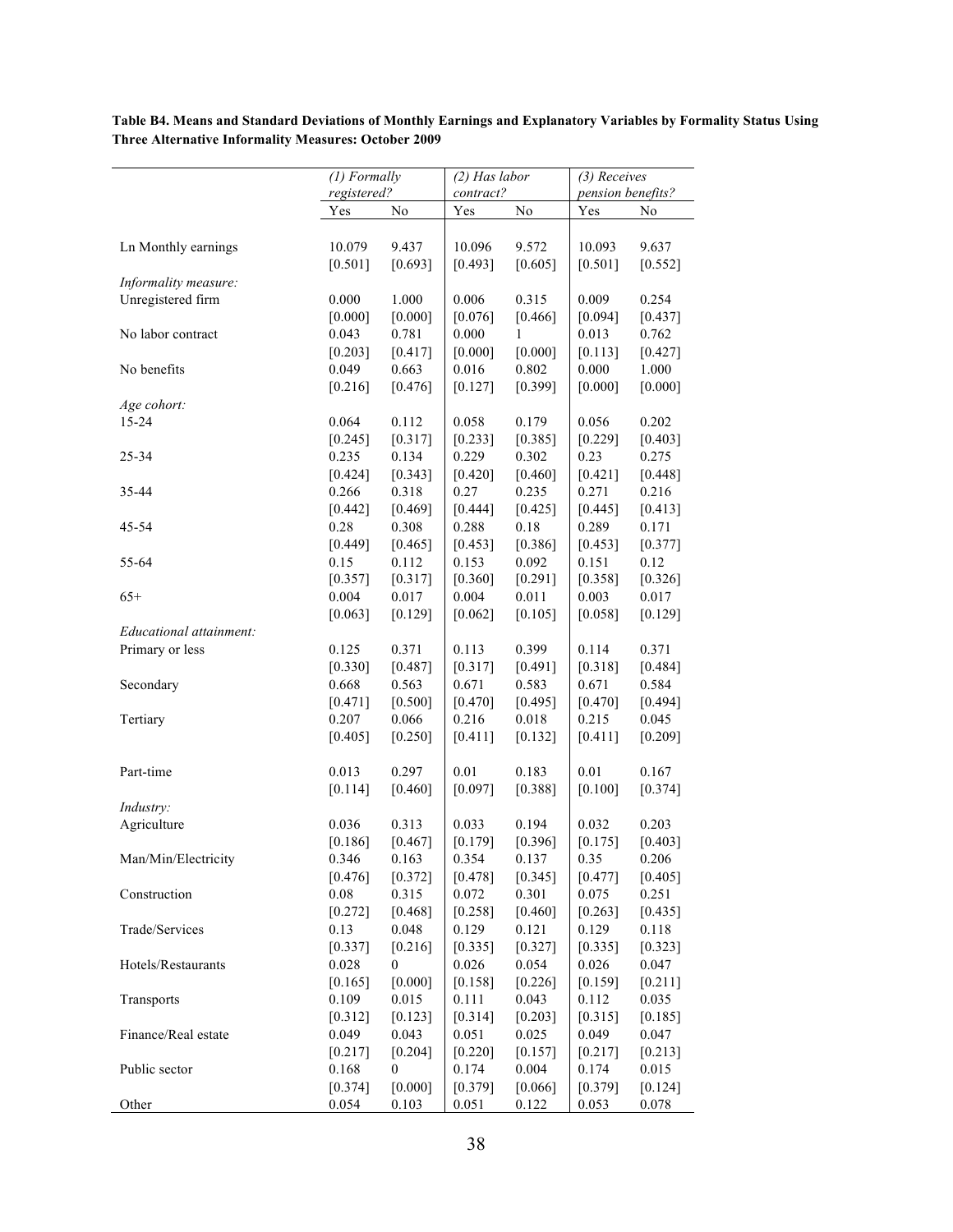|                                | [0.225] | [0.306] | [0.219] | [0.328]   | [0.225] | [0.269]   |
|--------------------------------|---------|---------|---------|-----------|---------|-----------|
| Occupation:                    |         |         |         |           |         |           |
| Legislators                    | 0.044   | 0.000   | 0.046   | 0.000     | 0.045   | 0.006     |
|                                | [0.205] | [0.000] | [0.209] | [0.000]   | [0.208] | [0.077]   |
| Professionals                  | 0.115   | 0.057   | 0.121   | 0.000     | 0.12    | 0.017     |
|                                | [0.319] | [0.233] | [0.326] | [0.000]   | [0.326] | [0.129]   |
| Technicians                    | 0.145   | 0.067   | 0.146   | 0.088     | 0.148   | 0.067     |
|                                | [0.352] | [0.251] | [0.353] | [0.285]   | [0.355] | $[0.251]$ |
| Clerks                         | 0.073   | 0.021   | 0.073   | 0.061     | 0.074   | 0.044     |
|                                | [0.261] | [0.145] | [0.260] | [0.240]   | [0.262] | [0.205]   |
| Service                        | 0.131   | 0.012   | 0.129   | 0.115     | 0.128   | 0.126     |
|                                | [0.337] | [0.109] | [0.335] | [0.320]   | [0.334] | [0.333]   |
| Skilled agriculture & fishery  | 0.008   | 0.12    | 0.007   | 0.067     | 0.006   | 0.077     |
|                                | [0.090] | [0.328] | [0.084] | [0.251]   | [0.079] | [0.268]   |
| Craft & trade                  | 0.241   | 0.361   | 0.24    | 0.307     | 0.238   | 0.33      |
|                                | [0.428] | [0.484] | [0.427] | [0.463]   | [0.426] | [0.471]   |
| Plant/machine operators        | 0.159   | 0.045   | 0.162   | 0.065     | 0.162   | 0.065     |
|                                | [0.366] | [0.210] | [0.369] | [0.247]   | [0.369] | [0.247]   |
| Elementary occupations         | 0.084   | 0.317   | 0.076   | 0.296     | 0.077   | 0.269     |
|                                | [0.277] | [0.469] | [0.266] | [0.458]   | [0.267] | [0.445]   |
| Firm Size:                     |         |         |         |           |         |           |
| Firm size 1-5                  | 0.223   | 0.589   | 0.216   | 0.481     | 0.215   | 0.482     |
|                                | [0.417] | [0.496] | [0.412] | [0.501]   | [0.411] | [0.501]   |
| Firm size 6-19                 | 0.282   | 0.229   | 0.28    | 0.3       | 0.283   | 0.249     |
|                                | [0.450] | [0.424] | [0.449] | [0.459]   | [0.451] | [0.434]   |
| Firm size 20-99                | 0.245   | 0.038   | 0.25    | 0.078     | 0.25    | 0.092     |
|                                | [0.430] | [0.192] | [0.433] | $[0.269]$ | [0.433] | $[0.289]$ |
| Firm size $100+$               | 0.177   | 0.01    | 0.183   | 0.02      | 0.181   | 0.06      |
|                                | [0.382] | [0.102] | [0.387] | [0.141]   | [0.385] | [0.238]   |
| Firm size not sure: 10 or less | 0.018   | 0.104   | 0.016   | 0.09      | 0.017   | 0.069     |
|                                | [0.134] | [0.307] | [0.125] | [0.287]   | [0.129] | [0.255]   |
| Firm size not sure: 11 or more | 0.054   | 0.03    | 0.055   | 0.031     | 0.054   | 0.048     |
|                                | [0.227] | [0.173] | [0.228] | [0.175]   | [0.226] | $[0.215]$ |
| Geographical location:         |         |         |         |           |         |           |
| Urban                          | 0.624   | 0.411   | 0.629   | 0.457     | 0.629   | 0.462     |
|                                | [0.485] | [0.496] | [0.483] | [0.500]   | [0.483] | [0.500]   |
| Central Serbia                 | 0.49    | 0.504   | 0.492   | 0.475     | 0.495   | 0.433     |
|                                | [0.500] | [0.504] | [0.500] | [0.501]   | [0.500] | [0.497]   |
| Belgrade                       | 0.251   | 0.179   | 0.256   | 0.149     | 0.256   | 0.156     |
|                                | [0.434] | [0.386] | [0.436] | [0.357]   | [0.436] | [0.364]   |
| Vojvodina                      | 0.259   | 0.317   | 0.252   | 0.376     | 0.25    | 0.411     |
|                                | [0.438] | [0.469] | [0.435] | [0.486]   | [0.433] | [0.494]   |
| N                              | 2,510   | 67      | 2,411   | 166       | 2,403   | 174       |
|                                |         |         |         |           |         |           |

*Notes:* Estimations incorporate sampling weights. Values in brackets are robust Huber-White (Huber, 1967; White, 1980) standard errors.

*Source:* Serbia Labor Force Survey (October 2009).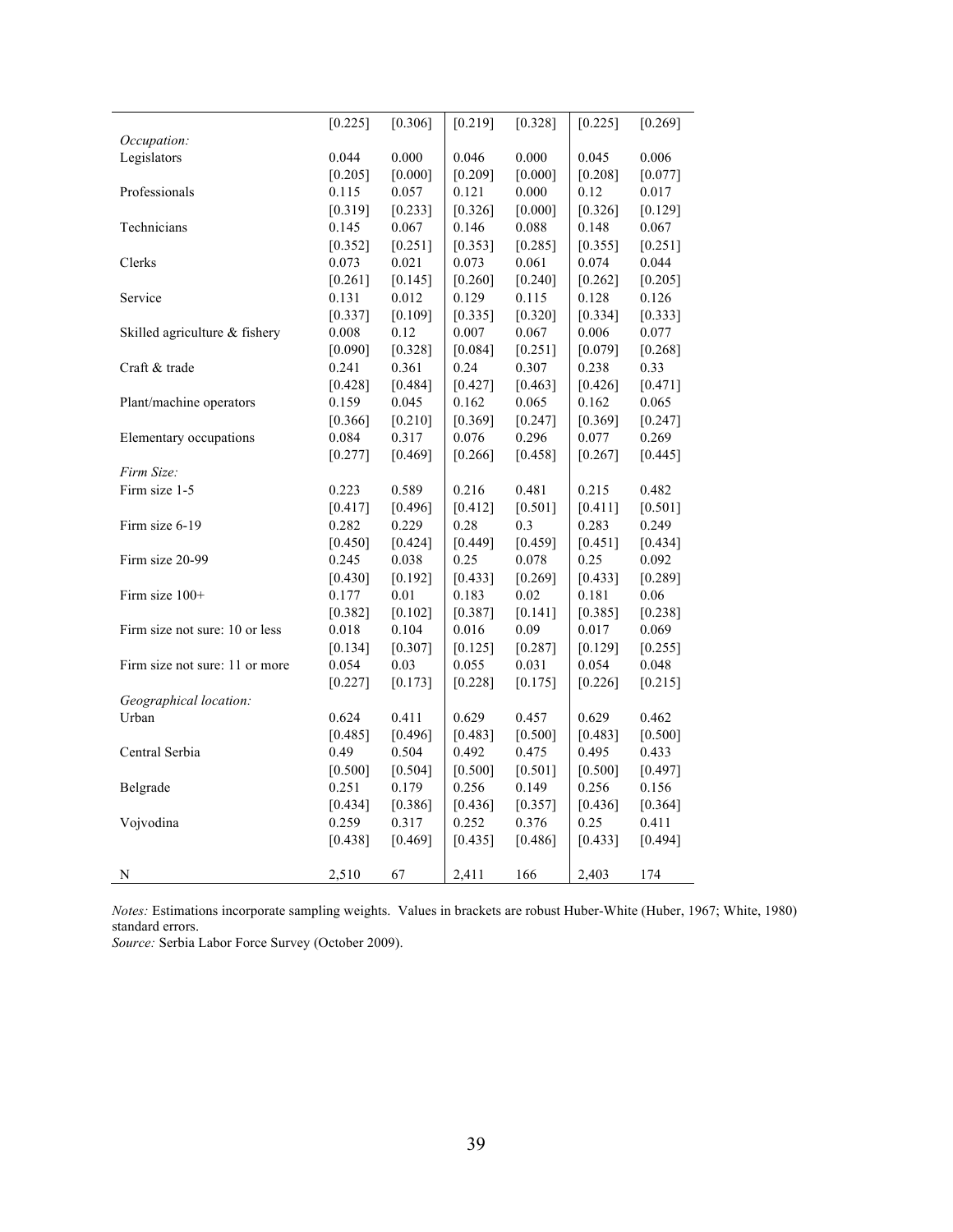### **APPENDIX C: Detailed Three-fold Earnings Decompositions**

|            |            | (1) Not formally registered |             | (2) No labor contract |             |             | $(3)$ No pension benefits |              |             |
|------------|------------|-----------------------------|-------------|-----------------------|-------------|-------------|---------------------------|--------------|-------------|
|            | Endowments | Returns                     | Interaction | Endowments            | Returns     | Interaction | <i>Endowments</i>         | Returns      | Interaction |
|            |            |                             |             |                       |             |             |                           |              |             |
| Age cohort | $0.032***$ | $0.087***$                  | $-0.041***$ | $0.031***$            | $-0.009***$ | $0.015***$  | $0.029***$                | $-0.001$     | $0.007***$  |
|            | [0.001]    | [0.002]                     | [0.002]     | [0.000]               | [0.002]     | [0.001]     | [0.000]                   | [0.002]      | [0.001]     |
| Education  | $0.086***$ | $0.086***$                  | $0.287***$  | $0.071***$            | $-0.010***$ | $0.010***$  | $0.061***$                | $-0.009***$  | $0.017***$  |
|            | [0.001]    | [0.003]                     | [0.004]     | [0.001]               | [0.002]     | [0.002]     | [0.001]                   | [0.002]      | [0.002]     |
| Part-time  | $0.154***$ | $-0.340***$                 | $0.220***$  | $0.051***$            | $-0.258***$ | $0.096***$  | $0.021***$                | $-0.334***$  | $0.124***$  |
|            | [0.002]    | [0.005]                     | [0.004]     | [0.001]               | [0.005]     | [0.002]     | [0.002]                   | [0.005]      | [0.002]     |
| Industry   | $0.066***$ | $-0.039***$                 | $-0.140***$ | $0.021***$            | $-0.016***$ | $-0.026***$ | $0.022***$                | $-0.022$ *** | $-0.033***$ |
|            | [0.002]    | [0.004]                     | [0.004]     | [0.001]               | [0.002]     | [0.002]     | [0.001]                   | [0.002]      | [0.002]     |
| Occupation | $0.163***$ | $0.115***$                  | $-0.01$     | $0.108***$            | $-0.074***$ | $-0.061***$ | $0.098***$                | $-0.056***$  | $0.006***$  |
|            | [0.001]    | [0.003]                     | [0.008]     | [0.001]               | [0.002]     | [0.003]     | [0.001]                   | [0.002]      | [0.002]     |
| Firm size  | $0.044***$ | $0.156***$                  | $-0.056***$ | $0.030***$            | $0.020***$  | $0.105***$  | $0.028***$                | $0.017***$   | $0.029***$  |
|            | [0.001]    | [0.006]                     | [0.003]     | [0.000]               | [0.002]     | [0.002]     | [0.000]                   | [0.002]      | [0.002]     |
| Urban      | $0.003***$ | $0.017***$                  | $-0.044***$ | $0.004***$            | $0.013***$  | $-0.021***$ | $0.003***$                | $0.017***$   | $-0.023***$ |
|            | [0.000]    | [0.001]                     | [0.003]     | [0.000]               | [0.001]     | [0.001]     | [0.000]                   | [0.001]      | [0.001]     |
| Region     | $0.005***$ | $-0.115***$                 | $-0.005$    | $0.006***$            | $-0.014***$ | $0.038***$  | $0.001**$                 | $-0.020***$  | $0.022***$  |
|            | [0.000]    | [0.002]                     | [0.004]     | [0.000]               | [0.001]     | [0.001]     | [0.000]                   | [0.001]      | [0.001]     |
| Constant   |            | $0.185***$                  |             |                       | $0.534***$  |             |                           | $0.638***$   |             |
|            |            | [0.012]                     |             |                       | [0.006]     |             |                           | [0.006]      |             |
|            |            |                             |             |                       |             |             |                           |              |             |
| N          | 2,783      | 2,783                       | 2,783       | 2,783                 | 2,783       | 2,783       | 2,783                     | 2,783        | 2,783       |

**Table C1. Detailed Three-fold Earnings Decompositions: October 2008**

*Notes:* Values in brackets are robust Huber-White (Huber, 1967; White, 1980) standard errors, computed according to Jann (2008). The decompositions treat the formal sector workers as the reference (Oaxaca, 1973; Blinder, 1973). \*: statistically significant at 10 percent; \*\*: statistically significant at 5 percent; \*\*\*: statistically significant at 1 percent. *Source:* Serbia Labor Force Survey (October 2008).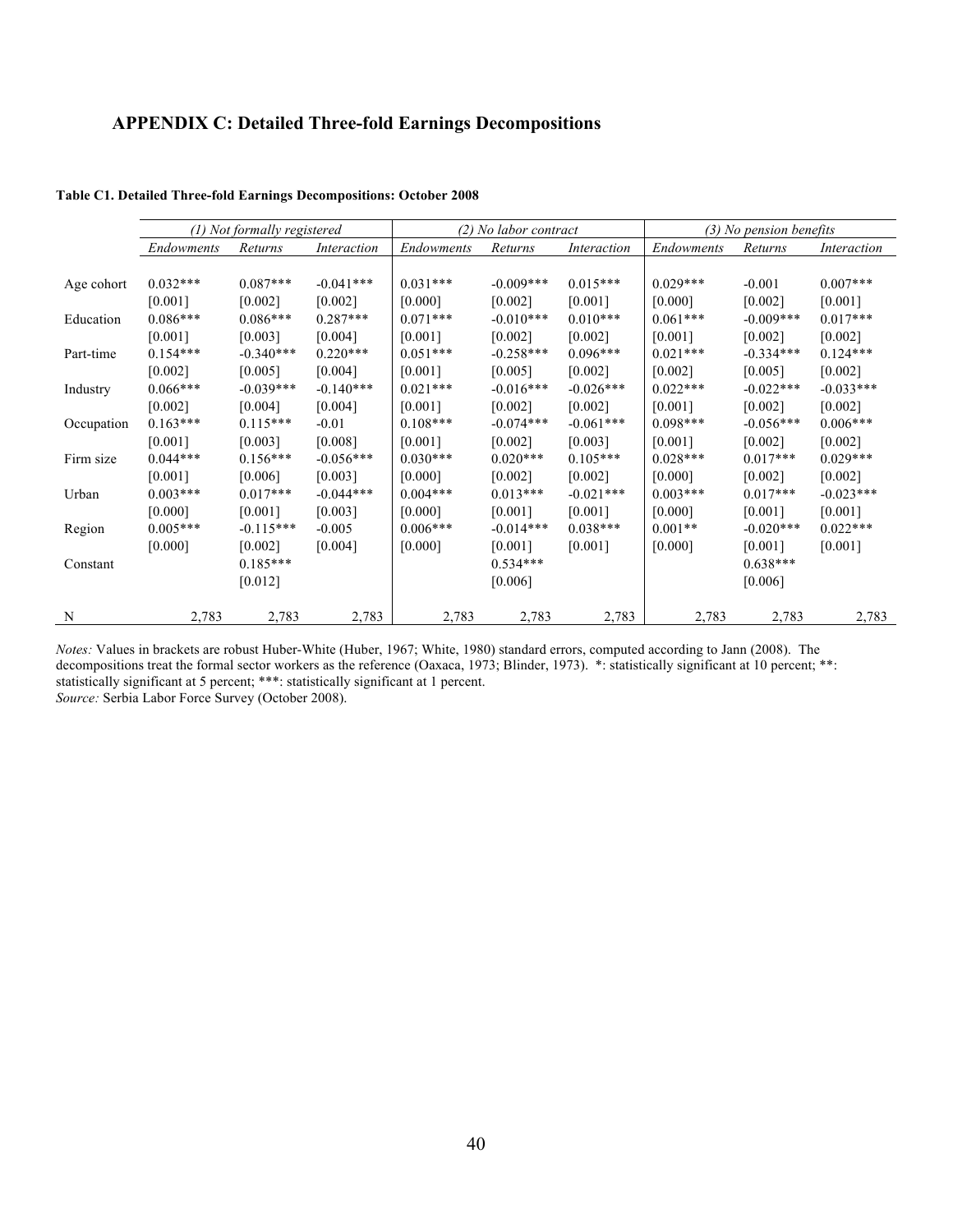|            |                   | (1) Not formally registered |             |            | (2) No labor contract |             | $(3)$ No pension benefits |             |             |
|------------|-------------------|-----------------------------|-------------|------------|-----------------------|-------------|---------------------------|-------------|-------------|
|            | <i>Endowments</i> | Returns                     | Interaction | Endowments | Returns               | Interaction | Endowments                | Returns     | Interaction |
|            |                   |                             |             |            |                       |             |                           |             |             |
| Age cohort | $-0.001***$       | $0.200***$                  | $-0.018***$ | $0.022***$ | $-0.150***$           | $-0.020***$ | $0.023***$                | $-0.021***$ | $-0.015***$ |
|            | [0.000]           | [0.004]                     | [0.002]     | [0.000]    | [0.004]               | [0.001]     | [0.000]                   | [0.007]     | [0.001]     |
| Education  | $0.053***$        | $-0.061***$                 | $0.035***$  | $0.070***$ | $0.129***$            | $0.114***$  | $0.060***$                | $0.005*$    | $-0.001$    |
|            | [0.001]           | [0.003]                     | [0.003]     | [0.001]    | [0.003]               | [0.005]     | [0.001]                   | [0.003]     | [0.004]     |
| Part-time  | $0.064***$        | $-0.110***$                 | $0.064***$  | $0.019***$ | $-0.241***$           | $0.086***$  | $0.040***$                | $-0.080***$ | $0.026***$  |
|            | [0.001]           | [0.005]                     | [0.003]     | $[0.001]$  | [0.004]               | [0.002]     | [0.001]                   | [0.004]     | [0.001]     |
| Industry   | $0.026***$        | $0.171***$                  | $-0.118***$ | $0.017***$ | $-0.040***$           | $0.150***$  | $0.021***$                | $-0.034***$ | $0.055***$  |
|            | [0.001]           | [0.003]                     | [0.005]     | $[0.001]$  | [0.003]               | [0.005]     | [0.001]                   | [0.002]     | [0.004]     |
| Occupation | $0.074***$        | $-0.019***$                 | $0.028***$  | $0.081***$ | $-0.076***$           | $0.023***$  | $0.076***$                | $-0.073***$ | $-0.064***$ |
|            | [0.001]           | [0.003]                     | [0.006]     | [0.001]    | [0.002]               | [0.003]     | [0.001]                   | [0.002]     | [0.004]     |
| Firm size  | $0.068***$        | $-0.037***$                 | $0.184***$  | $0.052***$ | $-0.001$              | $0.040***$  | $0.045***$                | $-0.009***$ | $0.011***$  |
|            | [0.001]           | [0.004]                     | [0.008]     | [0.001]    | [0.002]               | [0.002]     | [0.000]                   | [0.002]     | [0.002]     |
| Urban      | $0.011***$        | $-0.020***$                 | $0.035***$  | $0.011***$ | $0.029***$            | $-0.039***$ | $0.011***$                | $0.023***$  | $-0.030***$ |
|            | [0.000]           | [0.001]                     | [0.002]     | [0.000]    | [0.001]               | [0.001]     | [0.000]                   | [0.001]     | [0.001]     |
| Region     | $0.014***$        | $-0.037***$                 | $0.027***$  | $0.016***$ | $0.007***$            | $0.043***$  | $0.011***$                | $-0.013***$ | $0.026***$  |
|            | [0.001]           | [0.001]                     | [0.002]     | [0.000]    | [0.001]               | [0.001]     | [0.000]                   | [0.001]     | [0.001]     |
| Constant   |                   | 0.01                        |             |            | $0.181***$            |             |                           | $0.363***$  |             |
|            |                   | [0.007]                     |             |            | [0.008]               |             |                           | [0.007]     |             |
|            |                   |                             |             |            |                       |             |                           |             |             |
| N          | 2,577             | 2,577                       | 2,577       | 2,577      | 2,577                 | 2,577       | 2,577                     | 2,577       | 2,577       |

**Table C2. Detailed Three-fold Earnings Decompositions: October 2009**

*Notes:* Values in brackets are robust Huber-White (Huber, 1967; White, 1980) standard errors, computed according to Jann (2008). The decompositions treat the formal sector workers as the reference (Oaxaca, 1973; Blinder, 1973). \*: statistically significant at 10 percent; \*\*: statistically significant at 5 percent; \*\*\*: statistically significant at 1 percent. *Source:* Serbia Labor Force Survey (October 2009).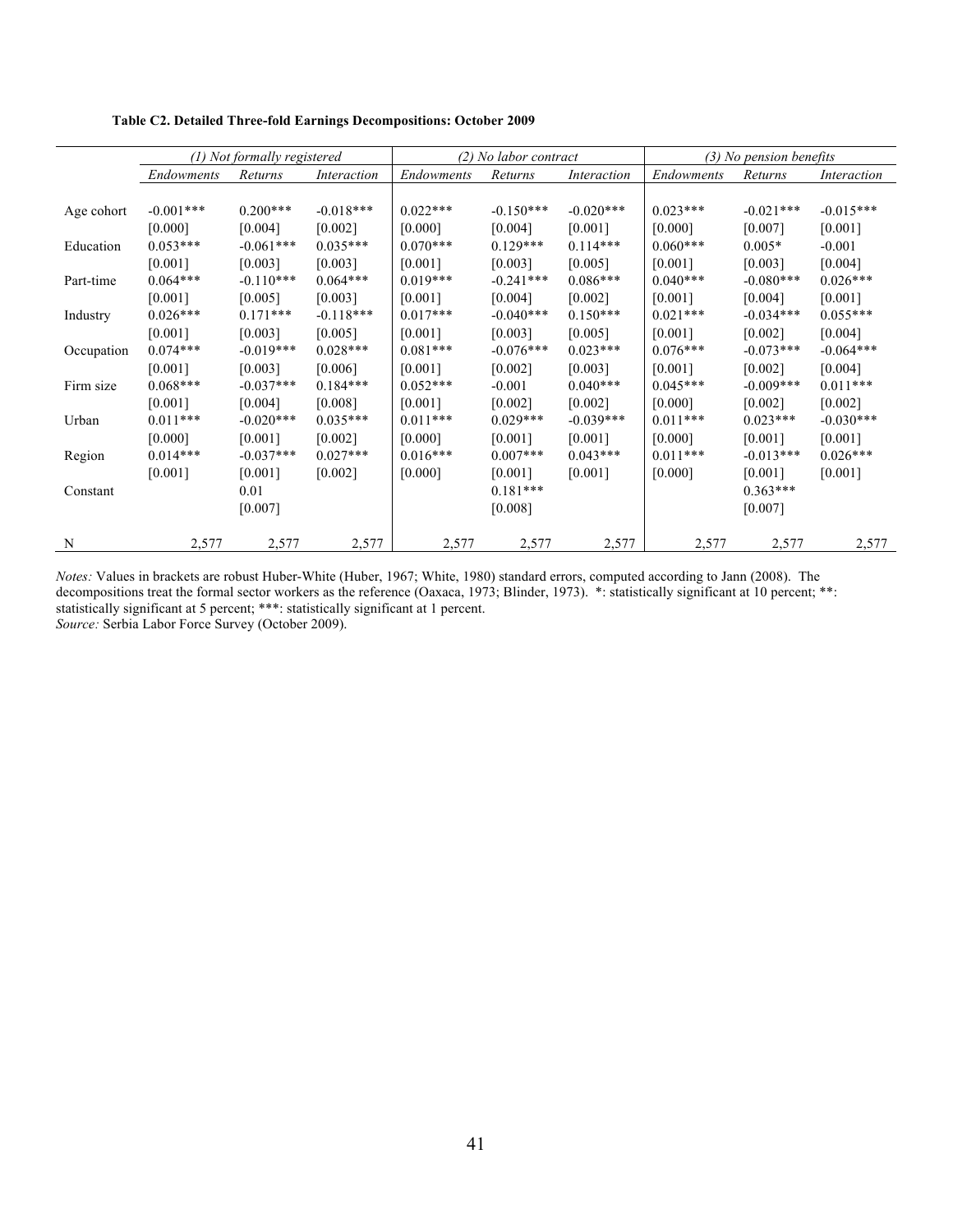### **APPENDIX D: Regressions of Informality Status Determinants**

|                                 | October 2008 |             |             | October 2009 |             |             |
|---------------------------------|--------------|-------------|-------------|--------------|-------------|-------------|
|                                 | $(1)$ Not    | $(2)$ No    | $(3)$ No    | $(1)$ Not    | $(2)$ No    | $(3)$ No    |
|                                 | formally     | labor       | pension     | formally     | labor       | pension     |
|                                 | registered   | contract    | benefits    | registered   | contract    | benefits    |
| 25-34 years old                 | $-0.024***$  | $-0.082***$ | $-0.089***$ | $-0.011***$  | $-0.061***$ | $-0.098***$ |
|                                 | [0.001]      | $[0.001]$   | [0.001]     | [0.001]      | $[0.001]$   | [0.002]     |
| 35-44 years old                 | $-0.035***$  | $-0.101***$ | $-0.103***$ | $0.006***$   | $-0.076***$ | $-0.114***$ |
|                                 | $[0.001]$    | [0.001]     | $[0.001]$   | $[0.001]$    | $[0.001]$   | $[0.002]$   |
| 45-54 years old                 | $-0.035***$  | $-0.134***$ | $-0.147***$ | 0.001        | $-0.099***$ | $-0.135***$ |
|                                 | [0.001]      | $[0.001]$   | $[0.001]$   | [0.001]      | [0.001]     | [0.002]     |
| 55-64 years old                 | $-0.035***$  | $-0.110***$ | $-0.118***$ | $-0.012***$  | $-0.101***$ | $-0.127***$ |
|                                 | $[0.001]$    | $[0.001]$   | [0.002]     | $[0.001]$    | $[0.001]$   | $[0.002]$   |
| 65 years plus                   | $0.076***$   | $0.120***$  | $0.092***$  | $0.008***$   | $-0.060***$ | $-0.006$    |
|                                 | [0.006]      | [0.007]     | [0.008]     | [0.003]      | [0.006]     | [0.005]     |
| Secondary                       | $-0.024***$  | $-0.083***$ | $-0.079***$ | $-0.004***$  | $-0.070***$ | $-0.069***$ |
|                                 | $[0.001]$    | $[0.001]$   | $[0.001]$   | [0.001]      | $[0.001]$   | $[0.001]$   |
| Tertiary                        | $-0.029***$  | $-0.075***$ | $-0.063***$ | $-0.007***$  | $-0.079***$ | $-0.067***$ |
|                                 | $[0.001]$    | [0.001]     | [0.001]     | [0.001]      | [0.001]     | [0.001]     |
| Part-time                       | $0.251***$   | $0.363***$  | $0.431***$  | $0.301***$   | $0.407***$  | $0.374***$  |
|                                 | $[0.002]$    | $[0.002]$   | $[0.002]$   | $[0.003]$    | [0.003]     | [0.003]     |
| Manufacturing/Mining/Electrical | $-0.139***$  | $-0.217***$ | $-0.205***$ | $-0.107***$  | $-0.142***$ | $-0.142***$ |
|                                 | $[0.001]$    | [0.002]     | $[0.002]$   | [0.002]      | $[0.002]$   | $[0.002]$   |
| Construction                    | $-0.057***$  | $-0.018***$ | $-0.032***$ | $-0.039***$  | $0.013***$  | $-0.025***$ |
|                                 | $[0.002]$    | [0.002]     | [0.002]     | $[0.002]$    | $[0.002]$   | $[0.002]$   |
| Trade/Services                  | $-0.147***$  | $-0.186***$ | $-0.178***$ | $-0.118***$  | $-0.143***$ | $-0.154***$ |
|                                 | $[0.001]$    | $[0.002]$   | $[0.002]$   | $[0.002]$    | $[0.002]$   | $[0.002]$   |
| Hotel/Restaurants               | $-0.166***$  | $-0.109***$ | $-0.107***$ | $-0.133***$  | $-0.095***$ | $-0.121***$ |
|                                 | $[0.002]$    | [0.003]     | [0.003]     | $[0.002]$    | [0.003]     | [0.003]     |
| Transport                       | $-0.130***$  | $-0.221***$ | $-0.228***$ | $-0.110***$  | $-0.138***$ | $-0.152***$ |
|                                 | $[0.001]$    | $[0.002]$   | [0.002]     | [0.002]      | $[0.002]$   | [0.002]     |
| Financial/Real Estate           | $-0.145***$  | $-0.218***$ | $-0.198***$ | $-0.095***$  | $-0.135***$ | $-0.116***$ |
|                                 | [0.001]      | $[0.002]$   | $[0.002]$   | $[0.002]$    | $[0.002]$   | $[0.002]$   |
| Public Sector                   | $-0.133***$  | $-0.220***$ | $-0.219***$ | $-0.113***$  | $-0.152***$ | $-0.163***$ |
|                                 | $[0.001]$    | $[0.002]$   | $[0.002]$   | $[0.002]$    | $[0.002]$   | $[0.002]$   |
| Other Sector                    | $-0.165***$  | $-0.229***$ | $-0.206***$ | $-0.093***$  | $-0.082***$ | $-0.133***$ |
|                                 | $[0.002]$    | $[0.002]$   | [0.002]     | $[0.002]$    | $[0.002]$   | $[0.002]$   |
| Legislators                     | $-0.059***$  | $-0.152***$ | $-0.170***$ | $-0.036***$  | $-0.073***$ | $-0.073***$ |
|                                 | $[0.001]$    | $[0.001]$   | $[0.001]$   | $[0.001]$    | $[0.001]$   | $[0.001]$   |
| Professionals                   | $-0.064***$  | $-0.155***$ | $-0.159***$ | $-0.021***$  | $-0.065***$ | $-0.066***$ |
|                                 | [0.001]      | $[0.001]$   | $[0.002]$   | $[0.001]$    | $[0.001]$   | $[0.001]$   |
| Technicians                     | $-0.074***$  | $-0.158***$ | $-0.151***$ | $-0.047***$  | $-0.080***$ | $-0.084***$ |
|                                 | $[0.001]$    | $[0.001]$   | [0.001]     | [0.001]      | [0.001]     | $[0.001]$   |
| Clerks                          | $-0.053***$  | $-0.139***$ | $-0.135***$ | $-0.041***$  | $-0.062***$ | $-0.073***$ |
|                                 | [0.001]      | [0.001]     | $[0.001]$   | [0.001]      | [0.001]     | $[0.001]$   |
| Service                         | $-0.074***$  | $-0.135***$ | $-0.134***$ | $-0.042***$  | $-0.071***$ | $-0.059***$ |
|                                 | [0.001]      | $[0.001]$   | $[0.002]$   | $[0.001]$    | $[0.001]$   | $[0.001]$   |
| Skilled                         | $0.011***$   | $0.090***$  | $0.057***$  | $0.070***$   | $0.046***$  | $0.120***$  |
|                                 | [0.004]      | [0.005]     | [0.005]     | [0.004]      | [0.005]     | [0.005]     |
| Craft/trade                     | $-0.050***$  | $-0.104***$ | $-0.104***$ | $-0.024***$  | $-0.064***$ | $-0.051***$ |
|                                 | [0.001]      | [0.001]     | $[0.001]$   | [0.001]      | $[0.001]$   | $[0.001]$   |
| Plant/Machine operators         | $-0.079***$  | $-0.145***$ | $-0.151***$ | $-0.043***$  | $-0.096***$ | $-0.092***$ |
|                                 | [0.001]      | $[0.001]$   | $[0.001]$   | $[0.001]$    | $[0.001]$   | $[0.001]$   |
| Firm size 6-19                  | $-0.042***$  | $-0.049***$ | $-0.058***$ | $-0.037***$  | $-0.047***$ | $-0.062***$ |

#### **Table D1. OLS/LPM Regressions of Informality Status Determinants: October 2008 and October 2009**